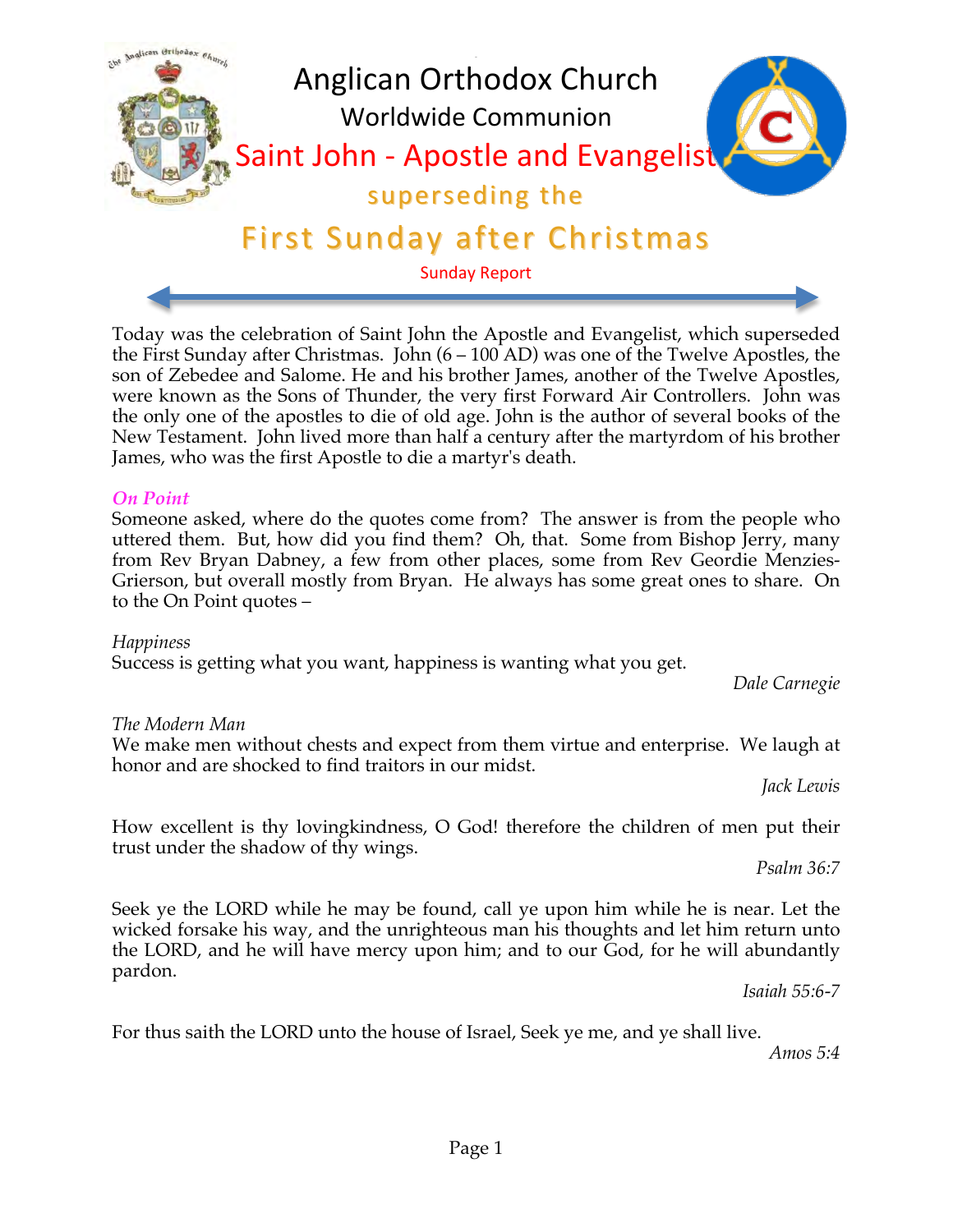Watch ye therefore: for ye know not when the master of the house cometh, at even, or at midnight, or at the cockcrowing, or in the morning: lest coming suddenly he find you sleeping. And what I say unto you I say unto all, Watch.

*St. Mark 13:35-37*

For the bread of God is he which cometh down from heaven, and giveth life unto the world.

*St. John 6:33*

Purge out therefore the old leaven, that ye may be a new lump, as ye are unleavened. For even Christ our passover is sacrificed for us: therefore let us keep the feast, not with old leaven, neither with the leaven of malice and wickedness; but with the unleavened bread of sincerity and truth.

*I Corinthians 5:7-8*

Be not deceived; God is not mocked: whatsoever a man soweth, that shall he also reap. *Galatians 6:7*

Iniquity is daring enough even when human laws are against it, which often prove too weak to give an effectual check to it; but how mischievous is it when it is backed by a law!

*Matthew Henry*

 $17<sup>th</sup>$  and  $18<sup>th</sup>$  century English pastor and author

The gospel will not cause peace and agreement wherever it comes. We are not to think it strange if the gospel rends families asunder and causes estrangement between near relations. It is sure to do so in many cases because of the deep corruption of man's heart. So long as one man believes and another remains unbelieving, so long as one is resolved to keep his sins and another desirous to give them up, the result of the preaching of the gospel must be division. For this the gospel is not to blame, but the heart of man.

*JC Ryle*

19<sup>th</sup> century Anglican bishop and author

Justice without force is powerless; force without justice is tyrannical.

*Blaise Pascal*

17<sup>th</sup> century French mathematician, philosopher and author

To totally control the individual, it is necessary to completely eliminate his personal spaces, his capacity for authenticity and individuality. In such an environment, every man becomes a convict, a prisoner of a social collective, a drone in a hive and a cringing beast in a frightened herd. That is the Panopticon. It's the world that political correctness is building for us. It's made possible by technology and the eagerness of the crybully to put up a new iron curtain for his safe space. Political correctness politicizes every area of life from food to literature to entertainment to clothes. Nothing is apolitical and therefore nothing is personal. The individual cannot be allowed to exist. He must join the collective. No government has made the Panopticon work perfectly, but the collective can. The left is simply the war of an ideological collective against the individual. It is the war of the political against the personal. It is the war of power against freedom. It is the war of the progressive Panopticon against the mind of man.

*Daniel Greenfield*

21<sup>st</sup> century American commentator

The Progressive Panopticon of Political Correctness, 12-16-15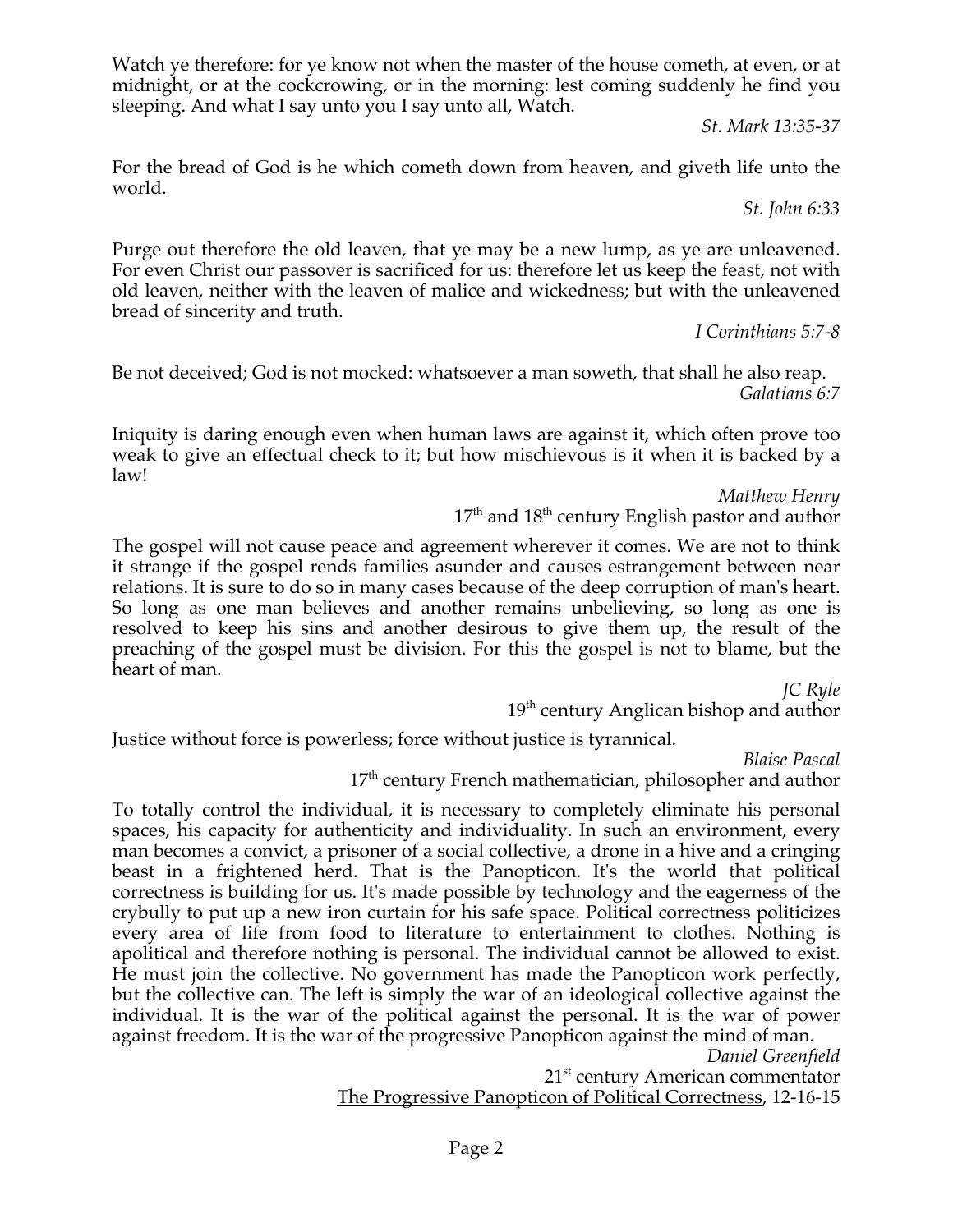# *Propers*

Each Sunday there are Propers: special prayers and readings from the Bible. There is a Collect for the Day; that is a single thought prayer, most written either before the refounding of the Church of England in the 1540s or written by Bishop Thomas Cranmer, the first Archbishop of Canterbury after the re-founding.

The Collect for the Day is to be read on Sunday and during Morning and Evening Prayer until the next Sunday. The Epistle is normally a reading from one of the various Epistles, or letters, in the New Testament. The Gospel is a reading from one of the Holy Gospels, Matthew, Mark, Luke and John. The Collect is said by the minister as a prayer, the Epistle can be read by either a designated reader (as we do in our church) or by one of the ministers and the Holy Gospel, which during the service in our church is read by an ordained minister.

The propers are the same each year, except if a Red Letter Feast, that is one with propers in the prayerbook, falls on a Sunday, then those propers are to be read instead, except in a White Season, where it is put off. Red Letter Feasts, so called because in the Altar Prayerbooks the titles are in red, are special days. Most of the Red Letter Feasts are dedicated to early saints instrumental in the development of the church, others to special events. Some days are particularly special and the Collect for that day is to be used for an octave (eight days) or an entire season, like Advent or Lent.

There are three Collects today:

- 1. One for the Feast Day
- 2. One for the scheduled Sunday
- 3. One for the season

However, Christmas and The First Sunday after Christmas are exactly the same, thus really only two! The Propers are found on Page 101-102, with the Collect first:

#### Saint John, Apostle and Evangelist. [December 27.] *The Collect.*

**ERCIFUL** Lord, we beseech thee to cast thy bright beams of light upon thy **MERCIFUL** Lord, we beseech thee to cast thy bright beams of light upon thy Church, that it, being illumined by the doctrine of thy blessed Apostle and Evangelist Saint John, may so walk in the light of thy truth, that it may at length attain to life everlasting; through Jesus Christ our Lord. *Amen*.

The Christmas Collect is found on Page 96:

#### The Nativity of our Lord, or the Birthday of Christ, commonly called Christmas Day. [December 25.] *The Collect.*

**LMIGHTY** God, who hast given us thy only-begotten Son to take our nature upon **A LMIGHTY** God, who hast given us thy only-begotten Son to take our nature upon him, and as at this time to be born of a pure virgin; Grant that we being regenerate, and made thy children by adoption and grace, may daily be renewed by thy Holy Spirit; through the same our Lord Jesus Christ, who liveth and reigneth with thee and the same Spirit ever, one God, world without end. *Amen.*

¶ This Collect is to be said daily throughout the Octave.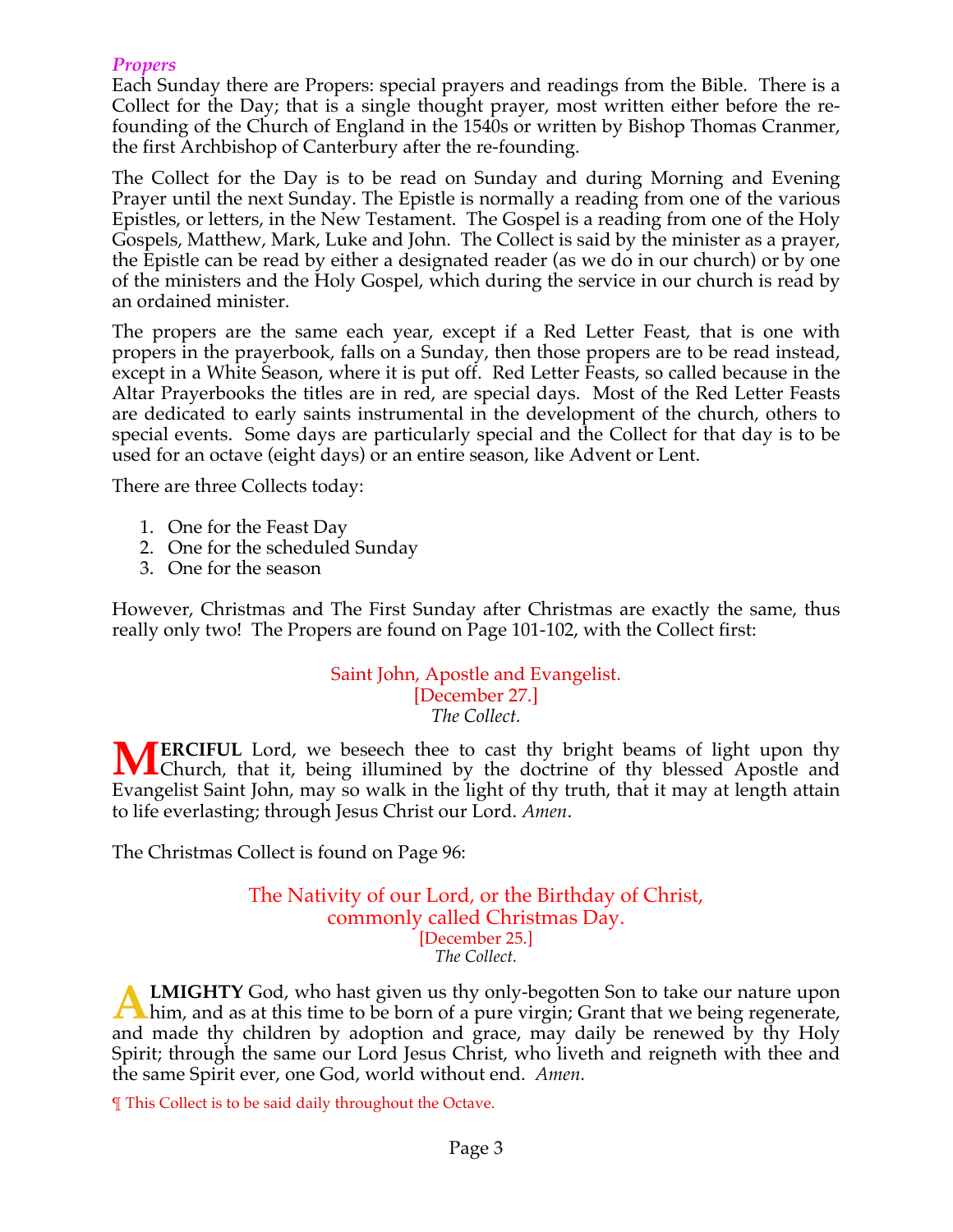The Epistle for this morning comes from the First General Epistle of Saint John, the First Chapter, beginning at the First Verse:

#### *The Epistle.* (1 St. John 1:1)

**HAT** which was from the beginning, which we have heard, which we have seen **THAT** which was from the beginning, which we have heard, which we have seen with our eyes, which we have looked upon, and our hands have handled, of the MAT Word of life; (for the life was manifested, and we have seen it, and bear witness, and shew unto you that eternal life, which was with the Father, and was manifested unto us;) that which we have seen and heard declare we unto you, that ye also may have fellowship with us: and truly our fellowship is with the Father, and with his Son Jesus Christ. And these things write we unto you, that your joy may be full. This then is the message which we have heard of him, and declare unto you, that God is light, and in him is no darkness at all. If we say that we have fellowship with him, and walk in darkness, we lie, and do not the truth: but if we walk in the light, as he is in the light, we have fellowship one with another, and the blood of Jesus Christ his Son cleanseth us from all sin. If we say that we have no sin, we deceive ourselves, and the truth is not in us. If we confess our sins, he is faithful and just to forgive us our sins, and to cleanse us from all unrighteousness. If we say that we have not sinned, we make him a liar, and his word is not in us.

This morning's Holy Gospel comes from the Gospel according to Saint John, the Twenty-First Chapter, beginning at the Nineteenth Verse:

#### *The Gospel.* (St. John 21:19)

**JESUS** saith unto Peter, Follow me. Then Peter, turning about, seeth the disciple whom Jesus loved following; which also leaned on his breast at supper, and said, Lord, **J** Jesus loved following; which also leaned on his breast at supper, and said, Lord, which is he that betrayeth thee? Peter seeing him saith to Jesus, Lord, and what shall this man do? Jesus saith unto him, If I will that he tarry till I come, what is that to thee? Follow thou me. Then went this saying abroad among the brethren, that that disciple should not die: yet Jesus said not unto him, He shall not die; but, If I will that he tarry till I come, what is that to thee? This is the disciple which testifieth of these things, and wrote these things: and we know that his testimony is true. And there are also many other things which Jesus did, the which, if they should be written every one, I suppose that even the world itself could not contain the books that should be written.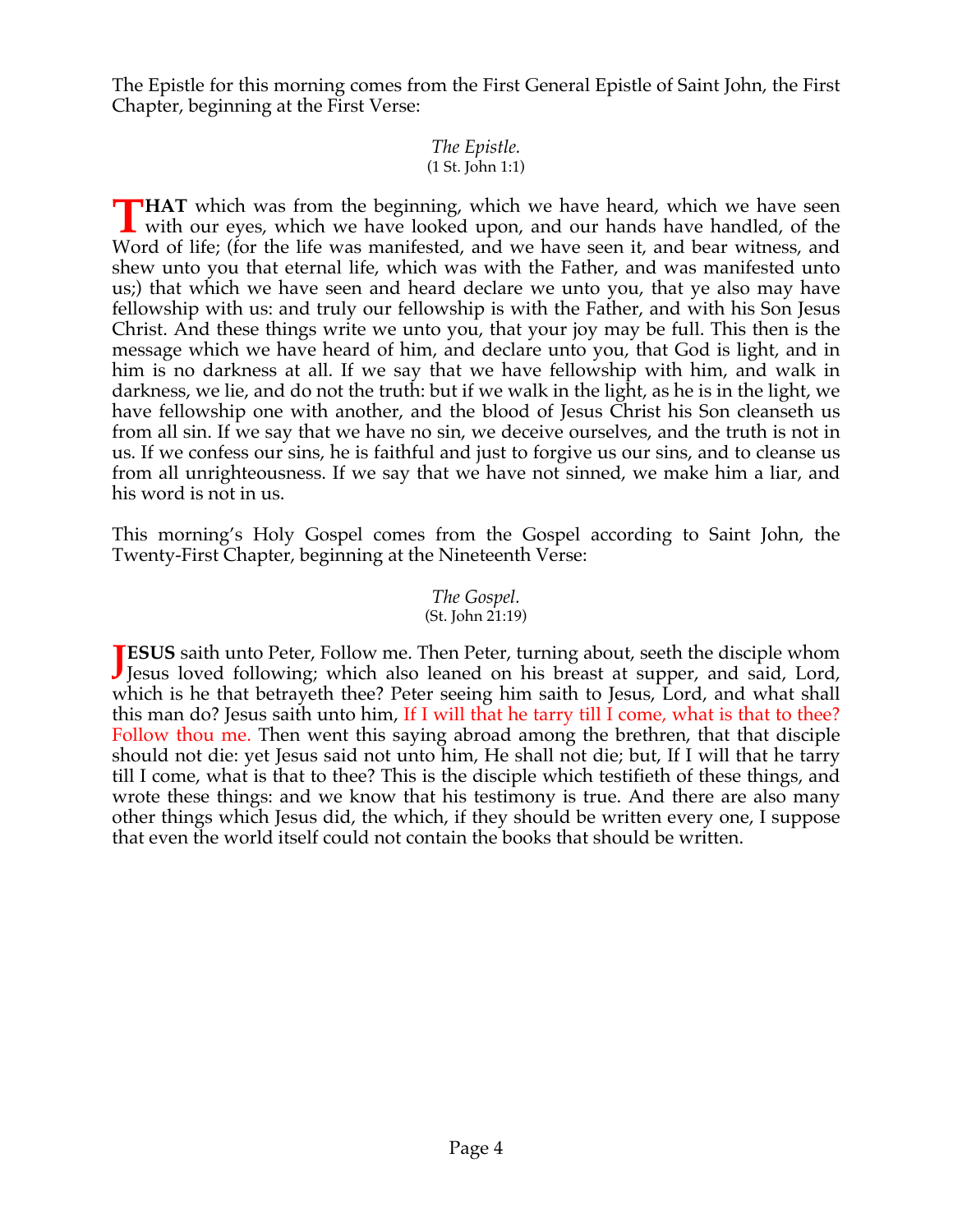#### *Bishop Ogles' Sermon*

We are oft fortunate to get copies of Bishop Jerry's sermon notes. Today is one of those

Sundays. Today's sermon starts off with the collect, and like always, it will give you a lot to consider in your heart.

#### **Sermon Notes**

*First Sunday after Christmas St. John the Apostle* Saint Andrew's Anglican Orthodox Church 27 December 2015, Anno Domini

#### Saint John, Apostle and Evangelist. [December 27.] *The Collect.*

**ERCIFUL** Lord, we beseech thee to cast Ithy bright beams of light upon thy Church, that it, being illumined by the **M**



doctrine of thy blessed Apostle and Evangelist Saint John, may so walk in the light of thy truth, that it may at length attain to life everlasting; through Jesus Christ our Lord. *Amen*.

**HIS** *spake he, signifying by what death he should glorify God. And when he had spoken*  **THIS** spake he, signifying by what death he should glorify God. And when he had spoken this, he saith unto him, Follow me. 20 Then Peter, turning about, seeth the disciple whom *Jesus loved following; which also leaned on his breast at supper, and said, Lord, which is he that betrayeth thee? <sup>21</sup> Peter seeing him saith to Jesus, Lord, and what shall this man do? <sup>22</sup> Jesus saith unto him, If I will that he tarry till I come, what is that to thee? follow thou me. 23 Then went this saying abroad among the brethren, that that disciple should not die: yet Jesus said not unto him, He shall not die; but, If I will that he tarry till I come, what is that to thee? <sup>24</sup> This is the disciple which testifieth of these things, and wrote these things: and we know that his testimony is true. <sup>25</sup> And there are also many other things which Jesus did, the which, if they should be written every one, I suppose that even the world itself could not contain the books that should be written. Ame*n. (John 21:18-25)

 Who is your favorite Apostle, and is it appropriate to claim a favorite among the twelve? I believe it is both appropriate and a spiritually valid approbation. Jesus held a special love for John, the Apostle; and so I believe we can do so as well. After all, the name, John, means 'favored one of God.' If you read carefully the four Gospels, we must admit that John has a greater reference to love than all of the others, though all stress the love of God and our fellows.

 The historical record suggests that John was the only Apostle to be spared a martyr's death having lived well into his nineties and written the final book of the Bible from exile on Patmos Island in an advanced age. This will introduce us to the biblical text provided in the lectionary for today - St. John 21:19-25.

#### **The Venue**

 The venue for the text is beside the blue waters of Galilee (Sea of Tiberius) which held many fond memories for the Apostles - the fish with the golden coin in its mouth (Matthew 17:27); the scene of the immoderate storm while Jesus slept (St. Matthew 823-27): the same Sea upon which Jesus walked and bade Peter to walk also (St. Matthew 14:25-32);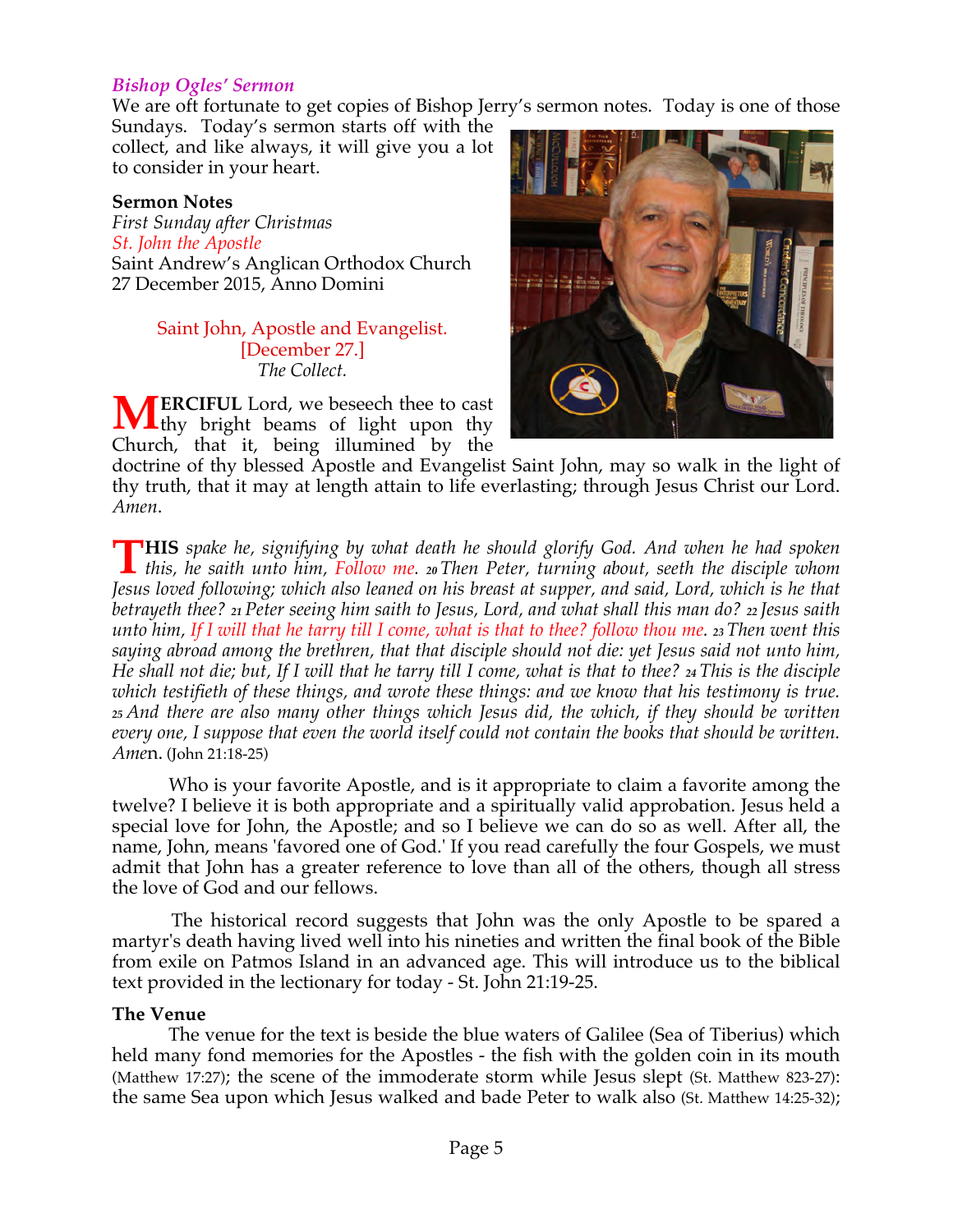the shores by which Jesus found Simon Peter and Andrew casting nets into the sea; and many other happy occasions. God gives us happy memories to make our hearts light and joyful on stormy and dark days. But the present occasion under discussion is the most joyful of all.

# **The Occasion**

 It was an all-night fishing expedition which yielded not a single catch. With their Lord being crucified, Peter decided it was time to return to his old living as a fisherman - and, indeed, it was; but not of the smelly fish of the sea, but rather the smelly fish of sinners. In past times, these men - Peter, Thomas, Nathanael, and others, had lived upon the generous support of those who followed Jesus. Now, in their mind, all of that was over, it was time to return to their old ways. How many Christians come to know Christ, are changed profoundly thereby, but later lapse into their old carnal selves after some dramatic setback in life?

# **The Moment**

 Our Lord has just informed Peter, in this placid meeting and breakfast by the Sea of Galilee (following the resurrection), what manner of death he would endure as a martyr for Christ. *18 Verily, verily, I say unto thee, When thou wast young, thou girdedst thyself, and walkedst whither thou wouldest: but when thou shalt be old, thou shalt stretch forth thy hands, and another shall gird thee, and carry thee whither thou wouldest not.* Before we came to know Christ, we, too, did as we pleased. Our wills were in bondage to the devil; but when we come to Christ, we forsake the old wine and walk a new life of love and sacrifice. The weather will not always be fair and calm. Taking up our cross daily (St. Luke 9:23) to follow Christ means to follow him - not only TO the cross, but ON it and beyond. We die to self, surrender our wills to Him so that His Will is now OUR will; and dying to self by means of that cross we have taken up, we live for Him in that resurrection unto eternal life emphatically demonstrated at the Garden Tomb that beautiful Easter Morning. Thusly, our wills become FREE.

# **The Lesson**

There are far more lessons than the brief length of the text would suggest!

- **First** The disciple of Christ is not to concern himself with the calling of others that is God's prerogative. We have enough challenge on our hands in seeing to our own calling. The church organist is not to concern himself (or herself) with the calling of the Lay Reader; and the Lay Reader is not to concern himself with the nature of calling of the Altar Guild. Whatever our own calling in Christ (and we are all called as surely as day follows night), it is sufficient to occupy our souls and spirits in performing that calling. After Jesus informed Peter of the manner of his martyrdom, He told Peter, "*Follow Me*!" In other words, do not follow John or any others besides me - only ME! That will always be enough, for our Lord always leads in the right way, for He is "*the Way, the Truth, and the Life*." (St. John 14:6)
- **Second** Do not harbor jealousy or envy for fellow servants of our Lord. Instead, edify all of the Body of Christ. If you cannot utter a word of encouragement to a fellow soul, at least do not utter a word of discouragement. The world has already provided an abundance of discouragement. The House of God is not a place to be discouraged, disparaged, or disappointed. It is always possible to offer a word of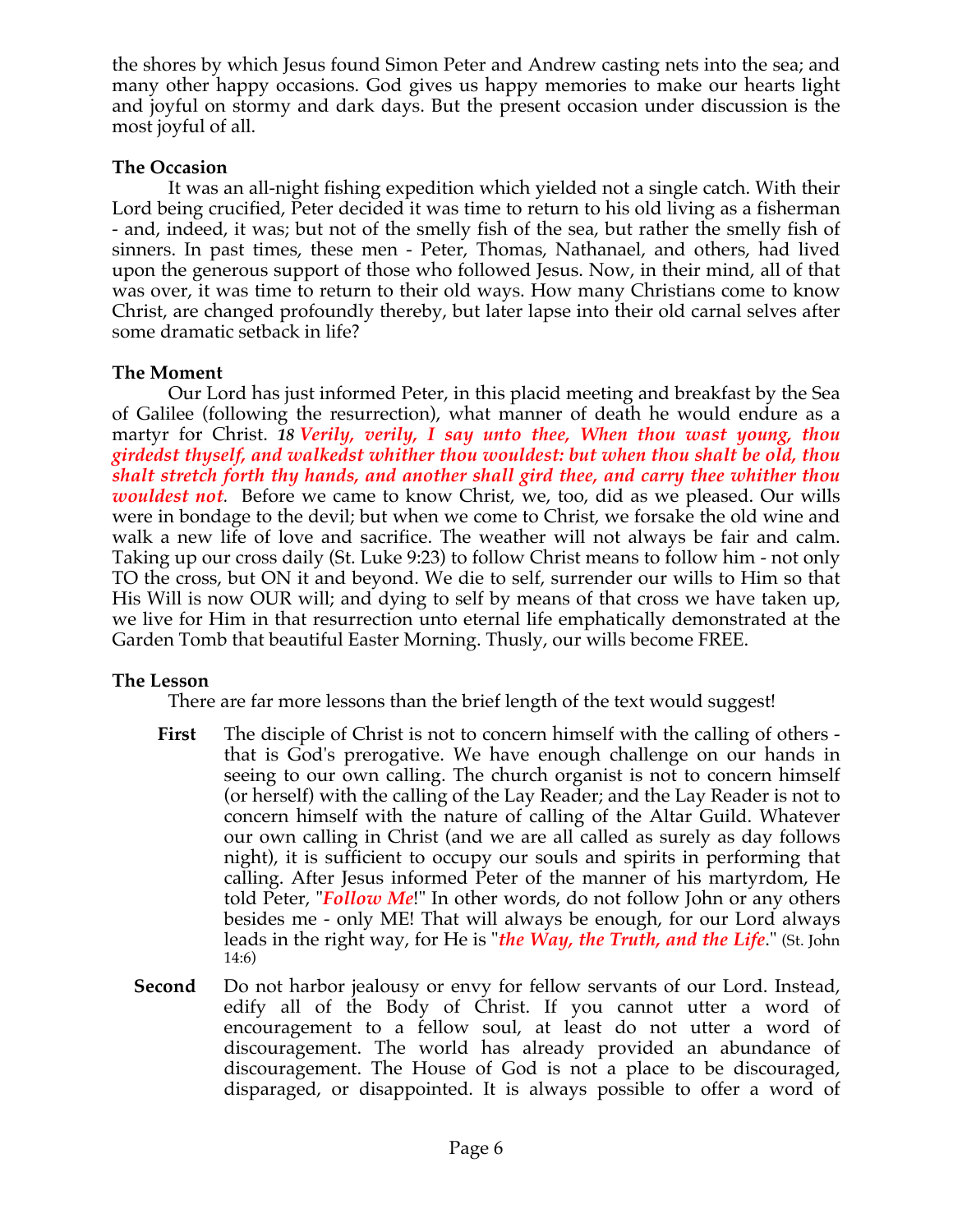kindness and love to the most obscure (to us, but not to God) among us. (1 Thessalonians 5:11)

- **Third** Two doctrinal points of the Gospel are mentioned in the text. The first, that each Christian must follow Christ alone as commanded. His Way is always the right way and untainted by petty jealousies. Like Peter, Christ admonishes each of us to abide by this doctrine. The second doctrine presented is that of perfect contentment with one's calling. Jesus bore a special love for the apostle who lay his head on His breast at the Last Supper. John presumes nothing - he only answers in echo to that love of Christ. John does not ponder the plight of Peter. He only accepts whatever the will of Christ may hold for himself. (see Philippians 4:11)
- **Fourth** The Christian life not only follows Christ in the manner of living, but also in the manner of death. We may bear a strong testimony of Christ even in the manner of our death as will Peter. We live in Christ and, if so, we shall also die in Christ (as Christ himself says, we will fall asleep). "*A coward dies a thousand times before his death, but the valiant taste of death but once. It seems to me most strange that men should fear, seeing that death, a necessary end, will come when it will come."* **William Shakespeare,**  *Julius Caesar***.** "*Whosoever will come after me, let him deny himself, and take up his cross, and follow me. For whosoever will save his life shall lose it; but whosoever shall lose his life for my sake and the gospel's, the same shall save it. For what shall it profit a man, if he shall gain the whole world, and lose his own soul? Or what shall a man give in exchange for his soul?*" (Mark 8:34-37 )
	- **Fifth** Obey Christ in the instant without lingering doubts. What is the first thing Peter does when Jesus commands him to "*Follow me*" in Verse 19? He immediately takes his eyes off of Christ and looks upon John with envy. We all are guilty of that human frailty. To deny this fact is to add guilt to guilt. We follow Jesus Christ, which is the incarnate Word of God, implicitly! There are too many today who look upon the ministers as the perfect role model while they should be, instead, looking upon the Word which they teach (if you are fortunate today to find one that preaches that Word). St. John the Apostle would be first to counsel you to follow and imitate Christ, not himself! The Saints of God did not die in our stead on the cross. They were men of carnal minds and souls like unto our own until touched by the Holy Fire of God. The light and fire they share or reveal is evidence of a Source for Fire and Light - our Lord and Savior, Jesus Christ. We are all saints.
	- **Sixth** Stop looking back. If I look back on the dreadful old self that I was before Christ, I may utterly despair that the Love of Christ could ever forgive such a one as I. The past is full of our own misdoings, but the future is full of the hope of Christ. Keep looking to Christ else you, like Peter, may sink into the briny foam. As our dear Lord has declared: "*No man, having put his hand to the plough, and looking back, is fit for the kingdom of God*." (Luke 9:62) When the plowman looks back over his shoulder at the puny evidence of his own past works, the rows in front will not be straight either. "*Thou wilt keep him in perfect peace, whose mind is stayed on thee: because he trusteth in thee. Trust ye in the LORD for ever: for in the LORD JEHOVAH is everlasting strength*." (Isaiah 26:3-4)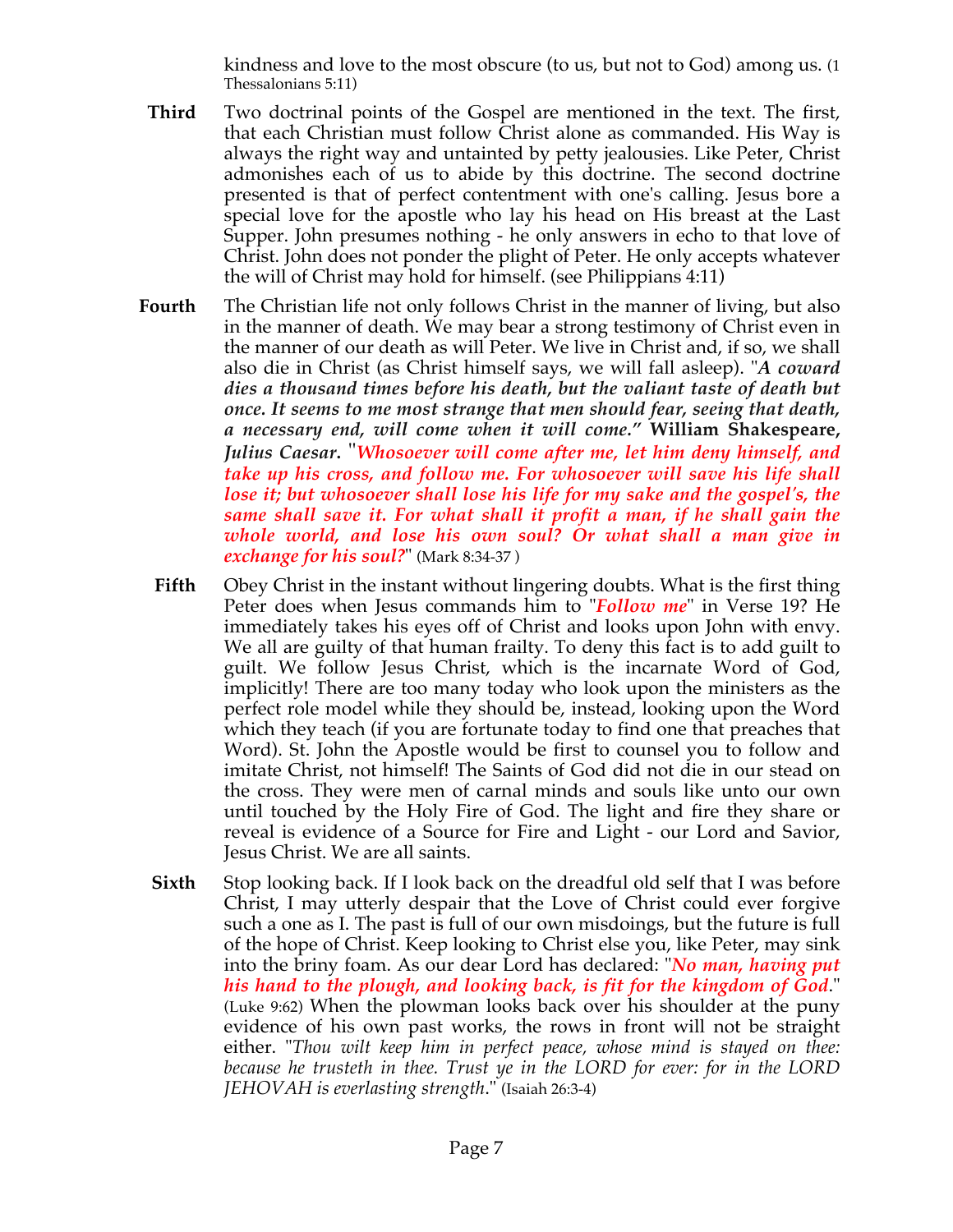**Question** Is your mind, spirit, and soul stayed upon Christ or are you distracted by the specters of the past and present? Is your love governed by that effulgent Fountain of Life in Christ? "*Thou shalt love the Lord thy God with all thy heart, and with all thy soul, and with all thy mind*." (Matt 22:37)

# *Sermon - Rev Jack Arnold*

*Church of the Faithful Centurion - Descanso, California*

Today's sermon brought the Collect, Epistle and Gospel together and is partly contained in the forewords above.

> Saint John, Apostle and Evangelist. [December 27.] *The Collect.*

**ERCIFUL** Lord, we beseech thee to cast thy bright **MERCIFUL** Lord, we beseech thee to cast thy bright beams of light upon thy Church, that it, being illumined by the doctrine of thy blessed Apostle and Evangelist Saint John, may so walk in the light of thy truth, that it may at length attain to life everlasting; through Jesus Christ our Lord. *Amen*.



The Christmas Collect is found on Page 96:

#### The Nativity of our Lord, or the Birthday of Christ, commonly called Christmas Day. [December 25.] *The Collect.*

**LMIGHTY** God, who hast given us thy only-begotten Son to take our nature upon **A LMIGHTY** God, who hast given us thy only-begotten Son to take our nature upon him, and as at this time to be born of a pure virgin; Grant that we being regenerate, and made thy children by adoption and grace, may daily be renewed by thy Holy Spirit; through the same our Lord Jesus Christ, who liveth and reigneth with thee and the same Spirit ever, one God, world without end. *Amen.*

¶ This Collect is to be said daily throughout the Octave.

As is oft the case, today's propers all tie together to reinforce a point and build our understanding of what God wants and expects from each of us. Consider these words from the Collect where we ask God to "…cast thy bright beams of light upon thy Church, that it, being illumined by the doctrine of thy blessed Apostle and Evangelist Saint John, may so walk in the light of thy truth, that it may at length attain to life everlasting…" As is almost always the case, we are asking God to help us by lighting up our lives and that of the Church that we might hear and understand the words left by Saint John so to grow closer to what God wants us to be here and our eternal life. There is a great reason for this. John was the longest lived of the disciples, he lived probably to about age 90! The Book of John is the single most theologically filled books of the Bible. John explains so much of what we need to know.

In his First General Epistle John tells us he is passing on what he has seen and heard from Jesus with his own eyes and ears. It is not a second hand account, it is not what someone told him. He saw it, he saw it all. He wants us to know what happened with Jesus, how He rose from the dead as a very practical demonstration of our life eternal with Him. John also wants us to know that if we claim fellowship with Jesus, then we need to live fellowship with Jesus. We need to walk in Jesus' shadow, which itself is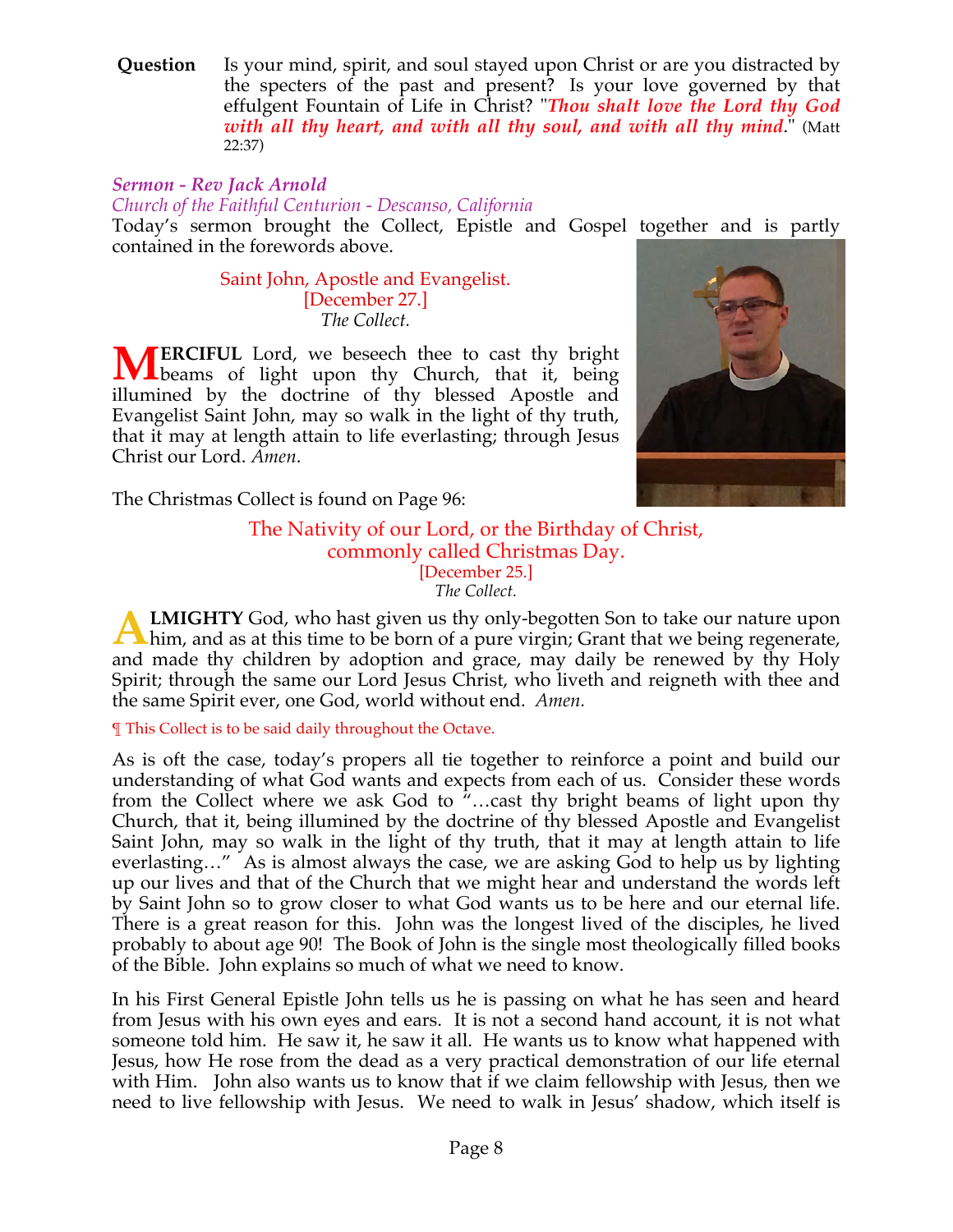light. For in him there is no variableness of turning. If we believe on Him, we will do our pitiful best to follow Him and He will account us as perfect at our accounting. Anyone who thinks they can "work" their way into Heaven is deceiving themselves. Our good works are only a demonstration of our faith; they are not our way into heaven, rather the natural consequence of our believing on Him. If you truly believe on our Lord and in our God, you will be unable not to do what you are supposed to do. Odd, that.

God will give us the guidance we need to do His Work on Earth. We have to do our part and accept and act upon that guidance. Without the acceptance and letting the Holy Ghost in, we cannot do His Work here. So we have to train our hearts souls and minds to believe on Him and listen and act upon His Guidance.

When we look at the Gospel, we see John making an excellent point; words mean something, thus in our study of the Word, the translation is important. If we are going to trust in the written word, we need to make certain it is indeed The Word. This could lead us to an entire discussion of the various translations of the Bible and why it is so important to use a translation based on the Received Text and why we use the King James or Authorized Version. Luckily, today is not the day for that!

John, who oft refers to himself as *the disciple whom Jesus loved*, asks who will betray Jesus? Jesus does not answer. Peter asks what shall become of the traitor? Jesus answered, *I will that he tarry till I come, what is that to thee?.* That is where the listening stopped. He went on to say, Follow thou me. No one noticed that. The word then spread the traitor, Judas Iscariot, would not die but live until Jesus returned to earth. Of course, as John pointed out, He did not say that. What Jesus in effect said was, *It is none of your business what happens to Judas, your job is to follow Me!* Likewise, we need to keep this in mind, our job is not to worry about what others do or do not do, our job is to do what we are supposed to do. Hard to do, that. But it is what we are supposed to do nevertheless; focus on what we are supposed to do and not what others are supposed to do.

This section of John's Gospel closes with an interesting line that makes you wish he had been a bit more prolific in his writings, *And there are also many other things which Jesus*  did, the which, if they should be written every one, I suppose that even the world itself could not *contain the books that should be written.* Still considering the difficulty in getting words into print in those days, we are grateful for what we have. What we do have is sufficient for our knowledge as we journey on the narrow, winding uphill trail towards heaven.

The entire New Testament is a consistent call to belief in our Lord and action on that belief. Here at Christmastide, at this very joyous time we need to remember Jesus came into this world with the certain knowledge of precisely how He would leave, yet He came anyway that we might have life eternal.

Heaven is at the end of an uphill trail. The easy downhill trail does not lead to the summit.

The time is now, not tomorrow. The time has come, indeed. How will you ACT?

It is by our actions we are known.

# **Be of God - Live of God - Act of God**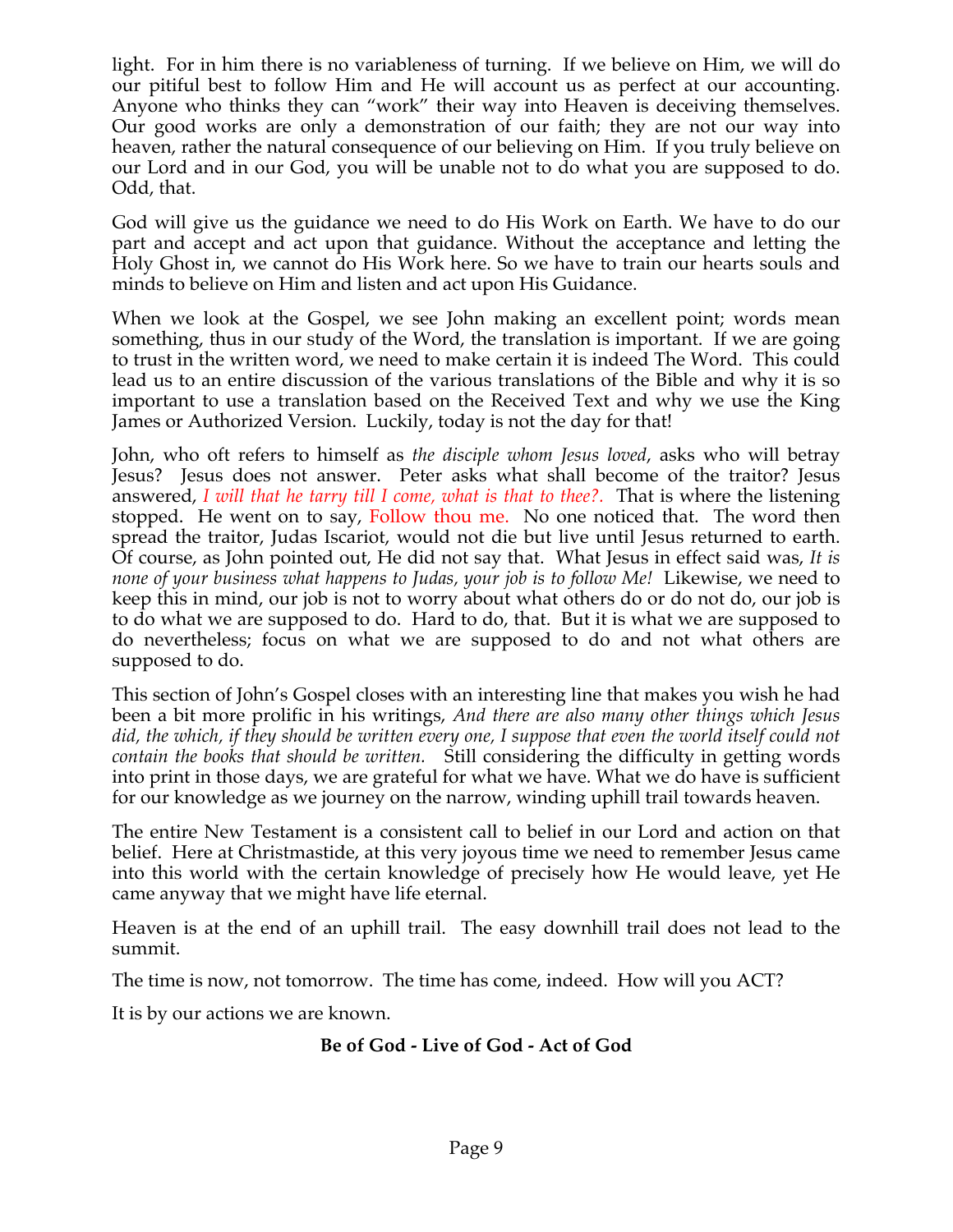*Roy Morales-Kuhn, Bishop and Pastor - St. Paul's Anglican Church - Anglican Orthodox Church*

Bishop Roy is pastor of the biggest AOC parish West of the Mississippi and is in charge of the Diocese of the Epiphany.

**Saint John, Apostle and Evangelist** *27 December 2015* Psalm 23 & 24 • Exodus 33:12-23 • John 13:20-26, 31-35

> Saint John, Apostle and Evangelist. [December 27.] *The Collect.*

**ERCIFUL** Lord, we beseech thee to cast thy bright **MERCIFUL** Lord, we beseech thee to cast thy bright beams of light upon thy Church, that it, being illumined by the doctrine of thy blessed Apostle and Evangelist Saint John, may so walk in the light of thy truth,



that it may at length attain to life everlasting; through Jesus Christ our Lord. *Amen*.

I don't like to sound like a broken record(?), but biographies are so useful in teaching us lessons we should apply to our daily living. I think some people may not understand the illustration of a 'broken record', because they may not be familiar with vinyl records. Which leads me back to the point of biography. If we do not understand the past or have a passing knowledge of the past, we will move forward in ignorance or even blindness. To allow the point I will not explain the 'broken record' reference, I'll let my readers research it and see what it means. Those of us who grew up with them know, and we aren't writing of any deep mystery, just lived experience.

Ok, so what am I getting at? The biography of St. John is different from all of the rest of the early followers of Christ the Lord. Eleven of them met with some form of violence, execution or horrible death, even St. Paul, the "disciple born out of season", died from a beheading, as ordered by the Caesar in Rome.

John was by his own word, considered beloved of Christ Jesus. Jesus tasked John with several duties including caring for Jesus mother, Mary.

Some scholars feel John did not suffer a martyr's death because he was needed to bridge the generation between those who lived and ministered with Christ and the next two generations to come. Others write John was favored because he took care of Mary. We don't have enough information, suffice it to say, we do know he was in his late 80s and still writing the message of God.

Our readings from the Psalms give us two depictions of the coming Christ. Mind you David was a prophet and when he wrote the 23rd and 24th psalm he was giving us a foreshadow of the coming One. He would be our Shepherd, he would lead us, guide us, protect us and provide for us in all levels of life here on earth. In the 24th the coming One is shown to be a KING. This king will rule over the hearts of his people, his sheep, his kingdom.

In our reading from Exodus, the Lord reminds Moses that man cannot look upon the pure Holiness of God. Man, being sinful, would be destroyed by the pure Holiness of God, plain ad simple. Why this lesson? The rest of the passage gives us a clue. God will one day provide a way for us to be able to commune with Him, to live with Him, to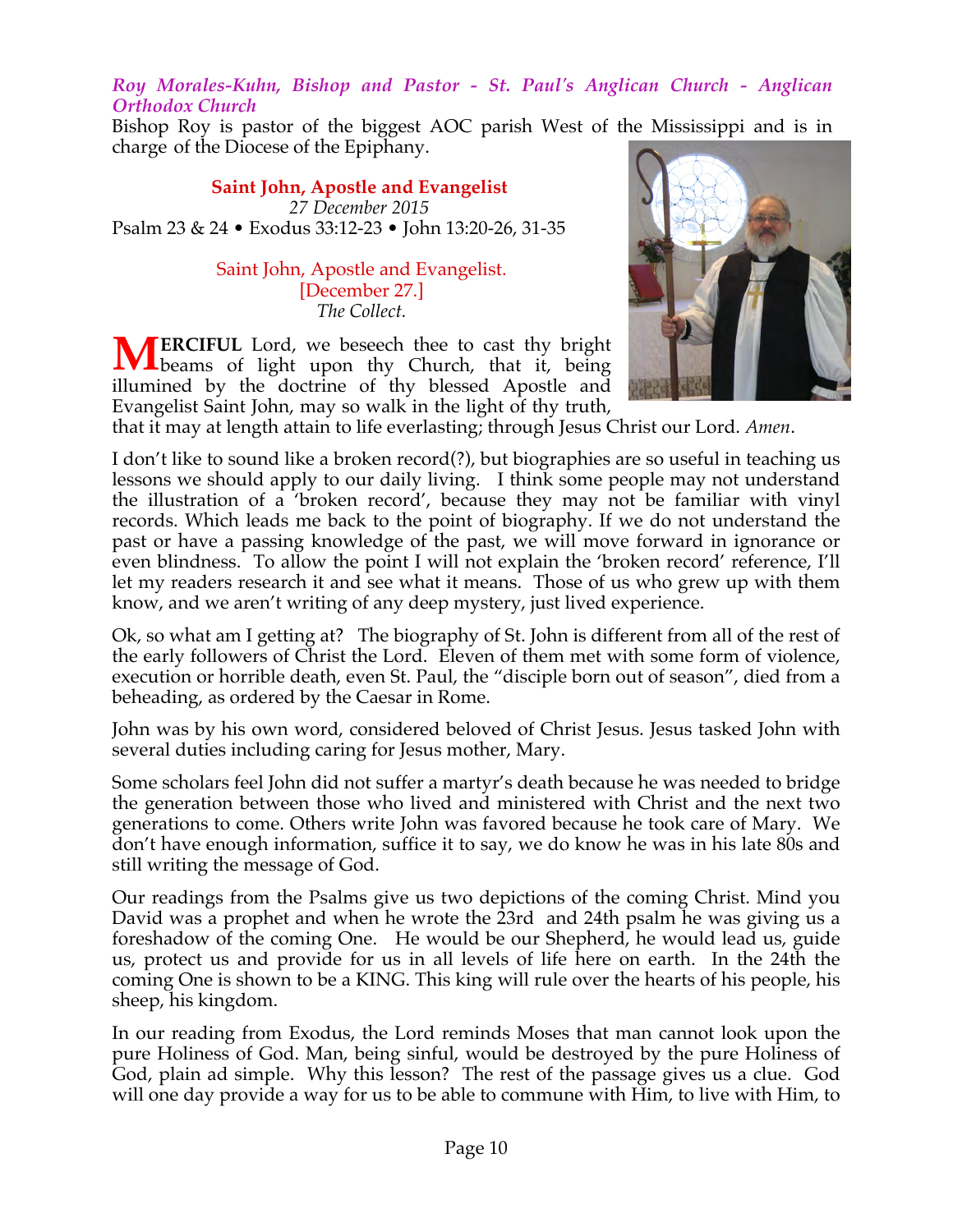abide with Him. That provision will of course be His only Begotten Son, Jesus Christ. Moses as instructed by the Lord, will give the Hebrew people (and those living with them), a foreshadow of the coming ONE. Passover lamb, the blood sacrifice, the images of a Savior found in the Temple, over and over again, there will be visual reminders of the coming ONE. Later, as the Hebrew people begin to wander away from the Lord, He will send many prophets to show them the true way. Many prophets will come, many will be harmed, ignored or even executed, but yet they still came to show the Way.

Finally we see in our Gospel reading a new commandment given to the first followers of Christ the Lord.

34 A new commandment I give unto you, That ye love one another; as I have loved you, that ye also love one another.

35 By this shall all [men] know that ye are my disciples, if ye have love one to another.

To this day around the World the practice of this commandment by faithful followers of Christ is one of the key witnesses to non-believers. They see how true Christians love one another, care for and guide younger less seasoned believers, this is what makes the non-believer take notice.

Giving of love, without expecting anything in return.

Take some time to read and meditate on the Word as St. John wrote it. The Gospel of John as well as the epistles of John exude LOVE. As we think of the many things St. John did for the building of the Kingdom of Christ, let us see if we can model some, if not all of his behavior. Take a biography and see how it can enhance our walk with the Lord.

The Lord bless and keep you this holy day.

Let us pray:

 **GRACIOUS** Father, we humbly beseech thee for thy holy Catholic Church; that **O** GRACIOUS Father, we humbly beseech thee for thy holy Catholic Church; that thou wouldst be pleased to fill it with all truth, in all peace. Where it is corrupt, purify it; where it is in error, direct it; where in anything it is amiss, reform it. Where it is right, establish it; where it is in want, provide for it; where it is divided, reunite it; for the sake of him who died and rose again, and ever liveth to make intercession for us, Jesus Christ, thy Son, our Lord. *Amen*.

**LMIGHTY** God, whose compassions fail not, and whose loving-kindness reacheth **ALMIGHTY** God, whose compassions fail not, and whose loving-kindness reacheth unto the world's end; We give thee humble thanks for opening heathen lands to the light of thy truth; for making paths in the deep waters and highways in the desert; and for planting thy Church in all the earth. Grant, we beseech thee, unto us thy servants, that with lively faith we may labor abundantly to make known to all men thy blessed gift of eternal life; through Jesus Christ our Lord. *Amen*.

**LMIGHTY** God, the fountain of all wisdom, who knowest our necessities before **ALMIGHTY** God, the fountain of all wisdom, who knowest our necessities before we ask, and our ignorance in asking; We beseech thee to have compassion upon our infirmities; and those things which for our unworthiness we dare not, and for our blindness we cannot ask, vouchsafe to give us, for the worthiness of thy Son Jesus Christ our Lord. *Amen*.

**LMIGHTY** God, who hast promised to hear the petitions of those who ask in thy **ALMIGHTY** God, who hast promised to hear the petitions of those who ask in thy Son's Name; We beseech thee mercifully to incline thine ears to us who have now made our prayers and supplications unto thee; and grant that those things which we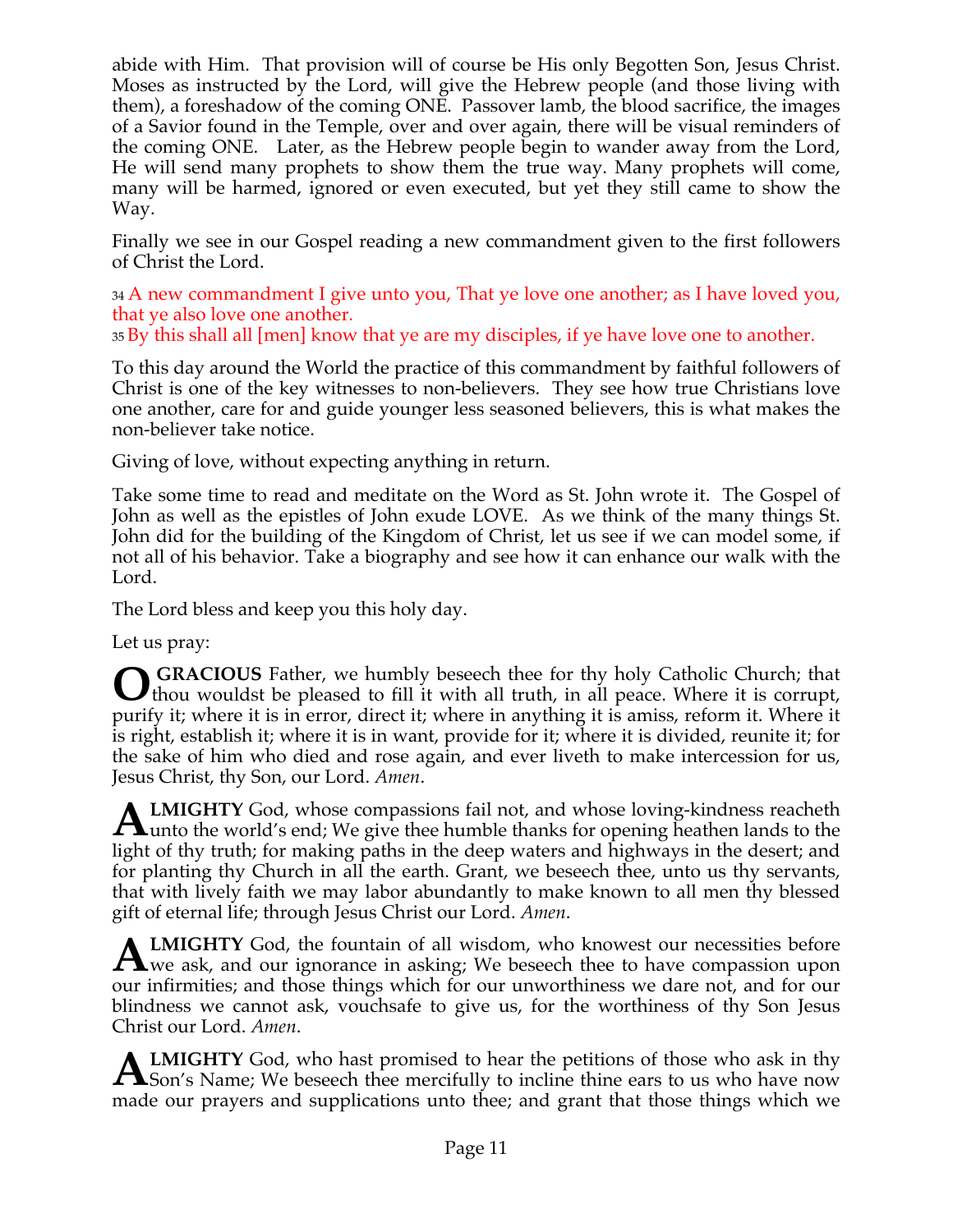have faithfully asked according to thy will, may effectually be obtained, to the relief of our necessity, and to the setting forth of thy glory; through Jesus Christ our Lord. *Amen*.

# ✟

# *Rev Bryan Dabney of Saint John's Sunday Sermon*

We are fortunate to have Bryan's Christimas Eve and Sunday Sermons both. If you



want people to come to The Truth, you have to speak the truth, expouse the truth and live the truth. This is really a good piece and I commend it to your careful reading.

#### *Sermon for Christmas Eve*

Tonight's Gospel (St. Luke 2:1-14), tells of the shepherds being startled by the angel's appearance to them and their flock. They were all amazed at what they had seen and heard. But why did

God send his messenger to those lowly shepherds? Our answer can be found in God's message to the prophet Isaiah: For my thoughts are not your thoughts, neither are your ways my ways (55:8). These men were regarded as the dregs of Jewish society. But God often chooses the least of persons to carry out his will. And so it was fitting for God to send his angel to these men as a token of his intention to have our Lord later serve in a somewhat similar capacity. Jesus Christ came into the world to become the shepherd of men's souls (St. John 10:1-16; I St. Peter 2:21-25).

This evening we are celebrating the first advent of our Lord and Saviour Jesus Christ. We will worship God in his name and honor the memory of his coming into our world, his ministry and his sacrifice via our participation in the Order for the Holy Communion. It is therefore incumbent on each of us to examine ourselves and to ask God to forgive and cleanse us of all unrighteousness so that we might be proper partakers of this sacrament. Furthermore, it is fitting that we offer up to God our prayers of thanksgiving and give him the glory for this gift of the Christ child, his only begotten Son: who came to seek and save the lost; who came that we might have life and have it more abundantly; who came to announce the coming of God's kingdom to a world darkened by Satan's lies; and who came to free those have been imprisoned in Satan's dungeon house of death and despair.

For nearly two thousand years, unbelievers have questioned the truth of our Lord's coming, his nature and his bona fides. They cannot accept him as Saviour and Lord because they have not the heart to believe in him (Acts 8:37). They have not the heart because they see no need to repent of their wicked natures: their fornications, their thefts, their murderous hearts, their greed, their jealousies, their covetousness, their sorceries and their idolatries (Revelation 9:20-21). The Devil has seared their consciences as one might sear a wound using a hot iron so that they can no longer feel the sting of their sins (I St. Timothy 4:2). Alas in this life, unless God gives them a spirit of repentance, they will be unable to discern the true nature of their pain until they die and wake up in hell. Only then will they know the truth, but it will be too late (II St. Timothy 2:25-26). For it is in this life only that a person possesses the ability to accept God's free gift of grace in Jesus Christ and not afterward. As the apostle Paul has written, Now is the day of salvation (II Corinthians 6:2) and so it follows that now is the time to repent and turn while one remains in this sphere of mortal existence.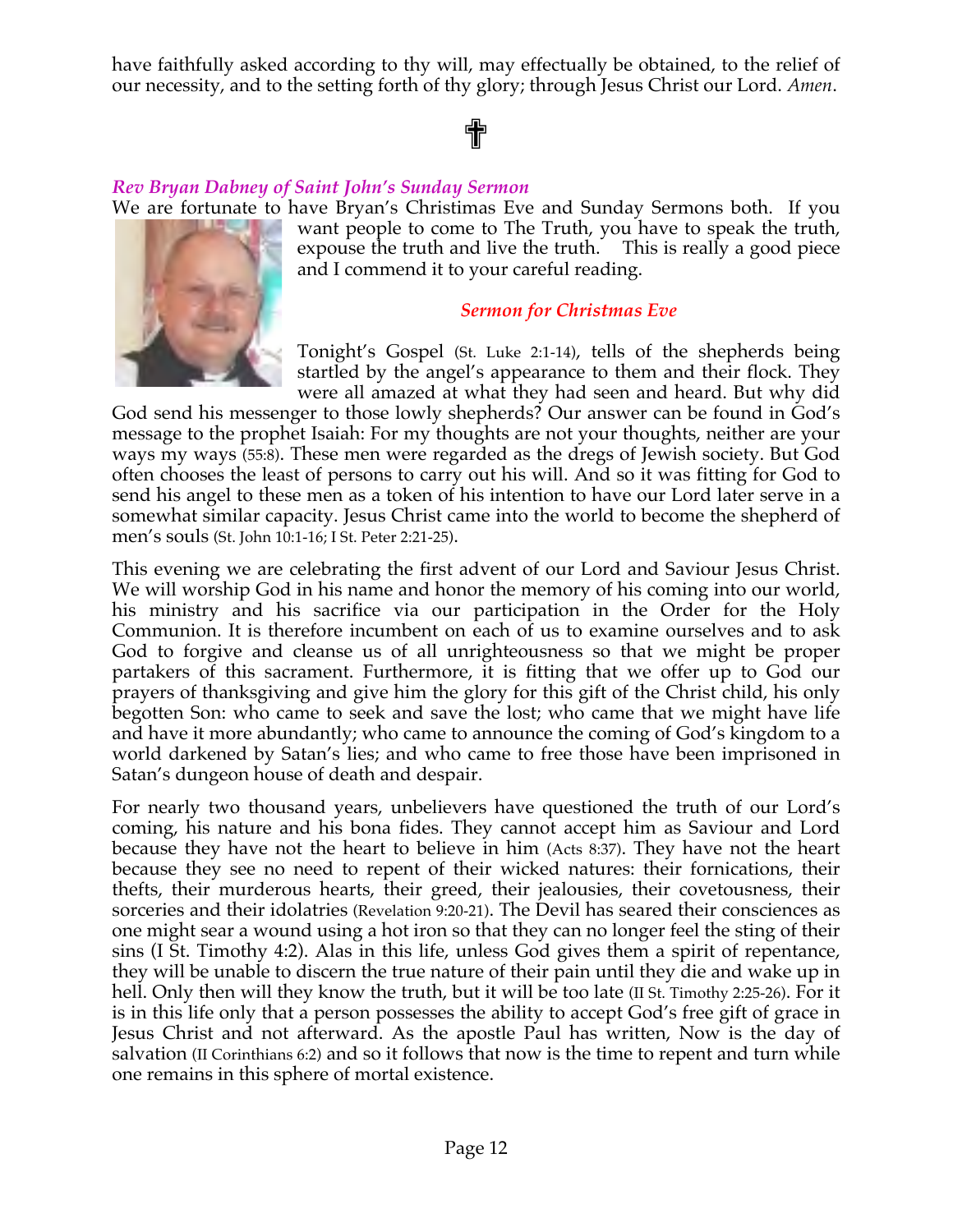Hear now the words of our Saviour: For God so loved the world, that he gave his only begotten Son, that whosoever believeth in him should not perish, but have everlasting life. For God sent not his Son into the world to condemn the world; but that the world through him might be saved. He that believeth on him is not condemned: but he that believeth not is condemned already, because he hath not believed in the name of the only begotten Son of God (St. John 3:16-18). Jesus Christ came so that none would have to perish if they would turn from their sins and trespasses and embrace him as Saviour and Lord. Unfortunately, for many, the IF in the last sentence is a hurdle which is too high for them because they are heavily laden with their sins, and sadly are not willing to part with them. Just as the character of Jacob Marley in Dickens' A Christmas Carol explained to Scrooge concerning the creation of his particular chain, the Devil has helped the unregenerate forge the very chain that will keep them tied to sinful behavior in this life, and which will eventually sink them into hell in the next.

Jesus Christ came to break the chains of sin and death, and free us forever from Satan's grasp. Isaiah the prophet penned the following description of the Messiah's work on our behalf: The Spirit of the Lord GOD is upon me; because the LORD hath anointed me to preach good tidings unto the meek; he hath sent me to bind up the brokenhearted, to proclaim liberty to the captives, and the opening of the prison to them that are bound: to proclaim the acceptable year of the LORD... (61:1-2a). While we cannot force others to accept the Saviour, we can witness to them. We can tell them of the goodness of our Lord and God and encourage them to join us in giving him the glory and praise he deserves for extending to us so wonderful a gift.

Our worship this evening— in both the spoken word and in humble song— reflects our love for God and our acceptance of his gift of grace. And it should reflect our willingness to figuratively go to Bethlehem and seek out the presence of our Lord and Saviour, and this we can do in several ways, 1) by cheerfully being present every time the church door opens; 2) through our prayer time each day where we lay before God our cares and concerns for those around us as well as ourselves; and 3) through our reading of the scriptures as they tell us of God's expectations for us if we would but read and inwardly digest them. For everything written within the Holy Bible is for our good. And so from the beginning of Genesis to the end of Revelation, the plan of God for his own has been set out in plain language. As St. Paul noted in his second epistle to St. Timothy, All scripture is given by inspiration of God, and is profitable for doctrine, for reproof, for correction, for instruction in righteousness: that the man of God may be perfect, throughly furnished unto all good works (3:16-17).

God has given us the gift of eternal life through his only begotten Son, and on account of that sublime purpose, he sought to give mankind a better understanding of who he is, and what he has prepared for those who will heed his calling via his word written. God is our Creator, Redeemer and Sustainer. He is sovereign and nothing he has created can resist him. He created all things and has set forth a day in the future when there will be a final judgment wherein his creation will be cleansed of all sin and wickedness.

Sadly, that last part does not sit well with the mass of unregenerate humanity. They recoil at the notion that they cannot effectually experience the love of God unless they are obedient to his will as set forth in Scripture. They find it repugnant that God has called mankind to enter eternal life via a strait gate and narrow way and that he has called on humanity to embrace his free gift of grace via his only begotten Son. Whether they realize it or not, the unregenerate are under the rule of Satan and are powerless to turn unto Christ unless they have the veil lifted from their hearts and minds so that they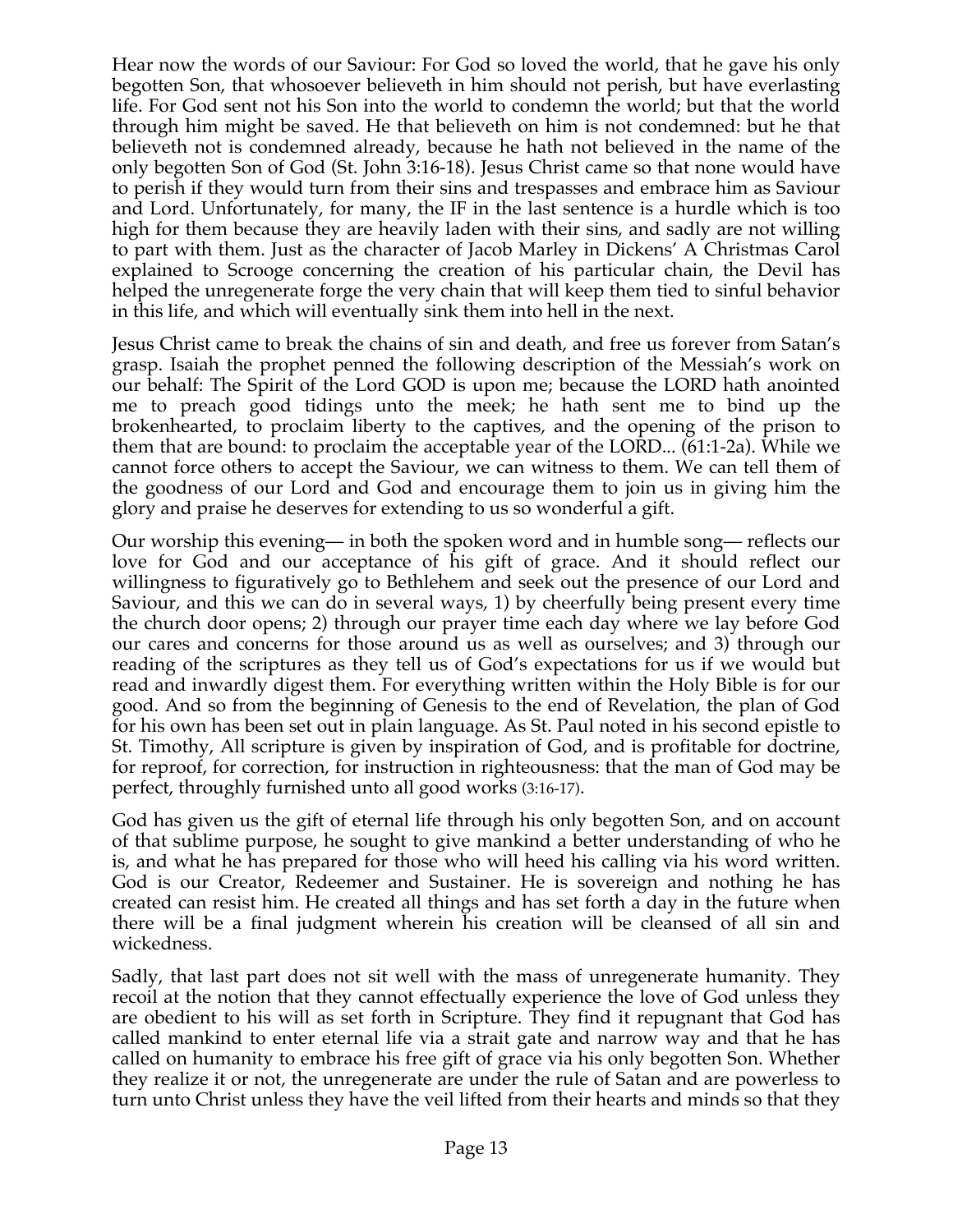might see and repent. Since the beginning, God has provided mankind with a liberty of choice. As Moses spoke to under the influence of the Holy Spirit: I call heaven and earth to record this day against you, that I have set before you life and death, blessing and cursing: therefore choose life, that both thou and thy seed may live (Deuteronomy 30:19).

Still, God knew mankind would take that liberty and turn away, so he planned from before time to send the second person of the Trinity to take on mortal flesh and walk among us. He came to experience what we experience, to see all that we see and feel all that we feel. He came not only to witness our infirmities, but to face them as well. He came, he faced them, and in so doing he did not sin. He did not succumb as each of us has done in the past to the lures of the world, the flesh and the Devil. He gave himself for us and died that we might live with him forever if and only if, we accept him as Saviour and Lord and are obedient to his word and commandment. You cannot expect God to bless you and save you if you are not willing to be obedient to his word written.

Several years ago, I found an apt description of the Bible which is as follows:

# **The Bible: God's Holy Book**

This Book contains the mind of God, the state of man, the way of salvation, the doom of sinners, and the happiness of believers. Its doctrines are holy, its precepts are binding, its histories are true, and its decisions immutable. Read it to be wise, believe it to be safe, and practice it to be holy. It contains light to direct you, food to support you, and comfort to cheer you. It is the traveler's map, the pilgrim's staff, the pilot's compass, the soldier's sword, the Christian's charter. Christ is its subject, our good its design, and the glory of God its end. It should fill the memory, rule the heart and guide the feet. Read it slowly, frequently and prayerfully. It is given to you in life, will be opened in judgment, and remembered forever. It involves the highest responsibility, rewards the greatest labor, and condemns all who trifle with its holy precepts.

# *Author Unknown*

So as we celebrate our Lord Christ's first advent, let us give thanks to God for his wonderful gift to us who came as that little babe in Bethlehem and will one day come again in power and great glory as King of kings and Lord of lords. Truly no happier day will come and it is one which we as regenerate Christians daily seek.

Let us pray,

**OLY** Father, long ago you promised through your prophets that the Messiah **HOLY** Father, long ago you promised through your prophets that the Messiah would come to save us from this body of sin and death; and, as we remember his handle highly highly highly highly highly highly highly highly high humble birth, so help us also to watch for his coming again in glory as King of kings and Lord of lords; all of which we ask in his most holy name, even Jesus Christ our Lord. *Amen*.

# *Sermon for the First Sunday after Christmas*

The prophet Isaiah proclaimed the coming of the Messiah saying: For unto us a child is born, unto us a son is given: and the government shall be upon his shoulder: and his name shall be called Wonderful, Counselor, the mighty God, The everlasting Father, The Prince of Peace. Of the increase of his government and peace there shall be no end, upon the throne of David, and upon his kingdom, to order it, and to establish it with judgment and with justice from henceforth even for ever. The zeal of the LORD of hosts will perform this (9:6-7). These verses refer to the promised Messiah— the Christ— who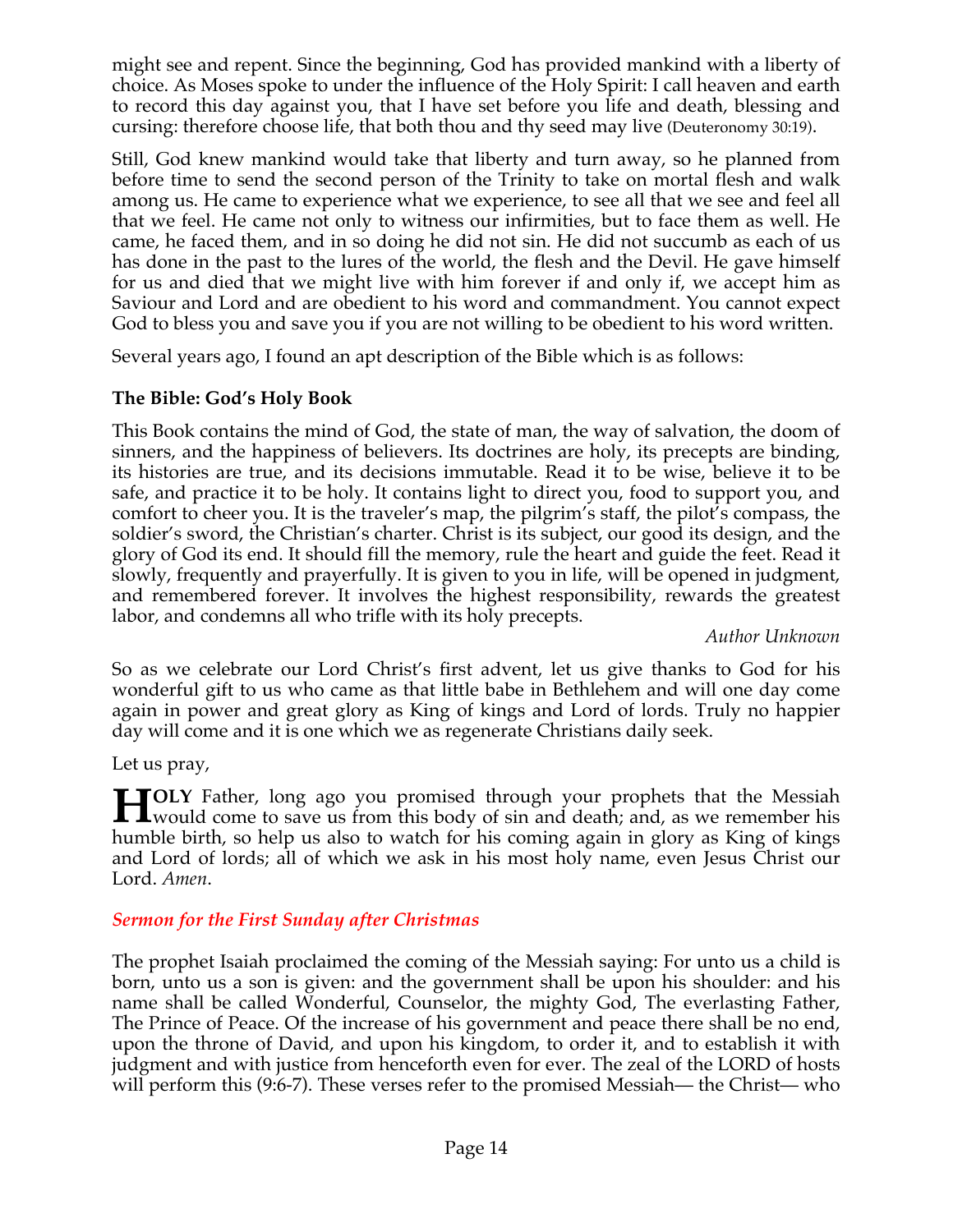came to provide salvation to all who would believe on his name. Let us now consider the particulars of these verses.

First, we have the announcement of his birth which was an affirmation of Isaiah 7:14 which states Behold a virgin shall conceive, and bear a son, and shall call his name Immanuel. Immanuel is translated as, "God with us." The Messiah was born as one of us, and yet, via his virgin birth per the workings of the Holy Ghost, he remained fully divine. To put it another way, he is both a "Son of man" and the "Son of God."

The Nicene Creed summed it up in this manner when it spoke of our Lord as being, "...very God of very God, begotten not made, being of one substance of the Father, by whom all things were made, who for us men and our salvation came down from heaven, and was incarnate by the Holy Ghost of the Virgin Mary and was made man..." As God had pronounced judgment on our first parents in the Garden, he also set forth the provision for the redemption of humankind with his prophecy that the seed of the woman would bruise the head of the serpent (Genesis 3:15). That seed of the woman was Jesus Christ— Immanuel— God with us.

Another message contained in our Old Testament lesson had to do with the coming kingdom of the Messiah. The prophet noted that ...the government shall be upon his shoulder: and his name shall be called Wonderful, Counsellor, the mighty God, The everlasting Father, The Prince of Peace. Of the increase of his government and peace there shall be no end, upon the throne of David, and upon his kingdom, to order it, and to establish it with judgment and with justice from henceforth even for ever.

The names of, Wonderful, Counselor, the mighty God, The everlasting Father, The Prince of Peace speak of who the Messiah is. He will be called these because as Matthew Henry once noted, "This child, this Son of God, this Son of man is invested with the highest honor and power... His people shall know him and worship him by these names. Justly is he called Wonderful, for he is both God and man. He is the Counsellor, for he was intimately acquainted with the counsels of God from eternity, and he gives counsel to the children of men... He is the mighty God... He is the Prince of Peace..."

We see in these names characteristics which aptly describe the Messiah's presence and power. He is said to be Wonderful because he inspires awe. His birth at that lowly stable in Bethlehem though seemingly insignificant, yet when examined in the light of prophecy as noted in Isaiah 7:14 is beyond remarkable. For God the Son to enter our world as he did reveals the awesome power of our God to create for himself a earthly vessel in which he might walk among us and be one of us. It reveals the condescending love which God has always possessed for his highest creation.

His title of Counsellor speaks as Matthew Henry so noted of his godly understanding, as well as his presentation of that knowledge to mankind via his apostles and their charges who wrote books of the New Testament. Our good and loving God has sought to spread his wisdom abroad which, if followed, will lead to eternal life in his coming kingdom.

The prophet spoke of the Messiah as being, The Mighty God, the everlasting Father. These are titles which speak of the Messiah being a member of the Godhead, and thus fully man and fully God. Only God could redeem his lost creation via the shedding of his blood— the blood of an earthly body— and so die as he did on the cross for our redemption. Again, what condescending love we are treated to in the death of Christ. And what glory there is for such a God who raised our Lord from the dead and who later ascended into heaven to intercede for us at the Father's right hand.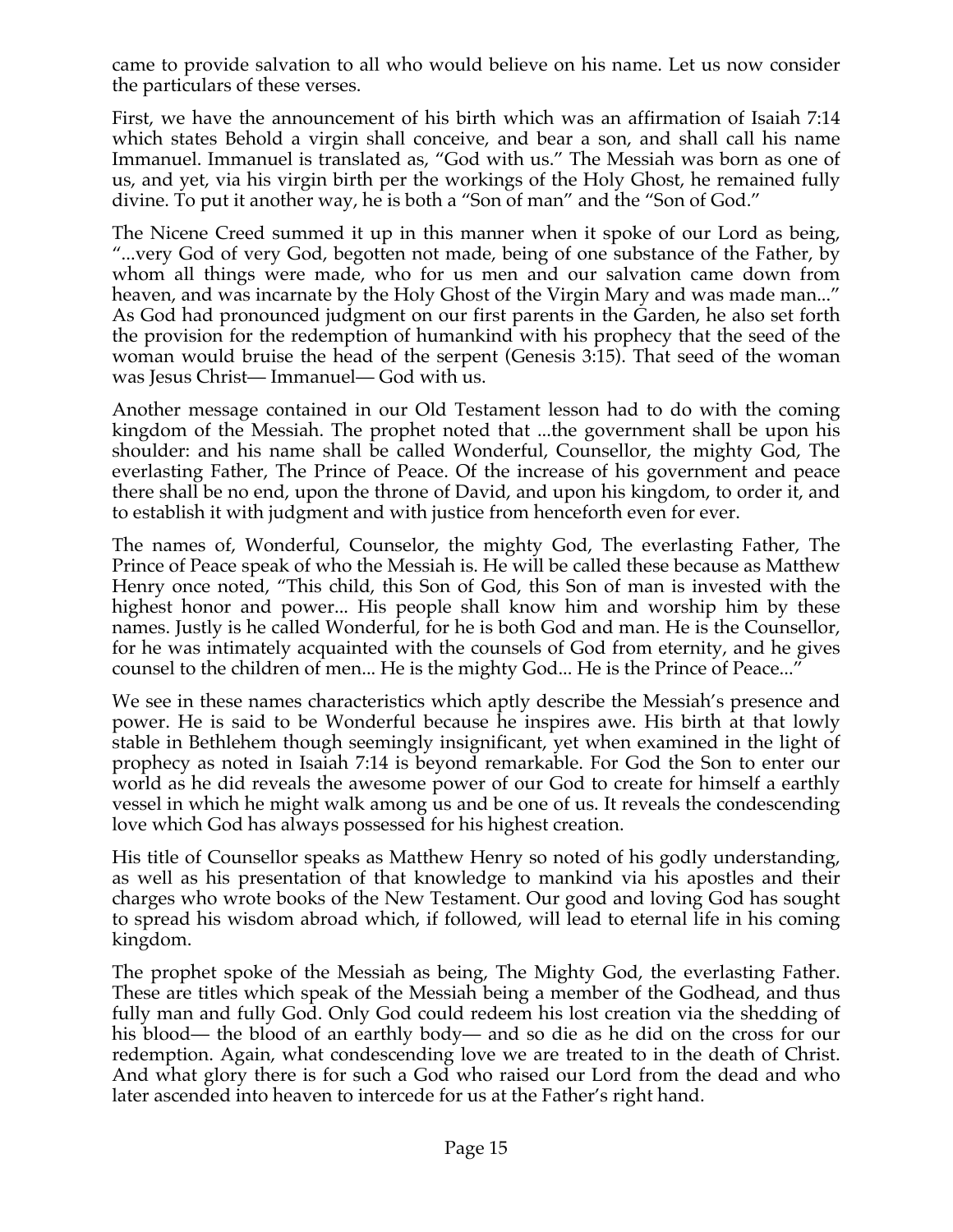He is the Prince of Peace who came to bring to his own the peace of God and the blessed assurance of eternal life as co-heirs with himself in the God's coming kingdom. The peace that Christ gives us far surpasses anything that could be found within the realms of the natural or the supernatural. Peace is a commodity which men have pursued since our first parents were cast out of the Garden of Eden.

Over the millennia, human rulers have rarely succeeded in crafting genuine peace treaties, and of those that they did manage to establish, said agreements rarely survived for little more than a generation before they were undone by the principals who signed them. When our Lord returns, he will put an end to all violence between nations and peoples. He will triumph over the works of Satan and his host of wicked spirits and human disciples to bring in a millennium of true peace and justice. He will sit upon the throne of his father David and rule over all the world.

God promised David that from him would the Messiah spring forth. As the apostle John wrote of our Lord that he is, ... the root and the offspring of David, and the bright and morning star (Revelation 22:16). And as ruler, he will establish his kingdom and order it with justice and with judgment. With justice, because his will and purpose for things will be done in righteousness and in truth. With judgment, because all who will not obey his commandments will be judged and punished in the fires of perdition. No evil will be permitted to exist in his millennial kingdom until that final time of testing when the Devil will be permitted to tempt mankind and then he, and those who would follow his lead, will be cast out into that inevitable and inescapable Lake of Fire.

The zeal of the LORD of hosts is that Spirit of Power which he possesses to complete his works. The desire of God to bring those things so prophesied about in our lesson and in other places is so great that we have every assurance they will be done in the manner he described. God's desires are never thwarted and are to be considered as truths yet to be formalized.

That is where our faith comes in. As regenerated people in Christ, we believe that what God has said in his word written he will carry out in his time. While truth in our sphere is observed and tested by what has happened, God's truth is in his promises made good via the testimony of Scripture. And as we have faith that he will do as he has promised, we find comfort for our souls in this present time, as well as hope for the future in his coming kingdom.

In closing, let us keep in mind that description of our Lord which we heard in our Old Testament lesson. Let us always remember what the prophet was given to inscribe for our learning, edification and comfort because it proclaims the power and majesty of the Messiah as God's child who came and dwelt among mankind and yet remained wholly and truly the God of all Creation.

Let us now in that knowledge come to his table today and partake of the thanksgiving feast which he has prepared for us, and rejoice that he is all those things— Wonderful, Counsellor, the mighty God, The everlasting Father, The Prince of Peace.

Let us pray,

**OLY** and gracious God, whose word doth inspire and comfort us; we pray that **the H** CLY and gracious God, whose word doth inspire and comfort us; we pray that thou wilt be present with us, and help us to ready ourselves for the second advent of thine only begotten Son; for these things we ask in his most blessed name. *Amen*.

Have a blessed week, Bryan+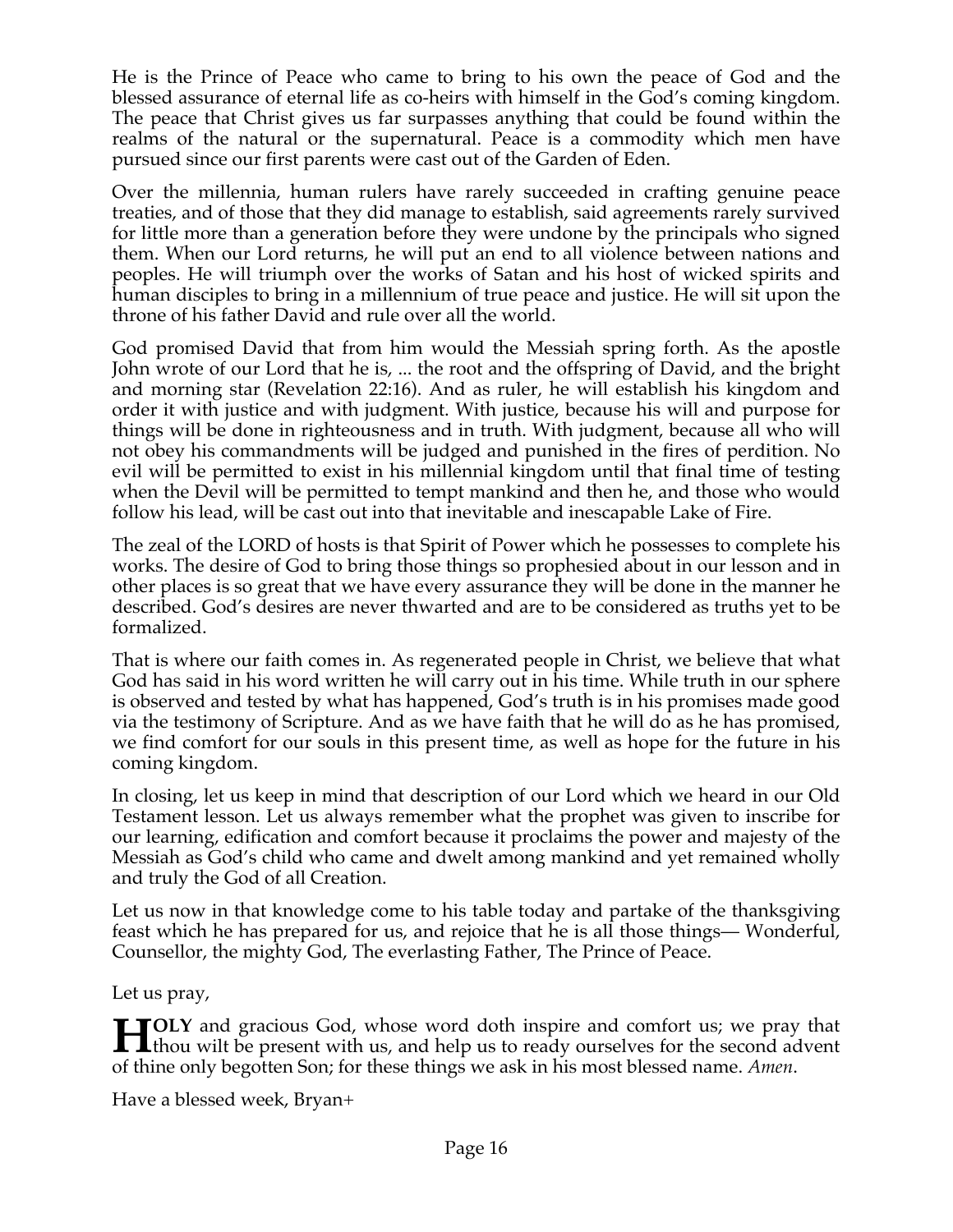# *After Church Hospitality*

We would like some pictures of your after service gatherings. Come on! Help out!

# *People in our Prayers* - http://faithfulcenturionprayerteam.blogspot.com/

### **Why? Prayer is an extremely important activity.**

It is not that God knows not our needs, for He surely does. Yet, Jesus commanded us to ask God for those same needs. In addition to the obvious of asking God for help, offering thanksgiving and the like, prayer helps us focus our thoughts on how we might do God's work.

The Prayer Team of the Anglican Orthodox Church was established to help our members and fellow Christians pray for those in need and to give thanks as well for the blessings we have been granted.

#### **Who can be on the list? Do I have to be a member of the Anglican Orthodox Church to be prayed for?**

No! The only qualification to be on the list is that you want our prayer team to pray for you. We are Christians and are happy to pray for you, no matter who you are. If you want help from God, you are our kind of people.

#### **What is the commitment from the prayer team?**

Each member of the team will pray for the desired outcome at last once per day.

#### **How do I get myself or someone else on the prayer list?**

You can email one of the prayer team leaders: Jack - jack@faithfulcenturion.org or Dru dru@ faithfulcenturion.org, or call the office at (619) 659-3608 or fill out a prayer card at your church.

### **What should I ask for?**

Depends on what you want. Some people merely want God to be asked to heal their ills and be mentioned by their first name, others want a specific outcome and / or have more of their personal information known to the team. Ask for what you want. It is your desire and need for prayer the team is attempting to meet. For typical examples, see the list below.

#### **Updating the Team**

If you are on our prayer list, or if you have submitted a person that you have asked us to pray for, please update one of the team members or Hap in person, by telephone or email. It helps to be able to pray specifically for these individuals including their specific needs; plus if they get better, it is nice to give thanks!

Please note that on the yellow (maybe green or orange if you get an old one) cards at church, you can ask that those to be prayed for have their names disseminated to the prayer team. Those names will be said in church and appear here. Or, you can ask that their names and purpose be kept confidential, then only Hap will know to pray for them.

#### *Prayer List Notice – If you have someone on the prayer list and their needs have changed, please let us know. We'd like to update our prayers to reflect the need and most important to give thanks!*

# *Travel*

*The Thomas Family* from Okinawa are now on annual leave travel in the States, pray for Kurt, Mary and the kids to have a great time and return to their home in peace.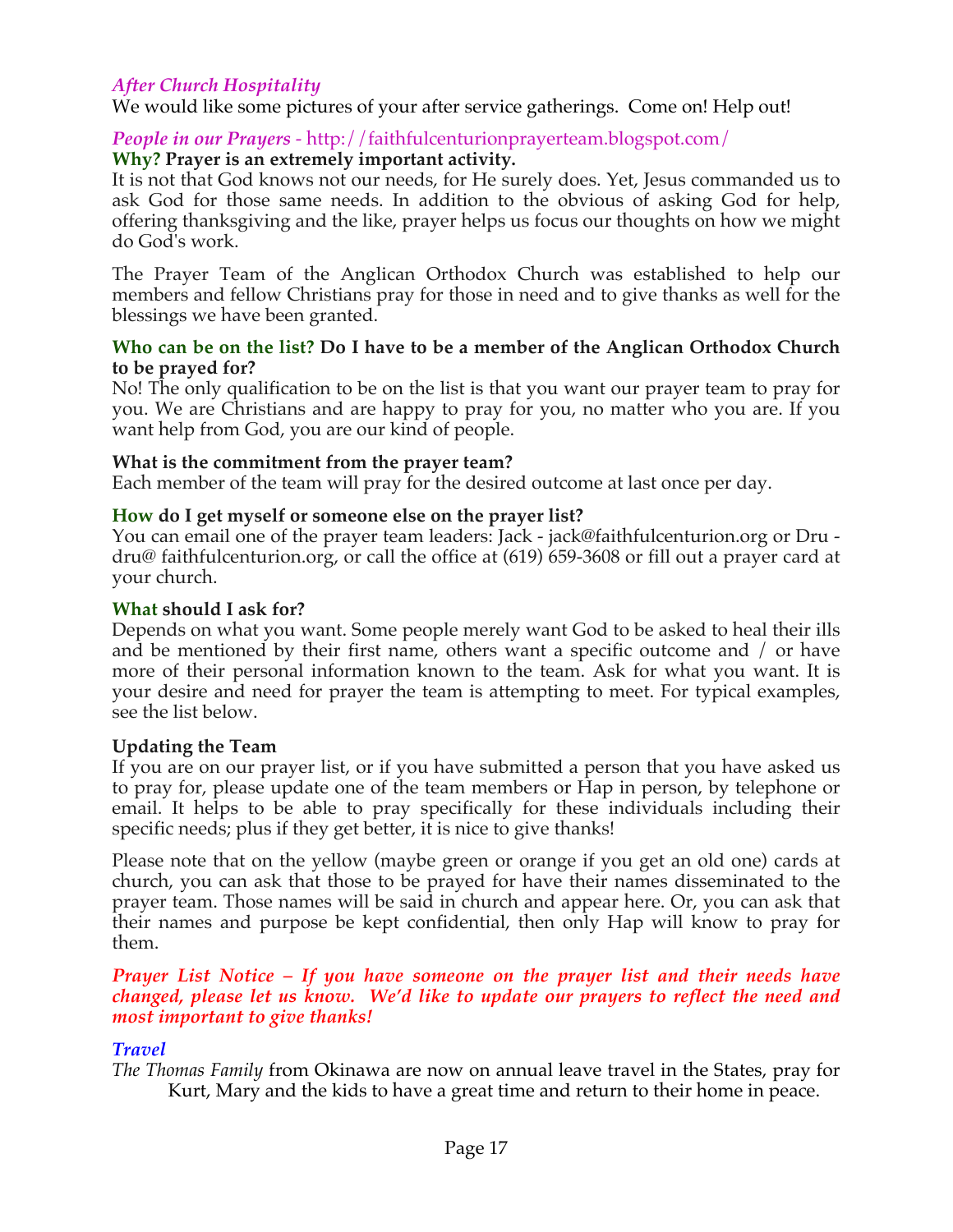# *Move*

*The Thomas Family* is now in Okinawa for a second short tour. Please pray for this new assignment to go well for Kurt and for Mary and the kids to make new friends.

# *Birthdays*

*Hap Arnold* celebrated his 66<sup>th</sup> birthday on 27 December 2015.

# *Departed*

- *Aditya Prem Prakash* passed away unexpectedly; he was a very young man, a policeman who had been married only three months. Please pray for his wife and family that they might adjust to the temporary separation.
- *Professor John Maher* long time member of the Anglican Orthodox Church and faithful member of Prayer Partners passed from here to home on his 85<sup>th</sup> birthday, 3 December 2015, leaving behind his family and in particular his loving wife Joan. Please pray for his wife and family that they might adjust to the temporary separation.

# *Nearing the end of their time here on earth*

- *Mrs. Tiffany (90)* has chosen to refuse extraordinary care as it will not gain much earthly time. The Tiffanys have been together for a long, long, long time. Pray for Mrs. Tiffany and her husband as together they begin this Journey to be with their Lord.
- *Charles* has tonsil cancer; his treatment was stopped in June 2015. The tumor was too large and prevented surgery. Charles is unable to ingest nutrition and he is in a great deal of pain Please pray for him as he prepares to go home to be with his family who have gone before him. Please pray for comfort, understanding, strength and guidance for Phil and his family who will of necessity remain behind.
- *Phil* was taken off life support on 2 April 2015. Please pray for him as he prepares to go home to be with his family who have gone before him. Please pray for comfort, understanding, strength and guidance for Phil and his family who will of necessity remain behind.
- *Maggie* is nearing the end of her time here on earth. Please pray for Maggie and her husband Dub as she prepares to go home to be with her family who have gone before her. Pray for the faith of her family to build and the transition to be good.
- *Alan* is a victim of metastasized colon cancer already destroying his liver. His youngest sister has put aside her hard-earned career to care for her brother in these days on earth. Please pray for him as he prepares to go home to be with his family who have gone before him. Please pray for comfort, understanding, strength and guidance for Alan and his family who will of necessity remain behind.
- *Saundra* is in ICU with congestive heart failure after a heart operation. She is aged and frail. Saundra is near the end of her time here on earth. Please pray for comfort, understanding, strength and guidance for Saundra and her family who will of necessity remain behind. Pray for the love of God to stay foremost in their hearts.
- *Polly* is in hospice care with dementia and spinal stenosis. Please pray for her as she prepares to go home to be with her family who have gone before her. Pray for the faith of her family to build and the transition to be good.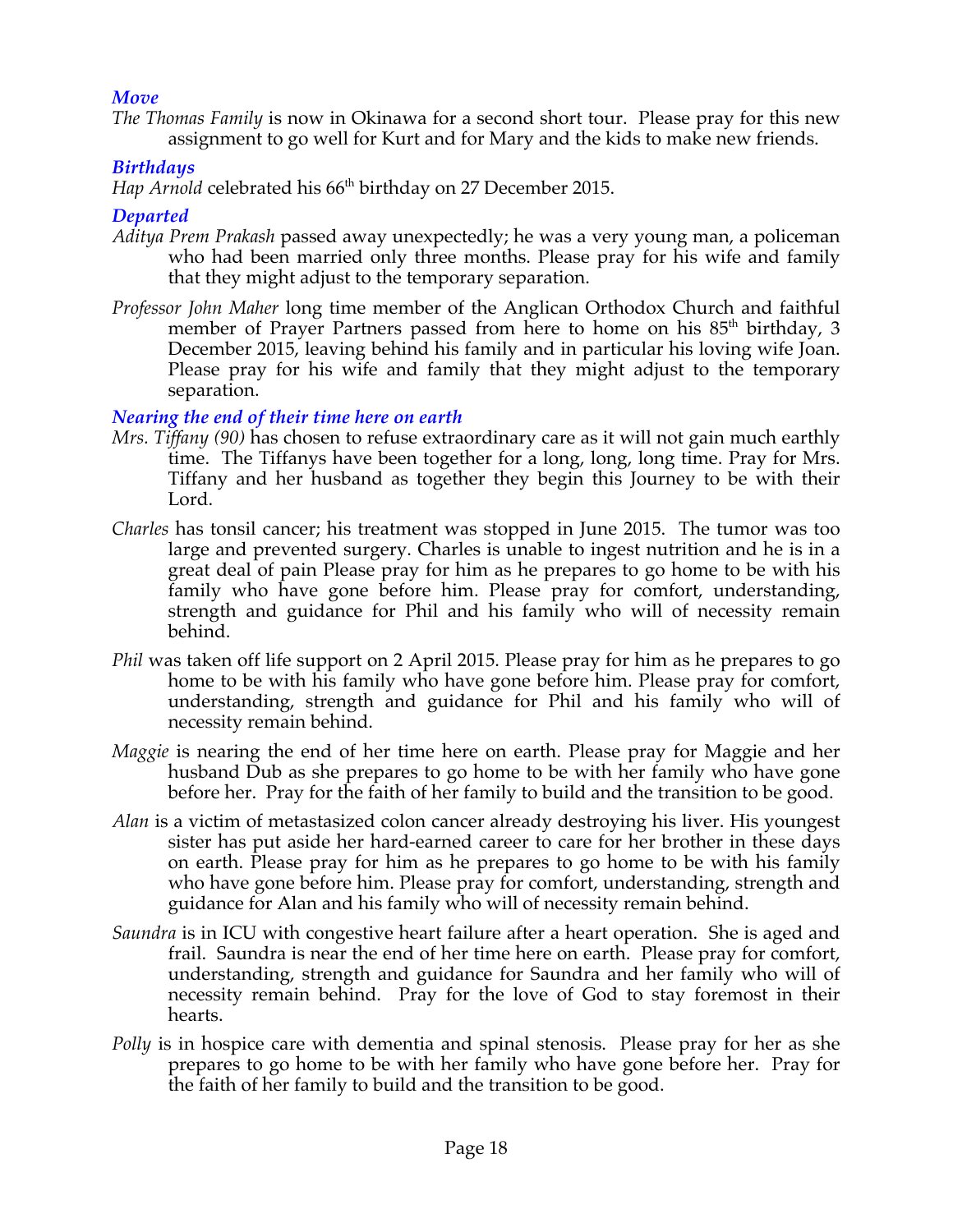# *In need of a miracle or understanding of God's Plan*

- *Jose Francisco Vidas* was in a terrible automobile accident on Friday 11 December 2015 as he was on his way to work when an unlicensed driver in a jacked up pickup truck ran a red light and destroyed his car. Francisco has massive internal injuries, swelling of his brain and unknown orthopedic injuries. His family and co-workers are with him around the clock. Please pray for physical and spiritual strength for Francisco, his wife, daughter and co-workers, particularly Scott, Roger and Mark; pray for the medical team treating him that they might be open to God's guidance and do their very best. Pray for trust in our Lord for all concerned.
- *Gemma Dillinger* has been treating for breast cancer for over a year now, after surgeries, radiation and chemotherapy, she is reaching the limit of her tolerance with no end in sight. Please pray for her to gain strength and ground on the cancer. Help her to continue with her faith in our Lord, she is not afraid to go home, but wants to make sure it is time. Pray she will be encouraged to not give up until it is her time to go and that her time here on earth with her family will be good.
- *Nathan* has battled cancer for several years and was thought to be in remission. Now, the cancer has returned to his spine. With chemotherapy and radiation ahead and perhaps surgery, Nathan asks your prayers for guidance for those treating him and help for him to continue his trust in the Lord. Pray also the cancer will be driven from him.
- *Janet* has had a blood borne cancer for several years. Her faith in the Lord is great and he is ready to be with Him. Pray she will be encouraged to not give up until it is her time to go.
- *Holly* has had Colon Cancer, Breast Cancer and now it is in her spine. Please pray for guidance for the medical personnel treating Holly, for a miraculous remission; that Holly's remaining time here on earth might be good. Help Holly and her family put their trust in the Lord and let Him carry their sadness, fear, worry and terror. Pray for strength and courage for Holly.
- *Tim* was on a kidney transplant list and started dialysis and was taken off the transplant list for a heart problem that required stents, while putting in stents a leaking valve was found. A port was put in and something happened and it has to be redone. In several days he will have a valve replaced, after heart surgery and recover he will go back on the transplant list. Please remember him in prayer in the days and weeks ahead. Pray he will put his worry on God's shoulders so he might be at peace and rest. Pray for those treating him that they might pay attention and do their best.
- *Marilyn* has been diagnosed with non-operable pancreatic cancer. Please pray for a miraculous remission; that Marilyn's remaining time here on earth might be good. Help Marilyn and her family put their trust in the Lord and let Him carry their sadness, fear, worry and terror.
- *June* found she has a recurrence of colon cancer, which is now Stage Four, that is it has spread. Please pray for a miraculous remission; that June's remaining time here on earth might be good. Help June and her family put their trust in the Lord and let Him carry their sadness, fear, worry and terror.
- *Cindy* has been diagnosed with an aggressive malignant brain tumor. Please pray for a miraculous remission; that Cindy's remaining time here on earth might be good.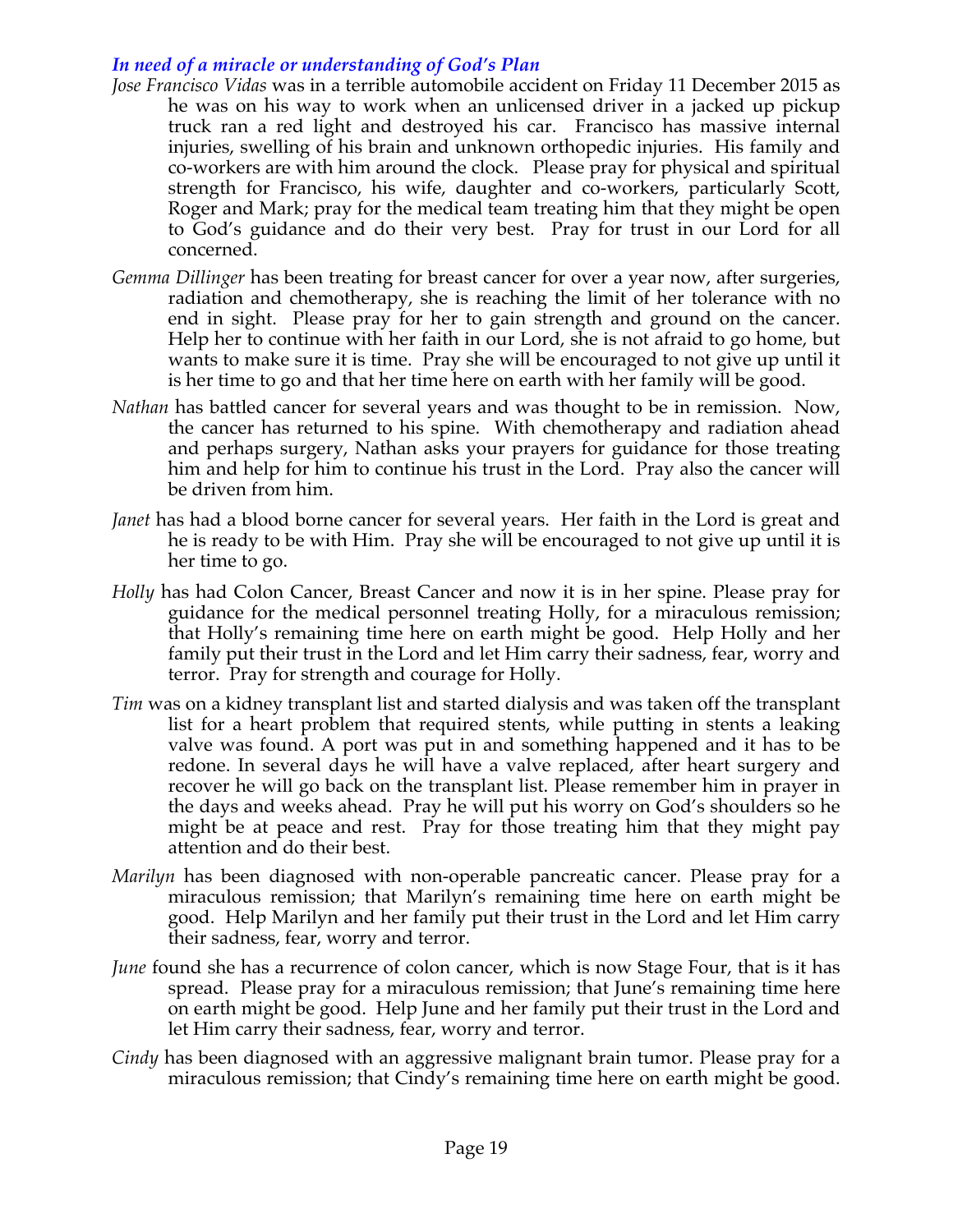Help Cindy and her family put their trust in the Lord and let Him carry their sadness, fear, worry and terror.

- *Leon McKay* suffered a stroke a few weeks back that has left him unable to speak and while undergoing evaluation the doctors also found he has a very aggressive cancer. Please pray for a miraculous remission; that Leon's remaining time here on earth might be good. Help Leon and his family put their trust in the Lord and let Him carry their worry.
- *Rev. Thomas Brooks* is not improving and being kept alive by artificial machines. Please pray for a miraculous recovery and if that not be God's Will, a rapid passing to home. Help Thomas' family put their trust in the Lord and let Him carry their worry
- *Ronnie* has kidney cancer that has spread and the surgeons are very concerned. Please pray the medical team to formulate a successful treatment plan and for a miraculous remission; that Ronnie's remaining time here on earth might be good. Help Ronnie and family put their trust in the Lord and let Him carry their worry.
- *Levi* was cancer free for 4 years and just discovered he has kidney cancer. Levi has a great deal of faith and said whether he is healed or God takes him home he will be fine. Please pray for the medical team to pay attention and to their best and for a good outcome. Pray also that Levi and family will be able to put their worry on God's shoulders. In particular, please pray for pain relief; Levi is 22 years old.
- *Ray Daley* is a member of the Royal Canadian Legion and served his country during the Korean War era. Ray is taking chemotherapy treatments for cancer. Meanwhile his son Trevor is in the hospital in a coma and seems to have lost the will to live.
- *Pat* has been under treatment for colon cancer for sometime. He has had major complications the last few days and your prayers will be appreciated by family and friends.
- *Dorothy* had pneumonia, on checking her lungs they found tumors which permeated the lung area. Further investigation found a primary site in the colon, with the lung being secondary. It would appear there is no viable treatment at this time. Please pray for a miraculous remission; that her remaining time here on earth might be good. Help Dorothy and her family put their trust in the Lord and let Him carry their worry.
- *Becky* has fourth stage metastasized lung cancer and is not doing well with chemotherapy treatments. Please pray for Becky and her husband as they are together during this difficult time in their lives.
- *Jane* has fourth stage cancer and is not doing well. Please pray for Jane and her family as they are together during this difficult time in their lives.
- *Colleen* has been battling pancreatic cancer over the last year and it has now spread to one of her lungs. Please keep her and her family in your prayers.
- *Christine* has cancer of the colon, which spread to her liver; she is receiving chemotherapy and is having difficulty eating. Please pray for the medical team treating her to pay attention and do their very best; pray also for confidence in our Lord for Christine and her family.
- *Todd* and *Kenny* have both been fighting osteocarcinoma for over five years and have been told their time here on earth is nearing its end, absent a miracle from God.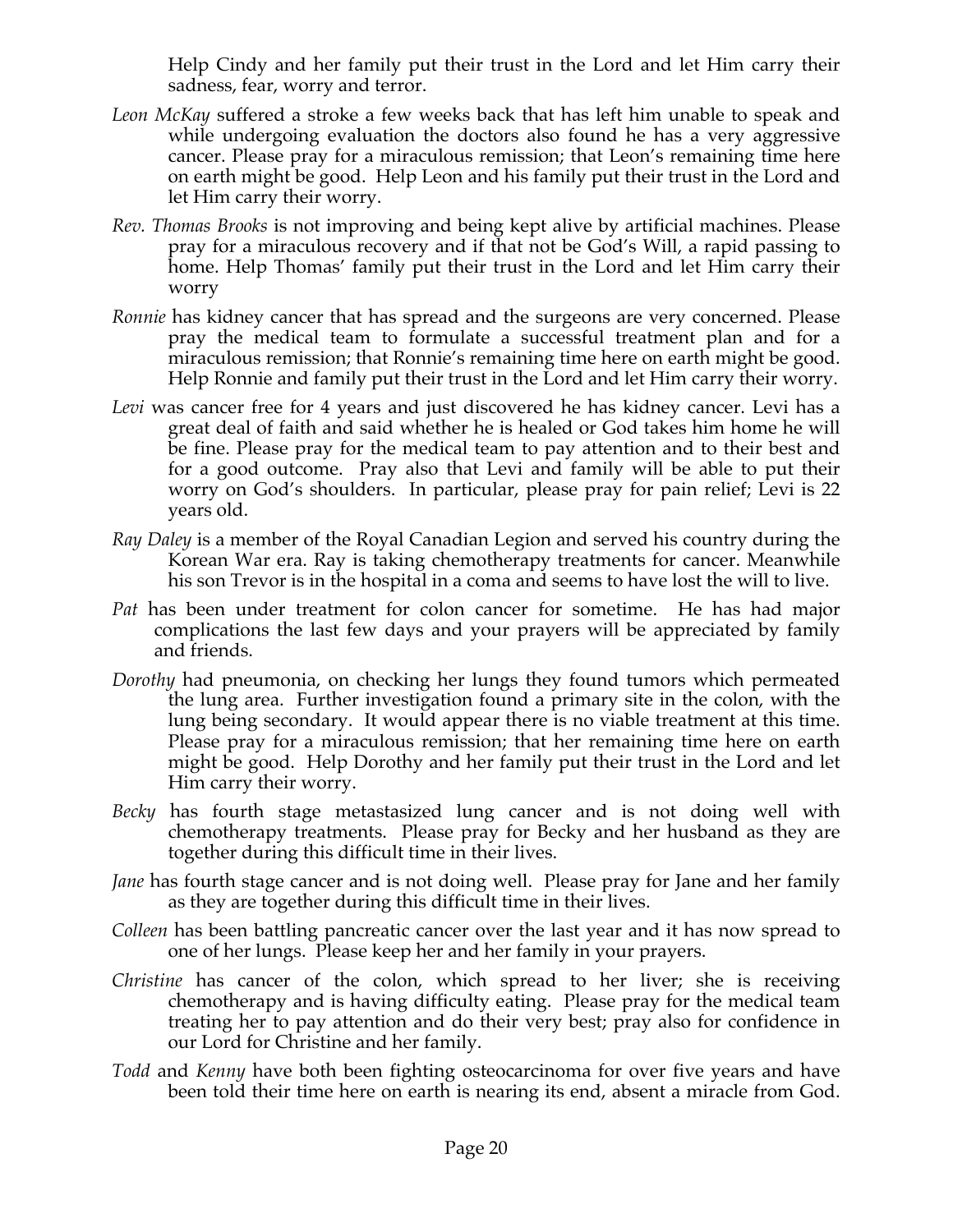Both are ready to go home and leave the pain, but would like to stay. Please pray for them and their families.

# *Homebound or Infirm*

- *John* has Alzheimer's; pray he will call on God to help him as he deals with this time in his life.
- *Steve,* brother in law of Paul Martin, appears to have early onset dementia. Steve had teenage children and is very concerned for them. Please pray for the disease to stall or abate and for peace of mind for Steve and his family.
- *Emma Lee* is in a Nursing Home and while moving her she was dropped and her femur was broken. She was operated on and her femur was repaired and she is in rehab. She is not responding well and your prayers will be appreciated.
- *James* is on oxygen all the time, this is bothersome to him and terrifying as well. Please pray for James to put his worry, his bother and his terror on the Lord. Pray for strength and guidance for James and his family. They suggest this verse, "I am thine, save me, for I have sought thy precepts."
- *Joan* has had serious medical problems that have kept her confined. Please pray her health will remain stable.
- *Norma, Sara's mother* is in a state of deteriorating health, both physically and mentally, with both dementia and Alzheimer's. She is slowly drifting away, though she still recognizes Sara and prayer gives her a sense of peace. Please pray for both Sara and her mother to put their cares and worries on God's shoulders so they can deal with the many problems involved.

#### *Surgery*

- *Jenny* is having surgery on 15 December 2015, to have two kidney stones removedand will be operated on Tuesday Morning. Pray the surgical team will be open to guidance, pay close attention and do their very best. Pray for peace of mind and trust in God for Jenny and her family.
- *Steve* had a Pace Maker put in mid-December 2015,other problems came up. Steve has lost 5 pints of blood and your prayers will be appreciated.
- *Ashiei* had surgery on Tuesday 1 December 2015, to remove a tumor from her chest; complications ensued. Please continue Ashiei in your prayers and pray for the medical team to be open to God's guidance on further treatment, to their best and for a good outcome. Pray also Ashiei and her family will be able to put their worry on God's shoulders.
- *Marcia* has had a biospy of a mass in her breast which indicated a tumor that must be removed. Pray the surgical team will be open to guidance, pay close attention and do their very best. Pray for peace of mind and trust in God for Marcia and her family.
- *Edware* is having his fourth back surgery (in the last four years) Please pray for the medical team to pay attention and to their best and for a good outcome. Pray also that Edware and his family will be able to put their worry on God's shoulders.
- *Jeff* has been undergoing surgery, chemo and radiation since October for pancreatitis and Pancreatic cancer. Please pray for the medical team to pay attention and to their best and for a good outcome. Pray also that Jeff, his wife and family will be able to put their worry on God's shoulders.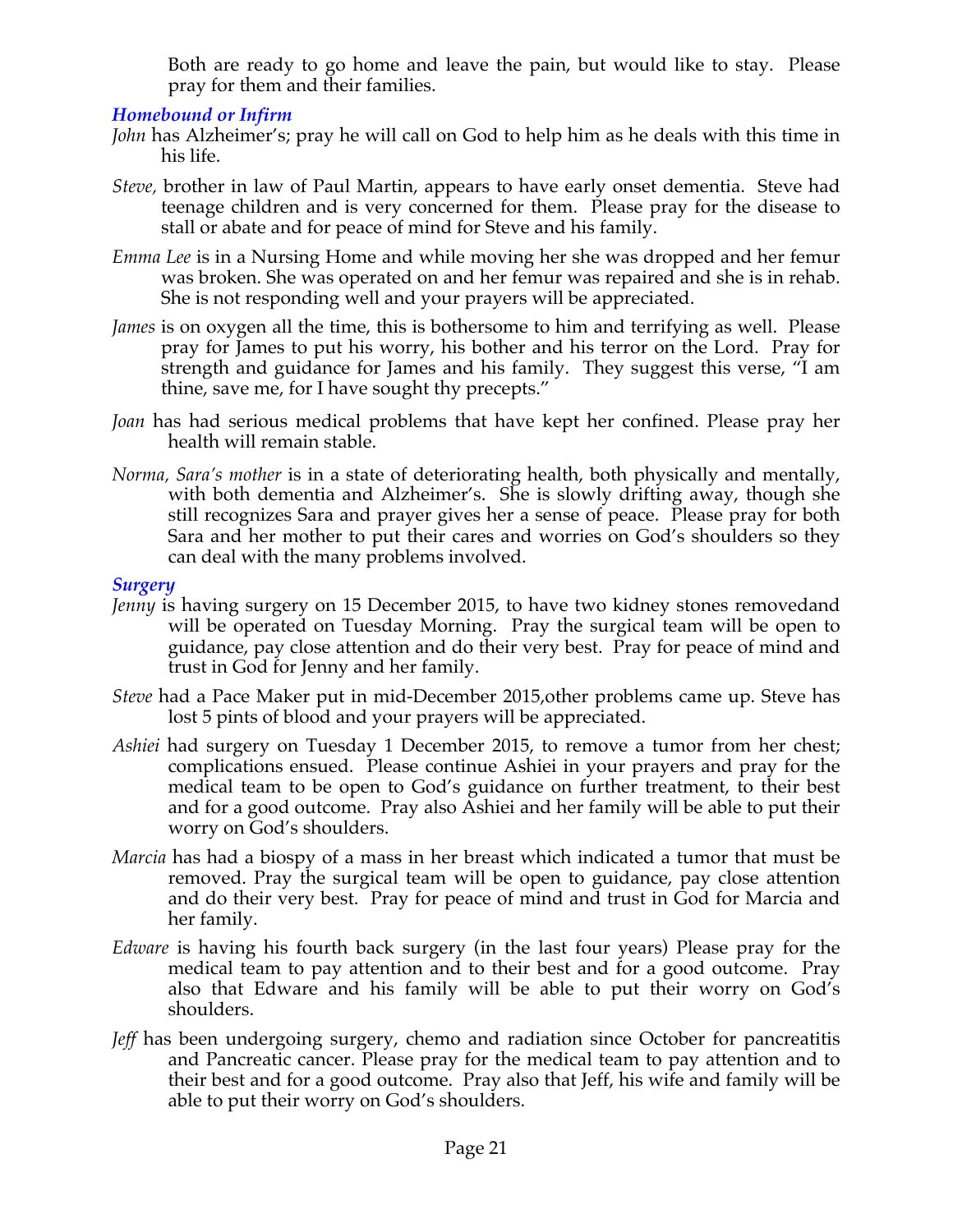- *Albert* had a pacemaker installed recently. He will require surgery soon for a leaking heart valve and has just been told he has esophageal cancer. Pray he will turn to God and come to know Him on a more personal basis as the days go by.
- *Jane* underwent heart valve repair surgery on 3 July 2014. Please pray for full recovery. Pray also Jane and her family to put their worry on God's shoulders.
- *Mario* has early-diagnosed prostate cancer and had surgery. Pray for complete remission and that Mario and his family will be able to put their worry on God's shoulders.
- *Eddie* has upcoming bladder surgery. Please pray for the surgical team to pay attention and to their best and for a good outcome. Pray also that Eddie and family will be able to put their worry on God's shoulders.

# *Testing and Treatment*

- *Mary Lee* has bleeding into her stomach and they cannot find the sources. Mary Lee is in CCU and her husband *Maurice* is not eating until she returns home for is so upset. Please pray for the physicians treating her to be guided in their assessment and treatment plan, for a full and speedy recovery to good health and for trust in the Lord for her, Maurice, as well as the rest of the family in this worrisome time.
- *Glenn Porter, MAJ USMC Retired,* has Interstitial Pulmonary Fibrosis, which causes him to be unable to get enough oxygen into his system without supplemental oxygen all the time. The only real treatment is a lung transplant, without a transplant he has between two to five years here on earth. Please pray for him to continue in his faith and for a set of lungs to become available.
- *Kathy Cardin* appears to have macular telangiectasia, a degenerative eye condition which ultimately results in blindness for which there is no apparent cure. Please pray for the physicians treating her to be guided in their assessment and treatment plan, for no loss of vision and trust in the Lord for her, her husband Ron, as well as the rest of the family in this worrisome time.
- *Eileen Jacob* wife of Bishop Ernest Jacob in Pakistan, has idiopathic facial paralysis due to hypertension. She has, by God's Grace, avoided a major stroke. Please pray for the physicians treating her to be guided in their assessment and treatment plan, for a full and speedy recovery to good health and for trust in the Lord for her, Jacob and their daughter Erma, as well as the rest of the family in this worrisome time.
- *Pat* has an aneurism of the brain, Pray she will make the right decision on how to treat this problem and it will be healed.
- *Gwen Savarese* (Sandy Patton's mom) had what was thought to be a min-stroke this week, when they looked at her carefully, they found a large mass, thought to be a tumor. At this point, it appears it can stay. Please pray for continued guidance for the medical team treating Gwen and patience and trust in God for Gwen, her husband and family. Pray also for a full recovery for Gwen.
- *Dan* is very sick with cancer and is starting an experimental treatment. This treatment will take Dan away from their family business and put even more stress on him and his family. Please pray for Dan's wife who is meeting with Steve who plans to keep the family business going while Dan is ill. Pray for Steve as he has many new responsibilities.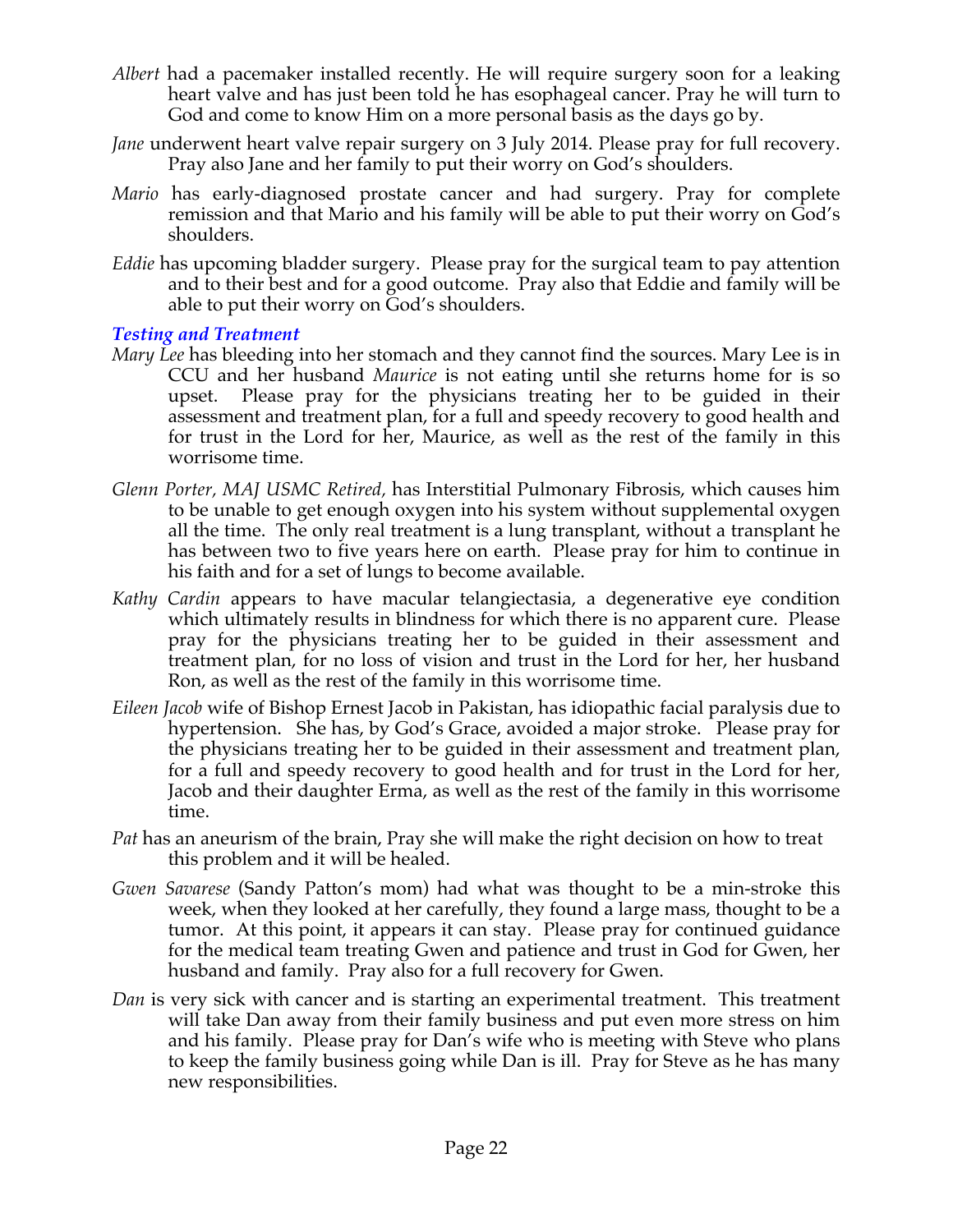- *Timothy* has brain cancer. He had surgery and is waiting for the pathology report to find out what kind of chemo he will need. Please pray for continued guidance for the medical team treating Timothy and patience and trust in God for Timothy and his family. Pray also for a full recovery for Timothy.
- *Mike Wysocki* has a fluid buildup due to unknown reasons. He is being given diuretics which seem to reduce the fluid buildup. Please pray for continued guidance for the medical team treating Mike and patience and trust in God for Mike and his wife Wendy. Pray also for a full recovery for Mike.
- *Melanie Zimmers* was hospitalized for a serious stomach area bleed on 15 September 2015; this is on top of heart problems. She had an angiogram on 10 August 2015, which turned out clear, but there are problems. Her heart's has only a 20% ejection fraction, with no symptoms. They hope medications can get the fraction to above 45 percent or mechanical changes will have to be made. Please pray for continued guidance for the medical team and patience and trust in God for Melanie and her family, particularly her husband Mike. Pray also for a full recovery for her.
- *Helen* was admitted from her doctor's office 15 July 2015, as the result of a blood test, to the University of Pennsylvania Hospital with an extremely high white blood count. She and her husband are very active in the ministry of their church and are asking for believers to pray for them and their family, as they are facing very serious problems in the days to come. Please pray for guidance for the medical team and patience and trust in God for Helen and her family. Pray also for a full recovery for her.
- *Vickie* has been falling and passing out and hurt herself. Pray the medical team treating her will find out the problem and bring it to an end.
- *Steve Thornell* is undergoing cancer treatment at University of California Irvine, please pray for continued guidance for the medical team and patience and trust in God for Steve and his family. Pray also for a full recovery for him.
- *Red Thornell* has mass in his neck, which appears likely to be cancerous. He has had a biopsy on 22 May 2015 and expects the results after a PET scan on Tuesday 26 May 2015. While there is an infection, his temperature is now normal; he is not for he sleeps 19-20 hours a day. Please pray for trust in our Lord for Red and his wonderful wife Vickie as they try to get through this nightmare.
- *Elma* has been suffering with headaches for a long time. Doctors have not been able to discover the reason for them. Pray for strength, courage and understanding for Elma and her family; as well as for God's guidance for the medical people caring for her that they might find the best treatment method to banish the headaches completely.
- *Corissa* has been diagnosed with a blockage. As soon as the Physicians determine the exact problems they expect Major Surgery will proceed.
- *Barbara Apple* was more or less bedridden after a fall. She was hospitalized in great pain and had been transferred to a skilled nursing facility where they hope to be able to control the pain level. Pray for inspiration for those caring for her that they might find the appropriate treatment. Please pray for Barbara to put her trust in the Lord, look to Him for strength and for her to gain energy so she does not lose the mobility she has; pray for a full and rapid recovery. Please pray also for her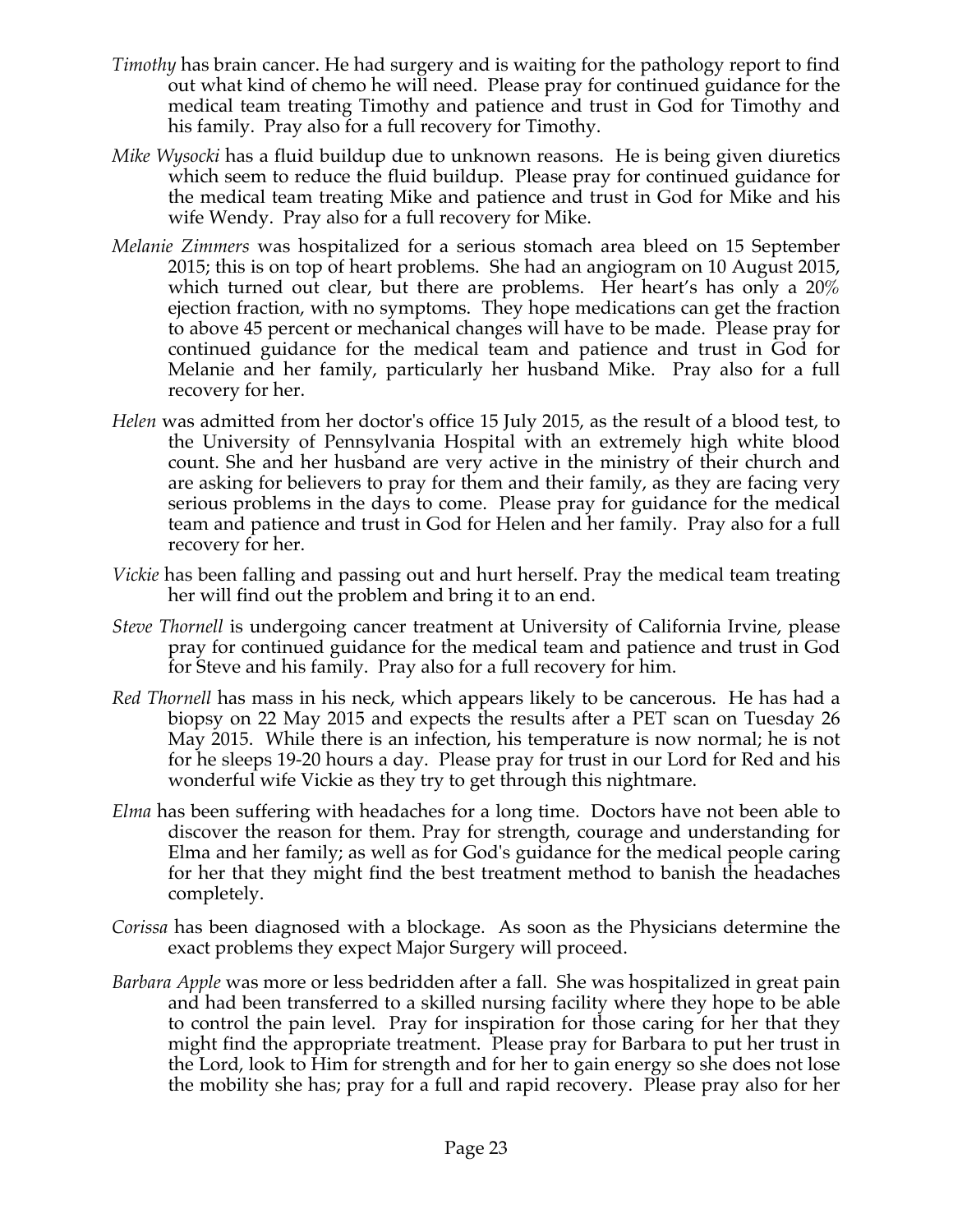husband Bob who is taking care of her that he might be comforted and strengthened in this time of stress.

- *Bob Apple* was at the hospital picking up his wife Barbara to bring her to the skilled nursing facility when he experienced chest pain. Barbara's release from the hospital was delayed until Bob underwent an angiogram and had his medication adjusted. Please pray for comfort and strength for Bob and his continued healing.
- *Deborah* has had a stroke, she is doing much better and out of the hospital. She has a problem with anemia and is taking supplements for that. Pray our Lord will be close to her and her family. Pray for strength, courage and understanding for Deborah and her family; as well as for God's guidance for the medical people caring for her that they might find the best treatment method to allow her to heal completely.
- *Rev. Steve Boardman* has been diagnosed with stage 3 cancer. Pray that Jesus will be close and comfort his family and members of his congregation*.*
- *Hang So Ryu* has cancer. Please pray for medical team contemplating and evaluating the treatment that they might be guided to the correct choice and do their very best. Pray also for peace of mind and trust in God for him and his family, as well as physical strength.
- *Olivia,* age 7, has been diagnosed with Stage 3 Lymphoma. The prognosis is good at this time, please pray for medical team contemplating and evaluating the treatment that they might be guided to the correct choice and do their very best. Pray also for peace of mind and trust in God for Olivia and her family, as well as physical strength.
- *Paul* has been hospitalized recently several times because of persistent high fevers. He is being tested and checked by physicians and seems to have a slight scoliosis, a node and Schuermann's disease. Please pray it will be discovered how to treat these problems and healing will begin so he will be inspired to continue his education.
- *Carol Anne* needs God's comfort and healthy test results as she is anxiously undergoing tests related to previous hysterectomy and experiencing symptoms in the surrounding area.
- *Jennifer* has some lumps on the right side of her neck; they have grown and multiplied. In the last few months she has been having problems swallowing. Jennifer has an appointment with specialist in several weeks to try and discover what it is. She is having a great deal of anxiety as she waits for her Doctors appointment and will appreciate your prayer for anxiety and health.
- *Rick* has heart problems. Please pray for guidance for the medical people treating him that they might pay attention, do their very best and make the right recommendations regarding treatment. Pray for help for Rick and his wife Wanda to keep their trust in the Lord and let Him carry their worry.
- *Clay* has melanoma. Please pray for guidance for the medical people treating him that they might pay attention, do their very best and make the right recommendations regarding treatment. Pray for help for Rick and his wife Pam to keep their trust in the Lord and let Him carry their worry.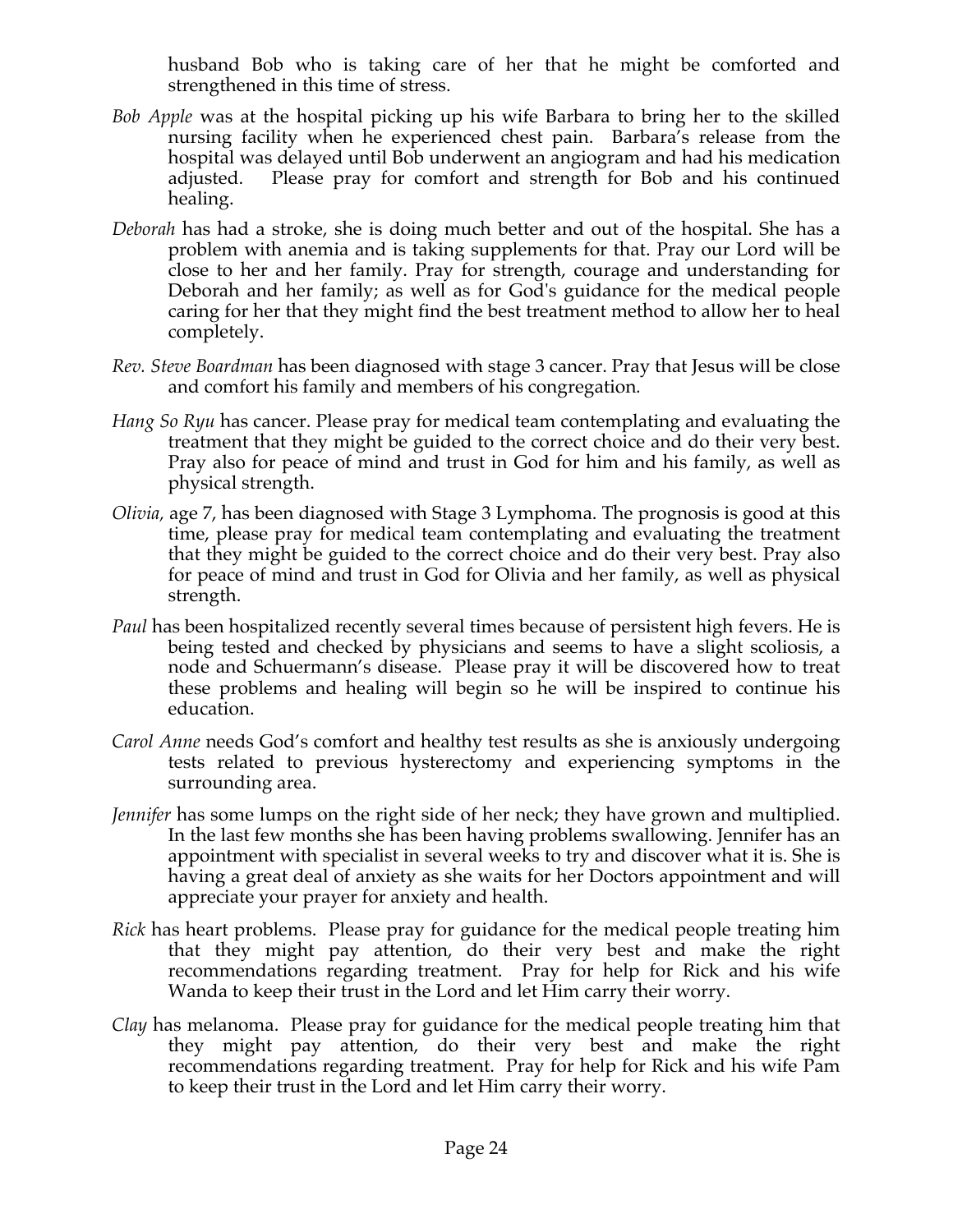- *Atina* has been diagnosed with skin cancer, which turned out to be a melanoma. A routine CT scan found a 9mm (3/8 inch) lesion in her left lung. The melanoma appears to be spreading; they need to remove the offending tissue and test the sample. Pray for guidance for the medical people treating her that they might pay attention, do their very best and make the right recommendations regarding treatment. Atina's faith is being tested, she has difficulty in praying and accepting the outcome, she wants what she wants and is perplexed about her faith in Jesus. Pray for help for Atina to keep her trust in the Lord and let Him carry her worry.
- *Evelyn* has been diagnosed with bone cancer. Pray for guidance for the medical people treating her that they might pay attention, do their very best and make the right recommendations regarding treatment. Pray for help for Evelyn to keep her trust in the Lord and let Him carry her worry.
- *Stacy* has Multiple Sclerosis and was hospitalized for what turned out to be food poisoning. Pray for trust in God for Stacy and Chris as they deal with Stacy's illness.
- *Liz Strauch* had a pineal cyst, which in the end responded well to a surgical draining last year. Since November 2013, similar symptoms have returned. A CT Scan turned up what is thought to be either a new cyst or an enlarged pineal gland. More testing, including an EEG is in the works. She can no longer work. Pray for strength, courage and understanding for Liz and her family, in particular her husband Ken and sons Caleb and Nathan; as well as for God's guidance for the medical people treating her that they might find the best course of treatment and allow Liz to heal completely.
- *Faye* is in the hospital because she is weak has been receiving blood transfusions. Pray for strength, courage and understanding for Faye and her family; as well as for God's guidance for the medical people treating her that they might find the best course of treatment and allow Faye to heal completely.
- *Tom* has heart and kidney problems. Pray for strength, courage and understanding for Tom and his family; as well as for God's guidance for the medical people treating him that they might find the best course of treatment and allow Tom to heal completely.
- *Harold* has had a severe stroke. He is now home, but his family is looking for a rehabilitation facility to help him recuperate. Pray for strength, courage and understanding for Harold and his family; as well as for God's guidance for the medical people caring for him that they might find the best treatment method to allow Harold to heal completely.
- *Joe* has had a preliminary ALS diagnosis. Pray the final diagnosis will something that will allow him to continue taking care of his devoted young family. Pray for strength, courage and understanding for Joe and his family; as well as for God's guidance for the medical people treating him that they might find the best course of treatment.
- *Mark Wilson's* breathing seems to be under control at present, he is getting oxygen, which is a huge blessing for which he is grateful. Pray for God's guidance for the doctors and medical people treating him that they might figure out a way to treat him that will work and not adversely affect other parts of his body, particularly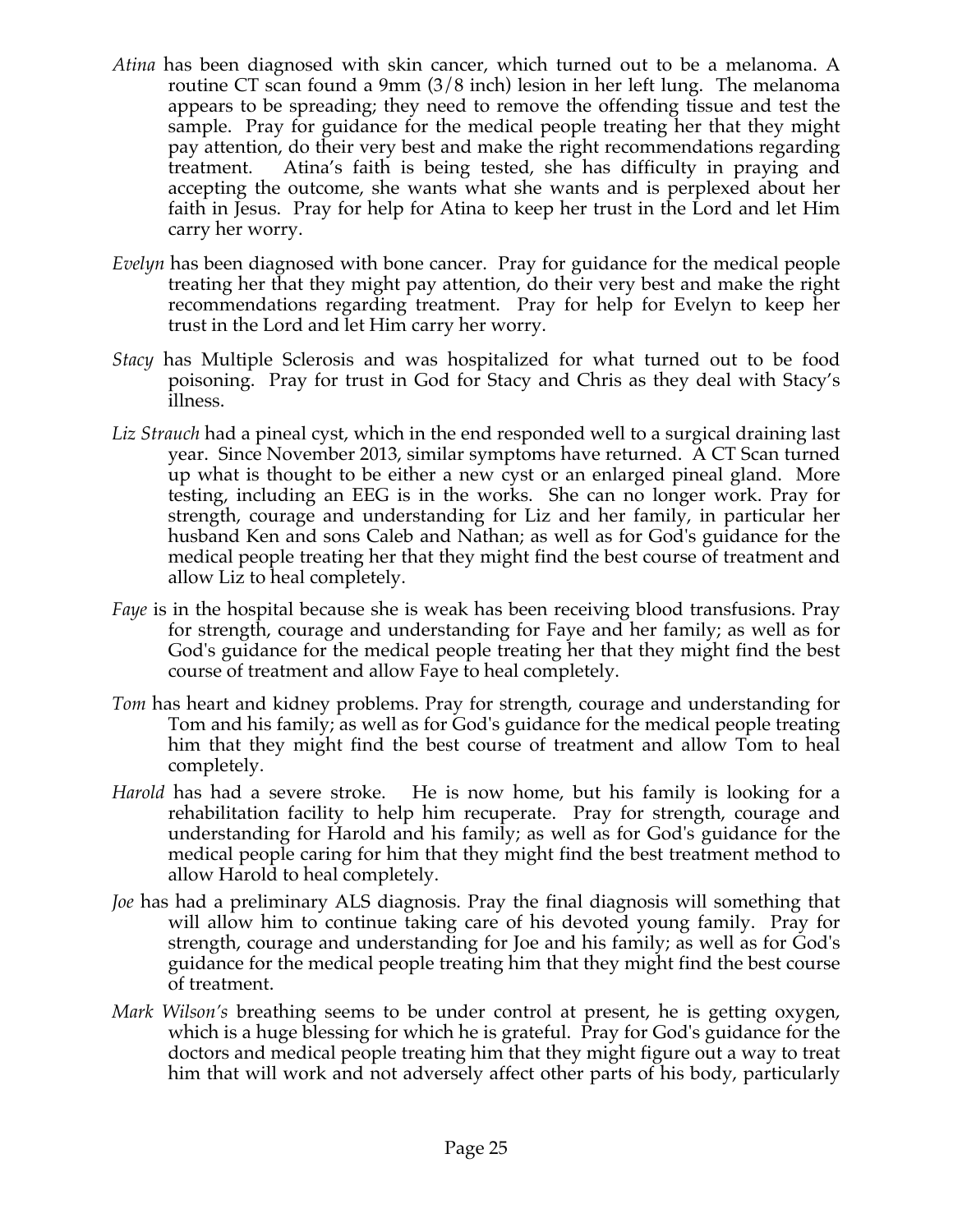his oxygenation levels, kidney and liver function. Please pray for peace of mind and trust in the Lord for Mark, as well as for his family.

- *Preston* is reacting poorly to recent neck surgery and now has problems with his liver count; Physicians feel that dialysis will help. There may be a blockage in the bowel and an operation might be necessary. Please pray for the medical team to pay attention and to their best to determine how to help Preston and for a good outcome. Pray also that Preston and family will be able to put their worry on God's shoulders while Preston does his best to facilitate a return to good health.
- *Erica* has a non-malignant Brain Tumor which cannot be surgically removed due to the size and location. They are going to attempt chemotherapy. Please pray for peace of mind and trust in the Lord for Erica, as well as for her family, and for God's guidance for the medical people treating her that they might find the best course of treatment.
- *Brenda* is in the hospital because of bleeding on her brain. Please pray for peace of mind and trust in the Lord for Brenda, as well as for her family, and for God's guidance for the medical people treating her that they might find the best course of treatment.
- *Mackenzie* is a young girl with leukemia. Please pray for peace of mind and trust in the Lord for Mackenzie, as well as for her family, and for God's guidance for the medical people treating her that they might find the best course of treatment.
- *Mack* has had diabetes most of his adult life. Circulation in his legs is very bad and doctors are considering amputation. Please pray his medication will help and he will not face amputation. Please pray for peace of mind and trust in the Lord for Mack and for God's guidance for the medical people treating him that they might find the best course of treatment.
- *Michael* has been diagnosed with lung cancer recently after making it through gastro intestinal cancer last year. Please pray for peace of mind and trust in the Lord for Michael and his wife Gayle; as well as for God's guidance for the medical people treating him that they might find the best course of treatment.
- *Adriano* is in the hospital due to high sugar and high blood pressure. He is very weak and will appreciate your prayers.
- *Heather* recently found out she has cancer. Please pray for peace of mind for her and for the medical team treating her will be guided to the right solution.
- *Jim* has had an aneurism and blood clots. Pray that healing will come.
- *Georgia* has liver and pancreatic cancer. The doctors are evaluating whether to do surgery and how to tackle the disease. Georgia is a faithful Christian and appreciates your prayers. Pray for God's guidance for the medical people treating her that they might find out the source of the problem and best course of treatment. Pray also for peace of mind and trust in God for Georgia and her family.
- *Lana's* doctor found something on her lymph nodes and ovaries. Pray for God's guidance for the medical people treating her that they might find out the source of the problem and best course of treatment. Pray also for peace of mind and trust in God for Lana and her family.

# *Healing*

*Rev Bill* had a stroke. Pray he will stay comfortable and Jesus will be close by, please pray for a full and rapid recovery.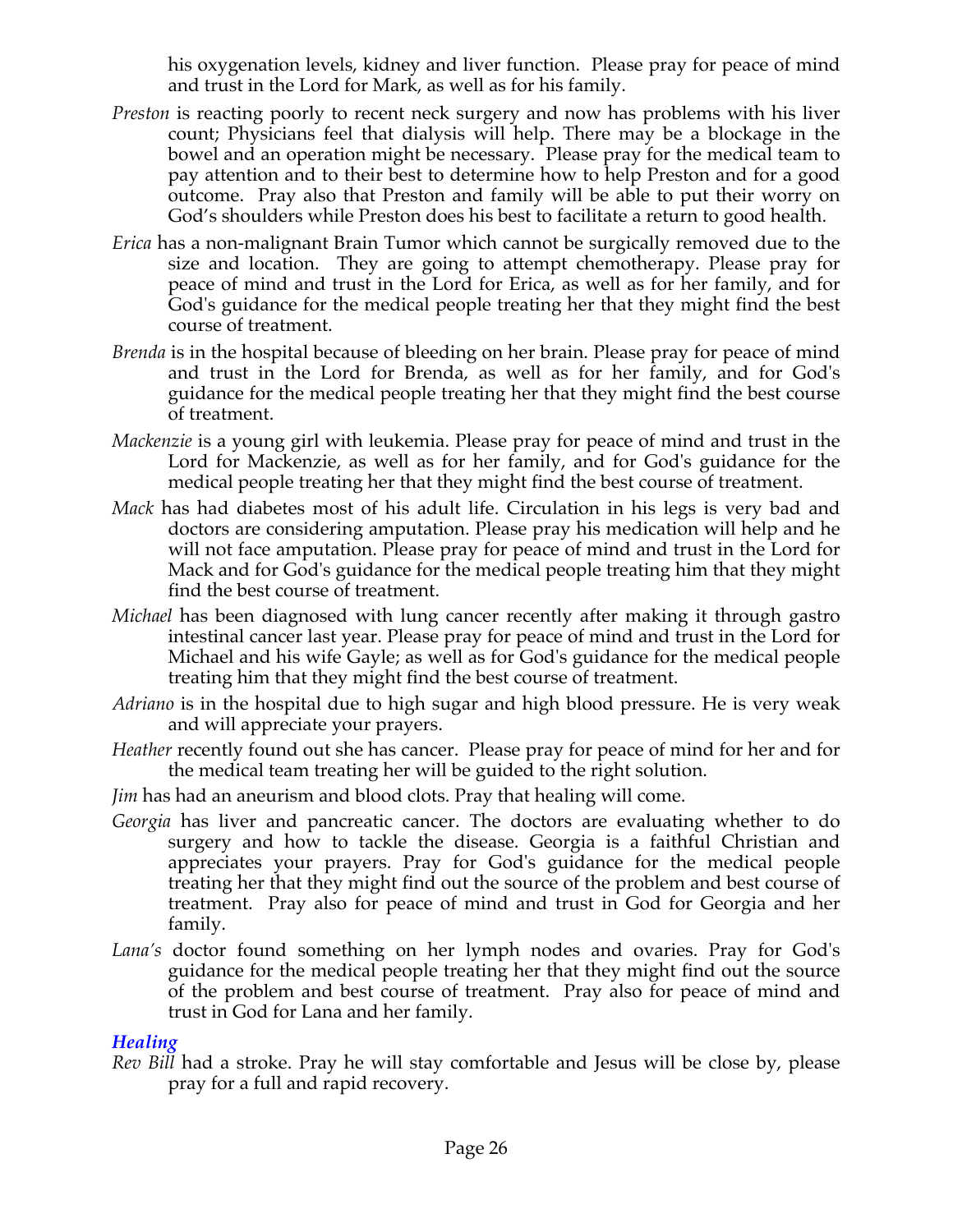- *Dennis* will begin chemotherapy for an active cancer spot on his spine on 17 September 2015. Please pray for a good result and tolerance of the treatment for him.
- *Vickie* has been bothered with Migraines and all that go with the headaches. Please pray for relief from the pain for Vickie.
- *Amelia Perez* had a small stroke on 11 July 2015 and drove herself to the emergency room, she was admitted for three days, had her carotid artery opened up and is recovering. Amelia's faith and spirit are strong. Please give thanks for the progress so far, for her continued and full recovery and her faith to continue to support her. Pray also for her family who are still quite worried for her.
- *Jon* has Stage 4 mantle cell lymphoma There is good news in that he is in remission; however the chemotherapyis producing neuropathy in his legs so that it is a challenge for him to get around. Please pray that he will be as comfortable as possible; he has been a Marathoner runner so this is especially difficult.
- *Margaret,* from California, fell and broke her on 7 July 2015, while visiting her daughter in Arizona. She will stay in Arizona for the rehabilitation and return to her home when able. Furthermore, Margaret is in good spirits; however she will be away from her church family which is important to her for an extended period of time.
- *Cindy* is very ill, she is young and has children, she and her family need your prayers that they might stay close to our Lord and Saviour Jesus Christ as she heals.
- *Diana*, age 15, broke her leg while in school and now has a cast on. Pray she will adjust and be healed soon
- *Amy* has melanoma in her lungs, liver and kidneys; they have found a treatment for her that has a high success rate however the side effects are debilitating. Please pray she will be able to tolerate the side effects and the treatment is successful. Amy has full trust in the Lord, but would still appreciate your prayers.
- *Debbie* is just beginning chemotherapy for cancer of the lymph nodes. Prayer she will be able to tolerate the therapy acceptably and remain strong as she remembers the Lord is with her at all times.
- Liz had a massive stroke at age thirty-seven. The prognosis is good but she has a long road ahead. . Please pray for guidance for those treating her, for trust in our Lord for Liz and her family, for healing.
- *Ebick* is suffering from a severe ulcer but the Doctors cannot give her the proper dosage of the medicine due to her six month pregnancy. Please pray doctors will find an alternative avenue for treatment or that God will provide.
- *Stan* is going through chemotherapy and radiation treatments for cancer. He is elderly and the treatments are tiring him. Please pray for his wife *Marvelene* as they do this together.
- *Meg* recently found out she had heart problems causing low blood oxygen levels, loss of focus resulting in an emergency room crisis. As a result of the symptoms she made errors on the job that caused her to lose her job. She is grateful for the excellent medical care she has received and optimistic, feeling with God's intervention in her life her health may be reversed and a new job will become available.
- *Donald* is in the hospital and had his leg amputated on 14 April 2014. Pray he will adjust and healing will begin.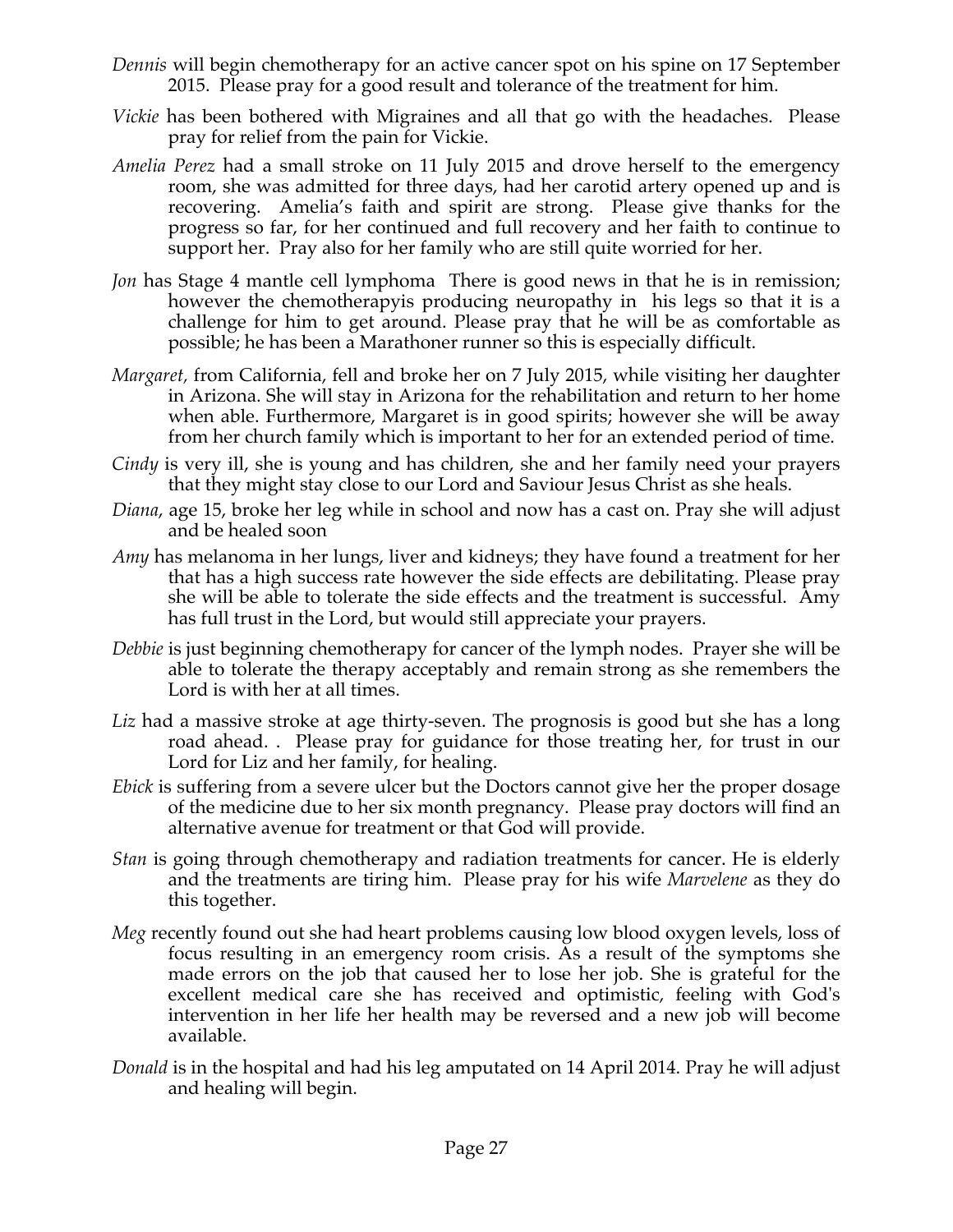- *David* has many concussions and unable to go to school, read books, watch TV and has headaches and migraines. He has trouble sleeping and his family will appreciate your prayers for this 10 year old young man.
- *Gladys* has breast cancer and has had a lumpectomy. She needs to take a year off of her work to have chemo treatments.
- *Alwin Jack* has had a stroke and recently has had a relapse. Please pray for those who treat Alwin that they might chose the best possible treatment and pray for peace of mind for Alwin during the recovery phase.
- *Carolyn* has Multiple Sclerosis with complications. Pray Carolyn and her children will be close to our Lord Jesus Christ as they and family members help to ease the problems.
- *Gil Garcia* has been in the Long Beach VA Hospital for eight months now and hopes to get out before Thanksgiving. It is quite a trip for Mary, so please pray he will recover fully and quickly. Pray for strength for Gil and his wife Mary as they deal with the stresses of Gil's paraplegia and the general aging process.
- *Mary Garcia* had surgery, she is home, but not healing as well as she hoped. Please pray for her continued healing.
- *Bill* had malignant growth removed from a lip last month and seems to be experiencing a re-growth of the cancer. He asks your prayer for the medical team treating him and for peace of mind for himself.
- *Hank* has osteoporosis, which has caused him a great deal of pain and inconvenience in the past few years. Pray for his healing and that his medical bills will be met.
- *Evelyn is* an elderly woman who has had problems with her eyes and is now blind. It appears some sight will return shortly, pray for that to happen!
- *Joanne* has begun kidney dialysis as a result of kidney failure due to extensive chemotherapy. Additionally she cares for an adopted drug addicted baby who is now nine years old. Please pray for her to keep her faith, to let the Lord carry her worry and concern and to give her strength. Pray also for those treating her that they might pay attention and do their best.
- *Mr. N. Anand* is in the hospital and is seriously ill. He is being encouraged to pray for repentance of his sins and to depend upon our dependable God for a cure and recovery of his health. Pray that he will be a strong witness for Christ.
- *Jacob* has been going through some dental procedures and has some pain and aggravation with the numbness. Please pray for comfort and strength for him, as well as for guidance for the medical team treating him that they might pay attention and do their best.
- *Bud and his wife* for their continued welfare and enthusiasm. Bud has been advised of an aneurism in his heart of a size not mandating immediate surgery. This comes at a time when he has sole care of his wife who recently broke two vertebrae and thereafter sustained pneumonia.
- *Virginia* has Sinus and Allergy problems giving her severe problems. Pray that the Doctor will discover why it continues and find a cure.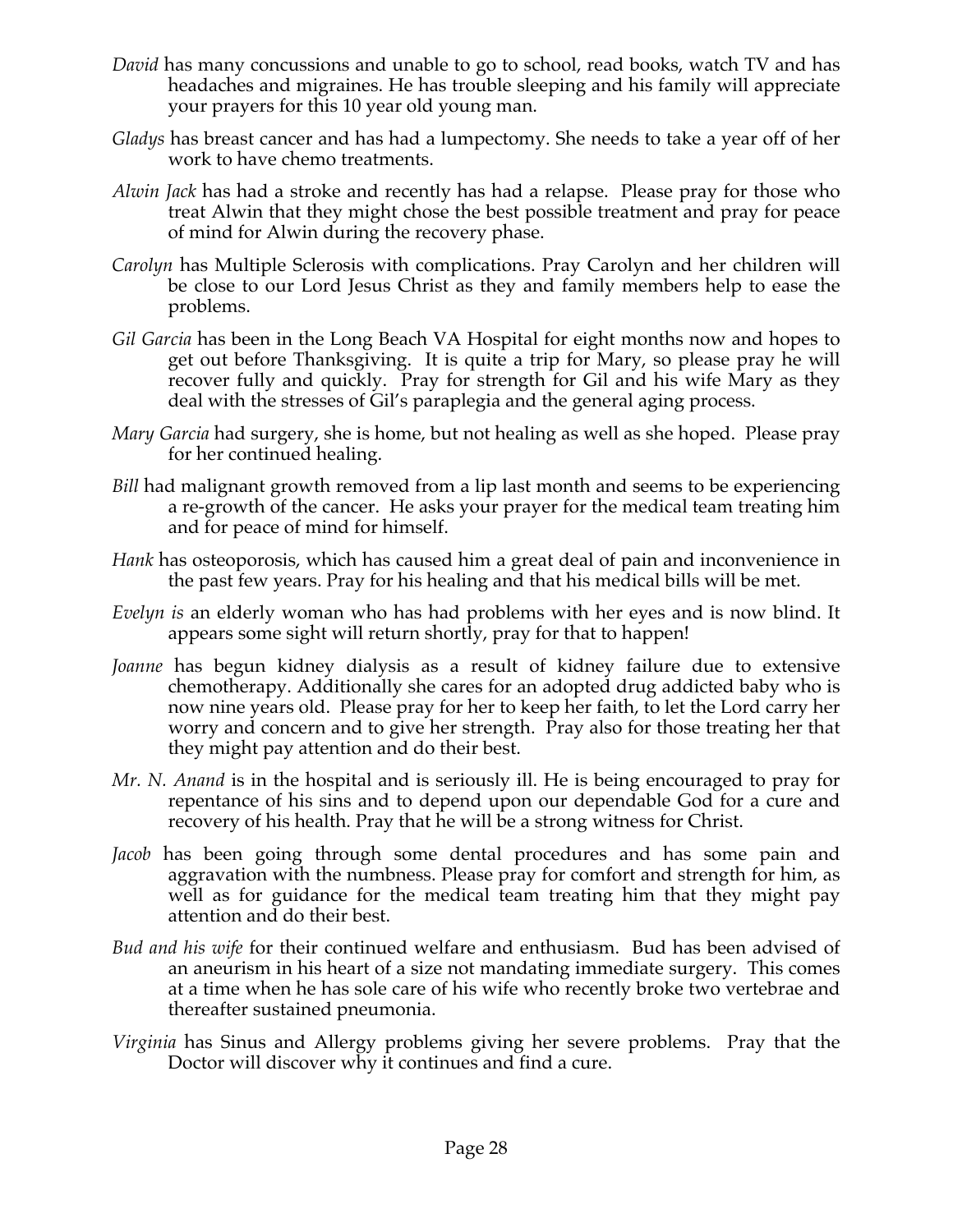- *Steve Thornell* had a brain aneurysm, which was found before it burst. He is home from the hospital and working hard on recovery. He lacks energy from seven days in the hospital. His doctor told him he has to make serious life changes. One of the two main arteries in the back of the head is now completely closed. He must take blood thinners, he has thick blood and recent chemotherapy made it worse. Steve has always operated at 110 percent, he needs help to slow down. Please pray for trust in the Lord and a full and rapid recovery. Pray for peace of mind for Steve and his family.
- *Arlen* is receiving treatment for lung cancer and recently experienced a ruptured colon during treatment. She is alone in Oregon but does have a friend who has traveled a great distance to be at her side. Please pray for guidance for the medical team treating her and for strength and trust for Arlen.
- *Oscar* discovered some time ago he had blood clots in his leg and lung. He has been treated for them and has not been cured. He now will be facing surgery. Please keep him in your prayers.
- *Angela* had an ischemic stroke (clot). Please pray for guidance for the medical team treating her and for strength and trust for Angela. Please pray also that she and her family might put their worries on our Lord's back so she can work hard towards recovery.
- *Nora* had a stroke mid February 2013. Please pray for guidance for the medical team treating her and for strength and trust for Nora. Please pray also that she and her family might put their worries on our Lord's back so she can work hard towards recovery.
- *Linda* has been hospitalized for several days with a gastrointestinal problem. Please pray for guidance for the medical team treating her and for strength and trust for Linda.
- *Dester* is suffering from unknown skin and diseases. Please guide the medical team treating him to find out what the problem is and cure it. Pray also for Dester to trust in the Lord.
- *Lee* has Arterial Fibrillation, sheis doing much better and she and her family thank you for your prayers. Her pain level is high and some medications have bad side effects. Please continue her in Prayer in the weeks ahead as she heals.
- *Nell* recently adopted two children and has just been diagnosed with multiple myeloma.
- *Mary Lou* has been suffering with seizures. She was in the hospital with a 24 hour monitor and is being sent home from the hospital with two medications and orders to return in 2 months for another MRI to review whatever is going on in her brain. Please pray for guidance for the medical people treating her, as well as peace of mind and trust in God for her and her family.
- *Kathleen* has spent the last two weeks in the hospital. She has been diagnosed with colitis, shingles and possibly colon cancer. Pray she will be comfortable and begin to heal.
- *Rachel* has Mitochondrial Myopathy. This is a hereditary disease of the muscles and they do not have a cure for it. Part of her pain is her family does not believe she is indeed ill, as she appears to be just fine. Please pray her family will learn the truth and be supportive of her; pray also the medical people treating her will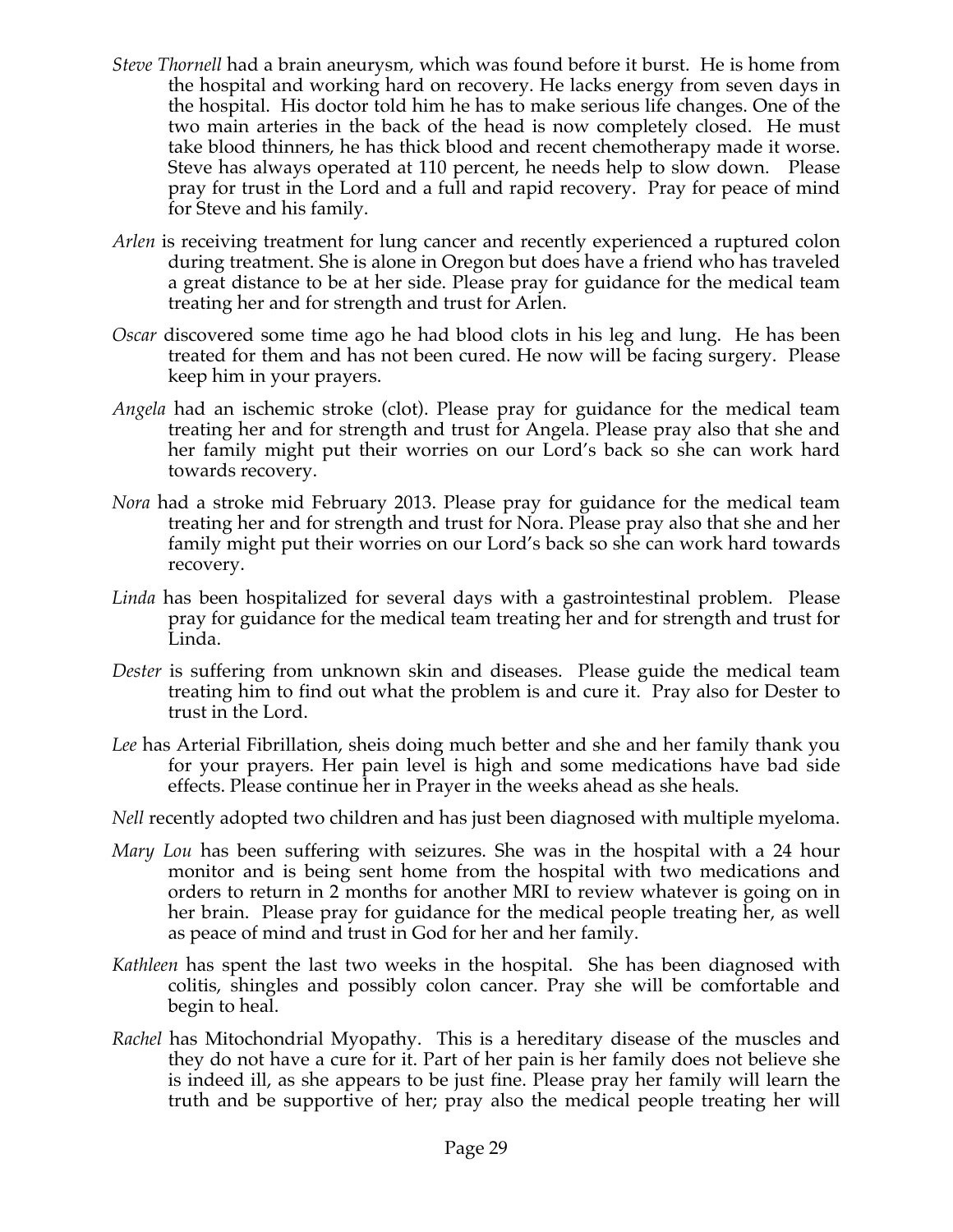find the right measures to minimize the disease. Most particularly pray for Rachel's trust in God.

- *Nicolas* is in the hospital with serious symptoms of a heart disorder. Please pray for peace of mind for him and guidance for the medical team looking for the cause and cure.
- *Juanita* is a young girl who was in a coma because of a blood disease. She has not come out and is gaining strength. They are awaiting results from blood samples. Her family thanks you for your prayers and asks that you continue.
- *George* had foot surgery. Please give thanks for the surgery and pray for a full and rapid recovery.
- *Nellie* is in the emergency room of a hospital in a great deal of pain. Please pray for peace of mind for her and guidance for the medical team looking for the cause and cure.
- *Lauralee Meade* underwent a lumpectomy on Friday after Thanksgiving. A further anomaly has been discovered and she had additional preventative radiation treatment. Please pray for a complete remission of the cancer. Pray also Lauralee will maintain her great attitude and trust in God.
- *Bill, Sara's husband,* had a third abdominal surgery on 22 November 2011, to remove a tumor. Bill is doing better keeping the doctor's instructions, for which we are all grateful, including taking chemotherapy once a day for one more year. He has decreased the consumption of alcohol and eating at least mostly properly. Please pray for help for him to continue do all this. Please pray also that Bill might turn his heart outward to help those around him, as well as live a long and healthy life to the honor and glory of God. Pray also for peace of mind for Bill and his wife Sara.
- *Kay Denton* (Mrs. Kay) has had another chest infection, perhaps viral, this one is pretty bad. Please pray for her full and rapid recovery and for her ability to breathe to return quickly. Please pray for continued peace of mind for Mrs. Kay and her family. Give thanks for her trust in the Lord and her positive attitude.
- *Matt Alcantara*, age 16, came back with ZERO SCANS again in August 2014! Matt has Osteosarcoma (bone cancer), a very rare and often lethal form of cancer with limited treatment options. This is a disease that is about 90 percent fatal in a couple of years. He has no hip joint on one side, but he walks and swims! Courage? Guts? You bet! Please also give thanks for the great faith of Matt and his entire family. Their faith and trust is a wonderful example for each and every one of us. But, now is not the time to stop praying. Actually, it never is the time to stop praying!
- *Judith Clingwall* is afflicted with Multiple Sclerosis (MS). She is currently in Laurel Place, an extended care facility in Surrey, British Columbia. Judith's condition has worsened recently. Please pray for her to take an active part in her own life, for her strength, peace of mind, trust in God and remission of the disease so she might return home to her family. Pray also for strength for her husband Martin as he deals with all the problems and stress of Judith's situation.
- *Vince (age 15),* reoccurrence of Osteosarcoma, recent testing found a nickel sized tumor in his lungs. The doctors are consulting with a specialist in Houston. Please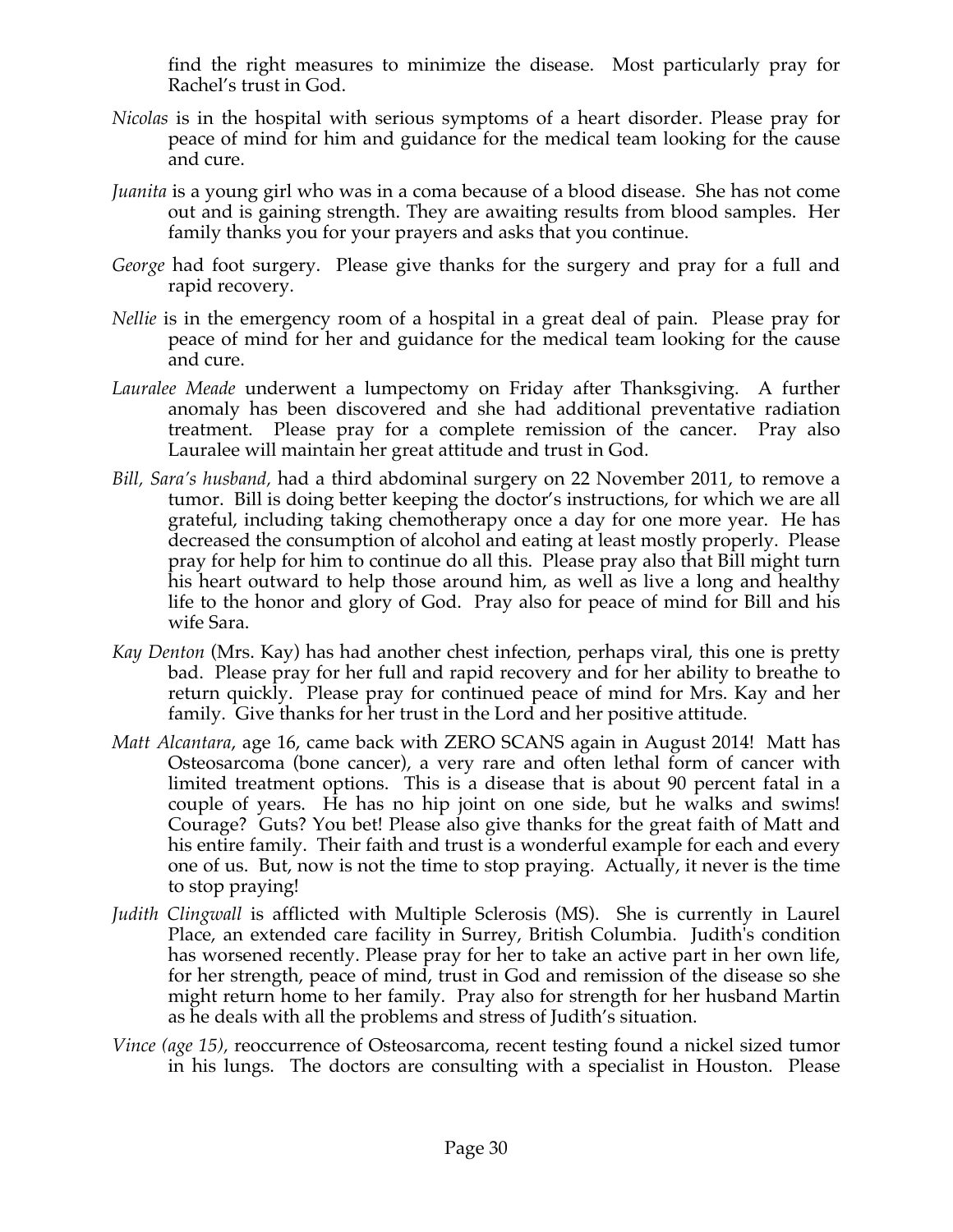pray for guidance for the medical team and for peace of mind for Vince and his family.

# *Healing and Patience*

- *Diane* spent a month in the hospital because of an inability to breath., due to Chronic Obstructive Pulmonary Disease (COPD) apparently from chronic bronchitis. She is home, still very weak and learning to live with this progressive disease. Pray she will let the Lord help her be calm in her new circumstances and that healing will come.
- *Kym* (43) has various hip problems which seems to be related to osteoarthritis. And, her mother *Ruth* is in the early stages of dementia. Pray for guidance for those treating both of them, as well as patience and trust in the Lord for both of them.
- *Christopher* has had problems with his leg for some time. Now he has to have it casted and it will stay that way for what to him seems an interminable time. Pray for patience and peace of mind for this young man who has much he wants to do.
- *James* for the Lord's healing of health issues and give a remedy for many personal challenges at the moment

# *Thanksgiving and Continued Healing*

- *Linda* had successful dental surgery on 15 December 2015, she is also on a course of chemotherapy and this type of surgery was not recommended for people while they are taking chemotherapy. But, it was an emergency and had to be done. Please give thanks all went well and pray for continued healing and for peace of mind and trust in God for Linda and her family.
- *Shamu* had surgery on 20 October 2015, for a disruptive colon. Please give thanks for the successful surgery and pray for her full and rapid recovery. She is having some problems with post surgical infection, please pray for that to be overcome and pray also for her to continue her trust in our Lord as she goes through this difficult time.
- *Ruby* broke her hip on 10 December 2015, surgery was successful. Please give thanks for the successful surgery and pray for her full and rapid recovery.
- *Terry* was undergoing radiation treatment for cancer, which he had to stop to amputate his leg below the knee due to diabetes. The surgery was successful, he has been fitted with a prosthetic leg and foot. He is in good spirits and positive about the remainder of his treatment. Please join Terry and his family in giving thanks for the successful surgery and continue to pray for his return to radiation treatment and then to chemotherapy, ask God to give Terry, his wife and seven year old son trust in him for peace of mind and heart, as well.
- *Cynthia (Cindy) Olufson* (Melanie Zimmer's sister) had surgery to remove Harrington rods put in her back 25 years ago because of an infection. The surgery went well, please give thanks for the great result and pray for a full and rapid recovery for Cindy.
- *Daisy Lee* is recovering from necrotizing fasciitis, which manifested on 30 January 2015, causing the loss of her right arm and her left hand, as well as parts of both feet. This is very very hard, but Daisy has kept her faith. As she becomes more well, less in people's thoughts and prayers it will be a lot tougher for her. Please pray for strength for her and her family and friends as time moves on. Her family is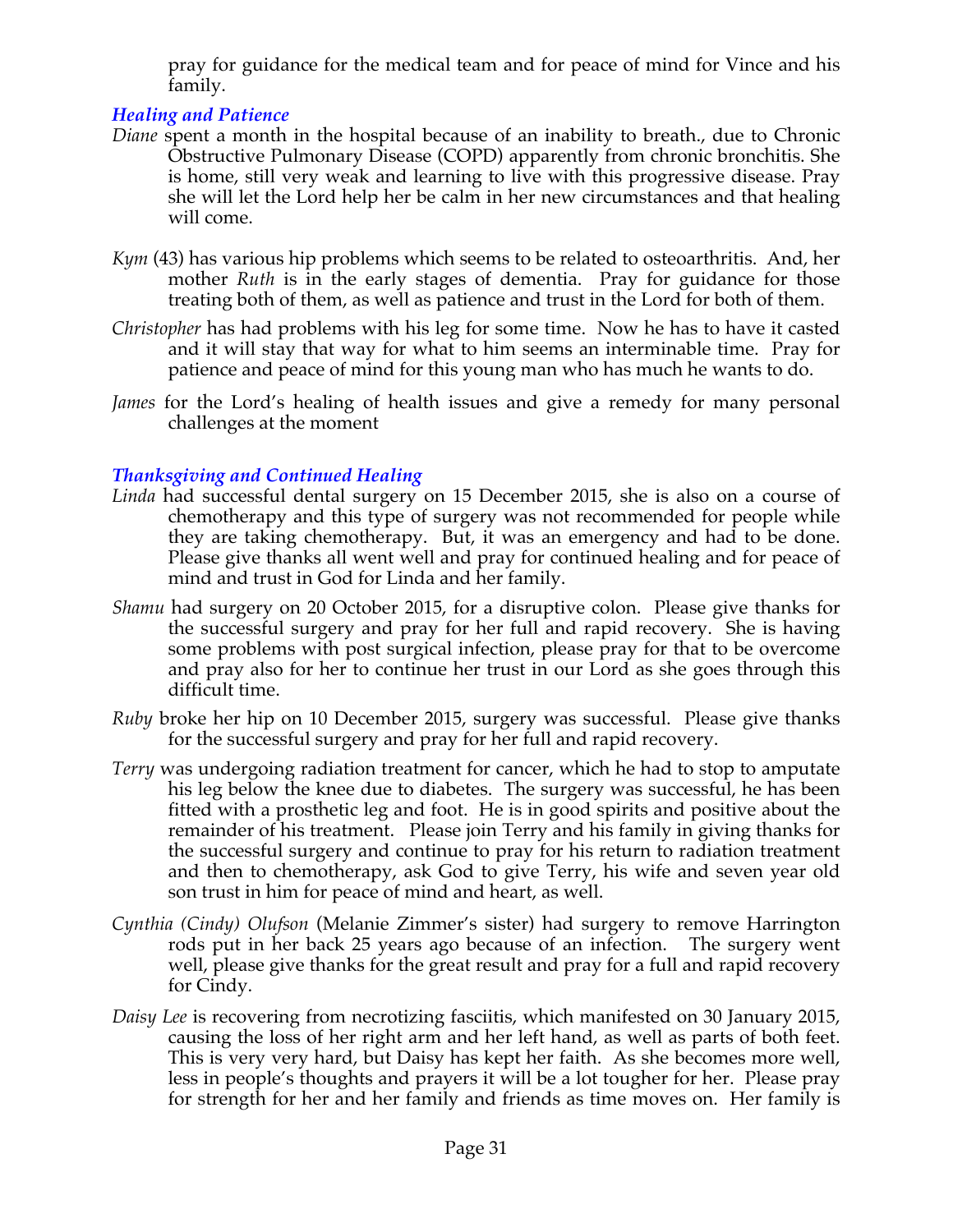thankful for all the support they have received during these past couple weeks and hopes all will continue to pray for Daisy's speedy recovery.

Pray for peace of mind and trust in God for Daisy's family, her husband and children Tiffany and Chris.

- *Michael Lenahan* known to all as *Bullet* was hospitalized on 18 March 2015, and had a stent placed in a cardio artery. All went well and he is recovering nicely. Please give thanks for the great result and pray for a complete and rapid recovery for Bullet.
- *Janet Jessup* had a stroke on 3 July 2014 and heart problems that were causing huge issues for her. They seem to have gotten her stabilized and she is going home from the hospital. Please join the entire family in giving thanks for this wonderful development. Please pray for those treating her to find the appropriate treatment and for trust in God and peace of mind for Janet and her family, in particular her husband of 43 years, Rev Roger Jessup, retired minister of Saint Joseph of Arimathea Anglican Orthodox Church.
- *Arch Crittenden* has Multiple Myeloma (cancer cells in bone marrow); without this treatment life expectancy is one to two years. The treatment has apparently been effective. Arch and his lovely wife Kathy ask that you pray for their trust in God to remain strong and for a good outcome.
- *Sam* had surgery on his entire large intestine that had become infected. At the time of the operation he was just hours away from a complete organ shutdown. He had had turmoil in his life over the years. Sam is now in the ICU and his Minister visited him and explained to him God had given him another chance for him to make things right with his Lord. Pray for his good health and his spiritual life with Jesus.
- *Ian* had surgery to remove excess skin rendered a nuisance by controlled lost of 200 pounds. Please give thanks for the successful result and for those treating him to have paid attention and done their very best on the lengthy surgery, taking the best possible care of him. Please pray for his continued recovery and strength for his Mother who will be in charge of his after care.
- *Jenniffer* had surgery for breast cancer on 15 October 2014, which seemingly went well; please give thanks for that. She has had other complications which preclude her from making a full recovery in particular, the reconstructive surgery seems to have gravely affected her back muscles and nerves, resulting in both very limited mobility and extreme pain, the drugs are making her terribly sick; please pray those will be overcome. Pray for help for Jenniffer to keep her trust in the Lord and let Him carry her worry and concern as she recovers. Please pray also for strength and courage for her family as they try their best to help her.
- *Mary Thornell* has been battling colon cancer for three years now, she is currently treating at the City of Hope. Things seem to be going well, the numbers seem headed in the right direction. Please pray for guidance for those treating her, as well as strength, guidance and peace of mind for Mary and her husband Jim, as well as daughter Janice and son Jimmy, as she undergoes treatment.
- *Jim Thornell (Jet)* seems to have recovered from the five stomach ulcers and now is dealing with blocked coronary arteries and taking care of Mary. Please give thanks for the great result and also for the strength, guidance and peace of mind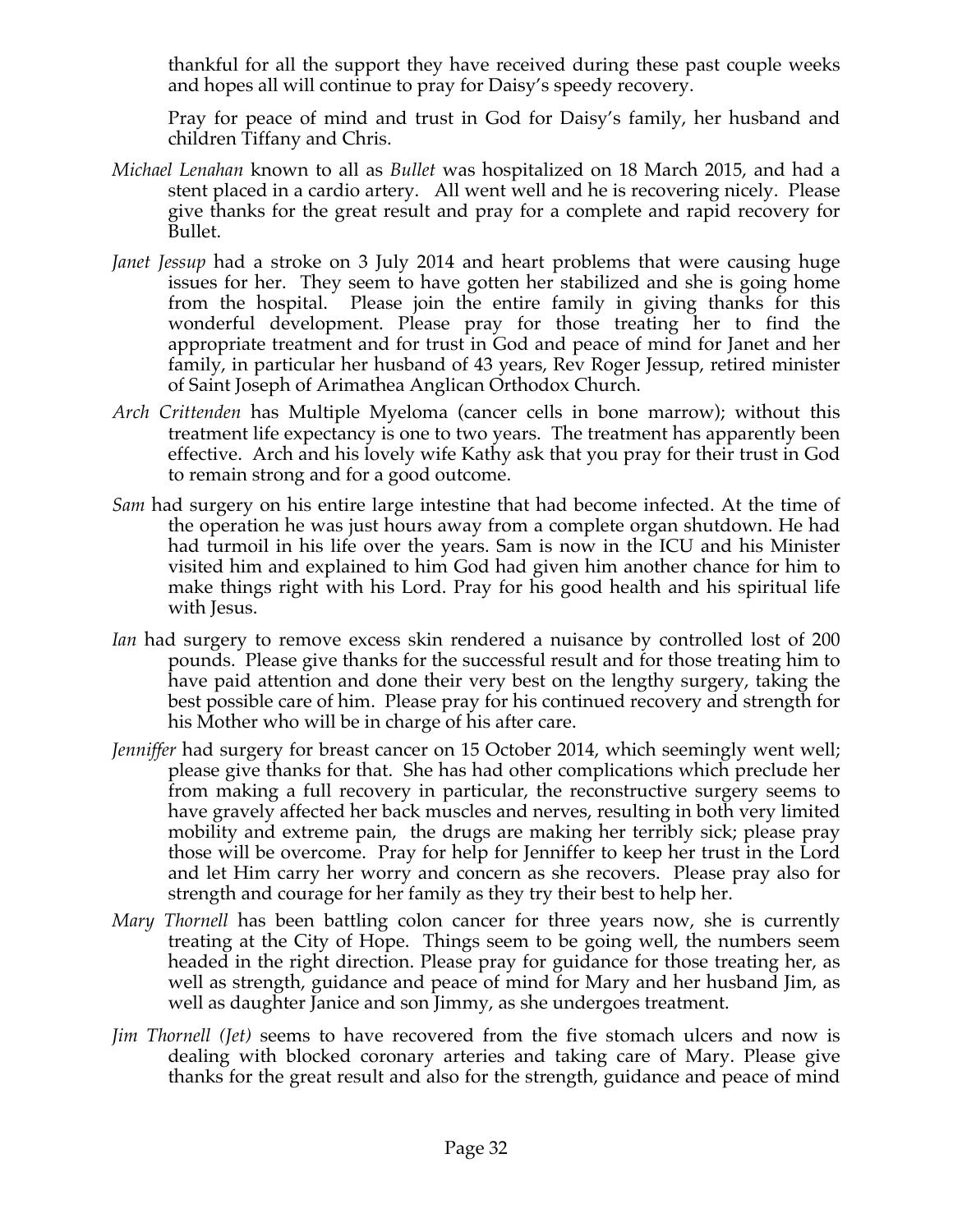our Lord gave Jet and his wife Mary, as well as daughter Janice and son Jimmy, as he underwent treatment.

- *Elma* is suffering from cancer. She was taken home from the hospital on the advice of her Doctor. We were asked to pray that Elma's remaining time here on earth might be good and that Elma and family might put their trust in the Lord and let Him carry their worry. Since then, Elma's Bishop told us a great Miracle of the Lord is working over Elma. Doctors sent her home to die, but now she seems to be doing all right. On behalf of her, thank you for all of your prayers. Please continue praying for her complete healing.
- *Dennis* has heart problems; now the medical people treating him discovered a large mass on his liver which turned out to be a cyst! Please give thanks for this great development and pray for peace of mind and trust in the Lord for Dennis and for God's guidance for the medical people treating him that the contemplated surgery might go well.
- *Dwight* had major oral surgery, for which he gives thanks. He is recovering slowly and asks your prayers to speed the process.
- *Mike* is a veteran who has served his country when she called. Please pray he will open his heart to God so He can make Mike's crooked road straight and pull him towards the summit rather than to the pit.

#### *Business*

*Mark's* business is in difficulty. He works in a shrinking field, of which he is one of the country's true masters, but there is little work available. He asks that you pray that he can find a way to survive in his industry, which he loves and needs his talents. Pray he can find new sources of business and new ways of doing things, perhaps someone to partner with to better use his talents. Pray also for those who work for and with him that they might do their best to help.

# *Financial Guidance and Employment*

- *Anne* is unemployed and just interviewed for a position. Please pray she will be employed, if not at this position then that this interview will lead to better prospects. Pray for her ot be encouraged and strengthened by the Holy Ghost.
- *Doug* recently became unemployed from his job of 18 years. He has been applying for jobs, but unable to get one at this time. His wife is working; this is not enough for the family. Please pray he will find employment with a firm that will be able to use his considerable skill and hard work to benefit both the firm and the family.
- *Catherine and Lewis* are at a low ebb due to a struggle for employment. Your fervent prayers will be appreciated.
- Lori is considering a potential change in her employment. Please pray for God's guidance in considering all aspect of her potential work.
- *Sara* is concerned about the future with her company. She would appreciate prayers for her continued employment and that her firm might find more and better ways to use her considerable skills.

# *Financial Guidance and Healing*

- *Clark* is in need of salvation; for God's Will to be done in his life. Pray his family will be blessed with the financial miracles that come from doing His Will.
- *Timothy and Sharon* had their home foreclosed the morning of 15 April 2014. They are experiencing spiritual, emotional and financial crisis at the current time. Please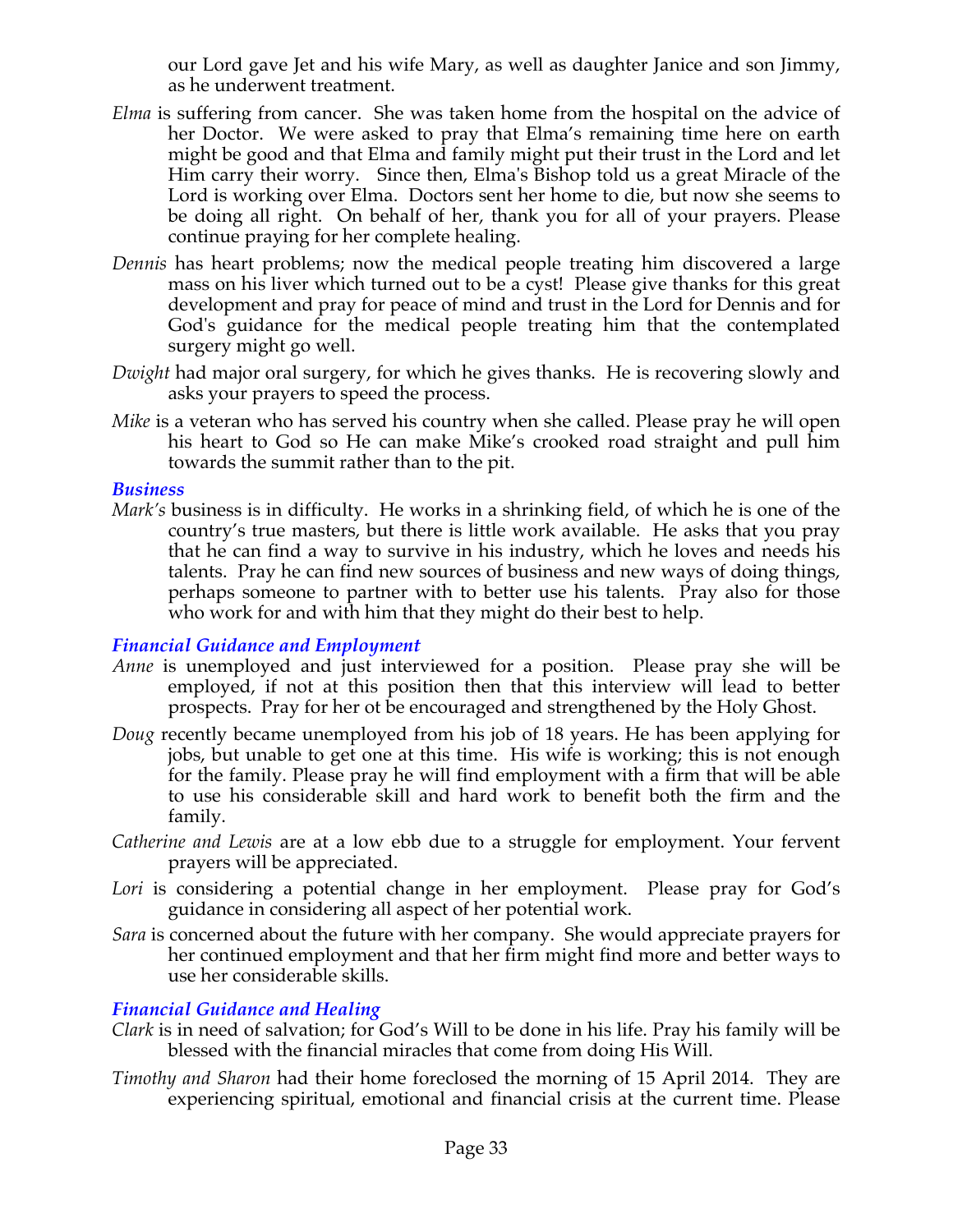pray for God's guidance as to how they might handle the financial difficulties in which they have found themselves and more importantly have them draw closer to God and each other.

- *Linda, Rick, Christian and Sawyer* are a family experiencing spiritual, emotional and financial crisis at the current time. Please pray for God's guidance as to how they might handle the financial difficulties in which they have found themselves and more importantly have them draw closer to God and each other.
- *David and Lorna* are having financial problems. They are trying to find a smaller home which may be more affordable. *Lorna* has had an ongoing battle with brain cancer, her trips back and forth to the hospital have drained their finances to the point they sometimes struggle to have enough food in the house. Pleaser pray for Lorna's healing and guidance on how they might handle the financial difficulties in which they have found themselves.

# *God's Strength and Peace of Soul*

*Charlie McCormack* is really feeling down as the holiday season approaches. He cannot say why; on the one hand knowing rationally things are pretty darn good and on the other hand feeling what he knows to be irrationally that doom is impending. He asks your prayer that the Holy Ghost might fill his heart with light and drive the darkness far away.

# *Guidance*

- *Thomas* recently learned as the result of a parole violation he will not be allowed to return to society for the remainder of his life. He is despairing and fearful of his inability to cope with this new news and God's plan for his life. Please pray he will be able to work with God to live with the choices he has made and go forward.
- *Shyla*, age 8, has been suffering for five years with OCD (Obsessive Compulsive Disorder). She is extremely disturbed and thinks she would be better dead; pray the Holy Ghost will bring an understanding of what our Lord Jesus Christ expects from her so she can have peace of mind and give her family guidance that they can find someone who can help Shyla with her problem and that all the family will remember God's love for them.
- *Anne* has been helping a woman; the woman has turned against her and become very mean. Pray she will better realize God is with her and that He will help with the problems.
- *Holly and her two sons Brandon and Bailey* need your prayer. Holly is in need of employment and her two sons have turned their back on God and are walking into the world and making their way down that broad smooth boulevard which leads to The Pit. They now wish to be not only in the world, but of the world. Please pray Holly will remain strong and preserve in her faith and that she can find help in the Holy Ghost to help her return her sons to the Word in which they were raised and back to that narrow path that leads to the summit; help them to distinguish fun from happiness and to see the signs of Donkey Island before it is too late for them to turn back.
- *Maria Legumana* will graduate with a Bachelor of Education Friday from the University of the South Pacific Fiji. The ceremony will be in Honiara Solomon Islands so her family will be able to be with her. Pray that she will continue to seek God's guidance as plans for the future come into her life.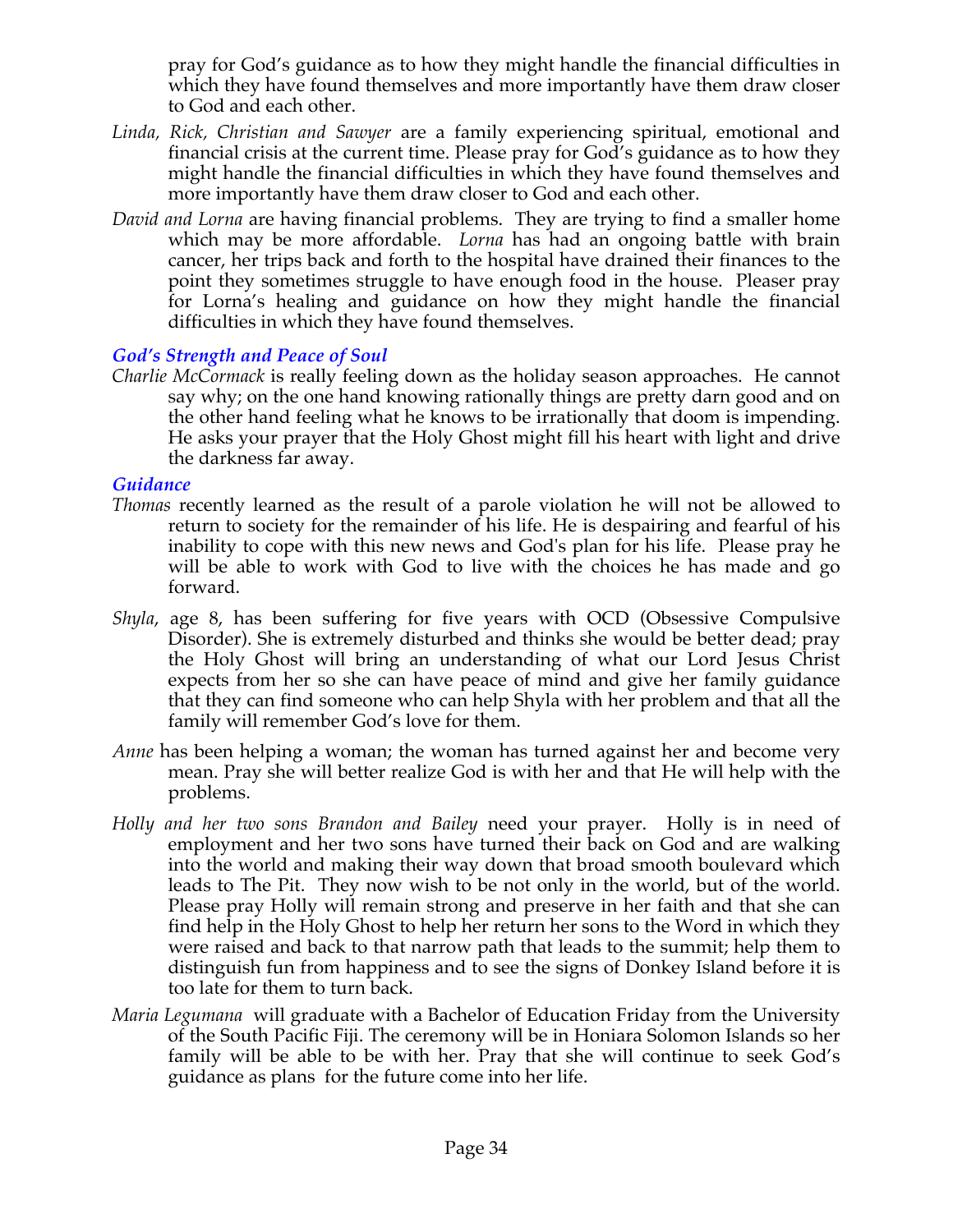- *Cam* has gotten into some of the issues being with the wrong crowds, too much dinking and making the wrong decisions. Pray he will ask God to send the Holy Ghost in to straighten things out and he will listen when He speaks to him.
- *Paul* recently had his large toe amputated due to diabetes and is having a difficult recovery filled with fear about dying. He recently accepted Jesus as his savior and his family Rosie and Brenda are very grateful. Pray for strength for both Rosie and Brenda who are staying by his side through it all encouraging him on.
- *Steve* is addicted to alcohol, pain pills and gambling. Pray for wisdom, courage and strength to stick with treatment and follow God's plan for his life.
- *Eli* has some mental issues and has lost his way. He was admitted to the hospital for psychological evaluation to get a proper diagnosis and medications and has been discharged. He has yet to come to grips with the demons chasing him. Pray he will return to the Lord and his family. Eli's brother *Carl* has gotten little to no support from the family, he being the one to get Eli into treatment. Daughter Katie seems to be the least helpful. Pray they will ask God to send the Holy Ghost in to straighten things out and they will listen when He speaks to them. The family has been open to the Prince of Darkness and needs help.
- *Debbie* has family problems that must be dealt with and she asks God's guidance in making the correct decisions and how to stand.
- *Edward (45)* had the opportunity to meet with a Christian during the conversation she discovered Edward had some background about God but thought He was not relevant to this day. Edward asked many questions about the Bible and was surprised at the answers and continued to ask questions. They both went their separate ways and the Christian told Edward that she would pray for him. Will you join in prayer for Edward, please?
- *Michael and his Family* ask your prayers for wisdom as they are under trial and affliction to follow the law of the land and yet honor God in so doing.
- *Flora* is in remission with cancer, but has high blood pressure and fatigue. Flora's Mother recently died and this has caused added stress. Please pray that she will be able to let God carry her worry and sorrow so she can do the things she needs to do.
- *Elizabeth and Gunner* need your prayers for their general well being. Pray they might see the Light of the Lord and let Him guide their lives. Pray they will open their hearts not only to the Lord, but to each other to become one in Him and happiness.
- *Eli* has lost his way both spiritually and mentally, please pray for him and his parents Ed and Barb, who are having great struggles seeing their son, go through these afflictions having brought up in a Christian home. Please pray his parents can find a way to help Eli.
- *Mitten* has a Christian talking to him about Christ. Mitten does not believe and does not seem to care. Please pray Mitten will see the light.
- *Kristen, Rickey and their two children* ask you to pray for grace, wisdom and understanding as they attempt to cope with infidelity, separation and possibly divorce as a result of backsliding from the Lord into the World.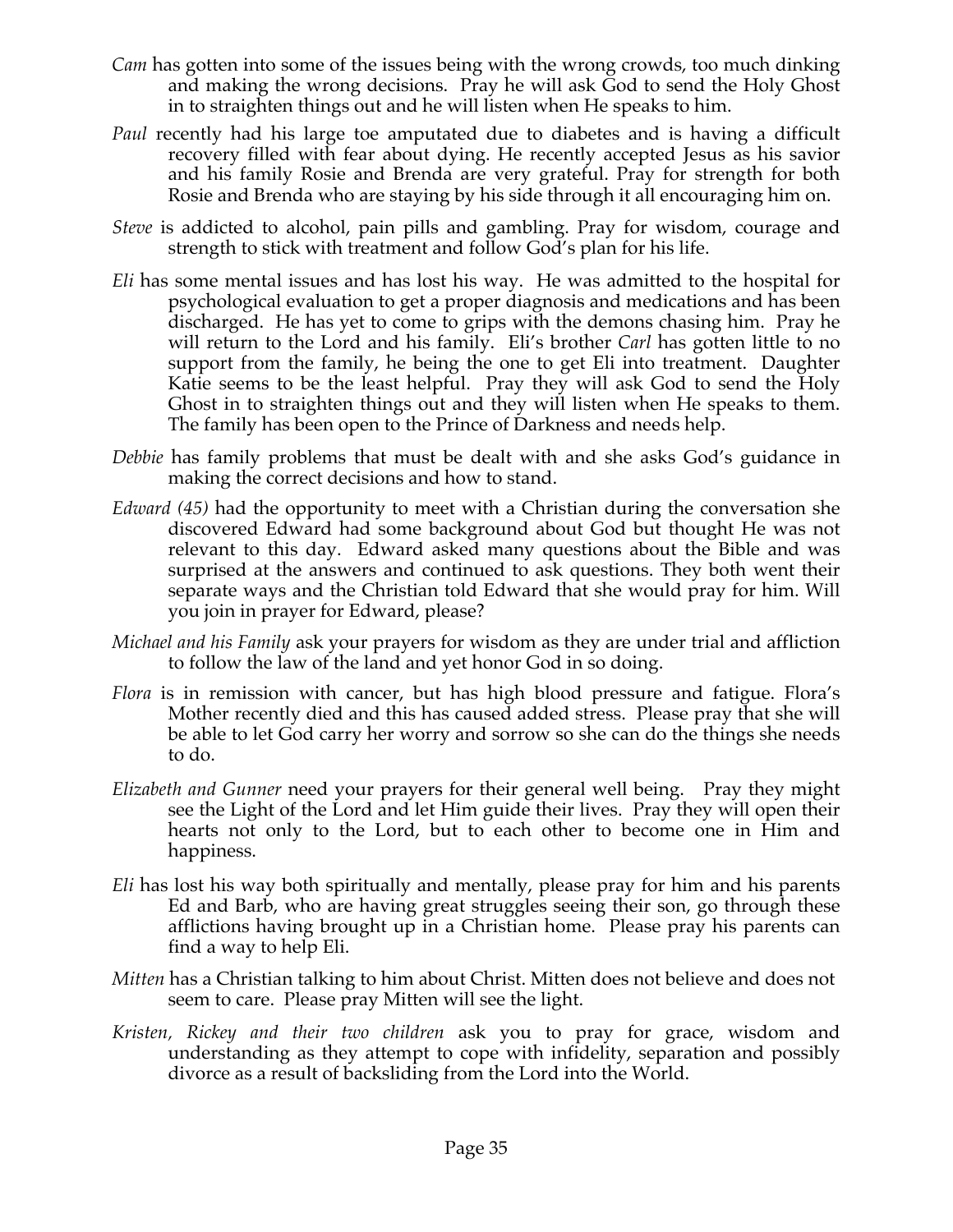- *Aaron* has a problem seeing is where his life should be leading him. Please pray he might open his heart to God's guidance and see what he needs to do to fulfill his potential and live his life in a manner which will bring true happiness to him. Please pray he can listen to his father Paul and those around him who want him to work hard and obtain a real education now rather than just coast towards oblivion.
- *Helene and her family* ask your prayers for them as they deal with the loss of Alan, husband and father.
- *Stephanie* seems to be very deeply into post partum depression after her baby was born prematurely. Please pray for her Mother in Law who is going a great distance to help Stephanie and her new Grandson. Pray that Stephanie will be able to direct her attention outward, rather than inward.
- *William* is an elderly man living with his Son and Daughter in-law. William is causing trouble in the family because of his demanding ways and continually using bad language. The family is at wit's end to know how to handle him and will appreciate your guidance and prayers.
- *Caitlin* is in the grip of the Prince of Darkness; she thinks there is escape from reality in drugs. The saddest part is that reality is not as she sees it. Her family is despairing as they can do nothing to help her and ask that you pray for the Holy Ghost to enter into heart and show her the need for change before it is too late.
- *Nathaniel* is in spiritual turmoil. His family and friends will appreciate it if you will keep him in your prayers for him to find the root of his trouble and accept God's help.
- *Sam* and her *two children* that have been living in a shelter and are to lose their place there. Please pray a place will be found they can stay in and recover.
- Please pray *Darlene* will surrender her life to Christ.
- *Norrie* is facing daily exams in the weeks ahead. Pray for calmness and concentration and to do the best possible.
- *Jonathan* is addicted to drugs. He is now in jail awaiting trial. His parents and friends will appreciate it if you will keep him in your prayers for him to find the root of his trouble and accept God's help to heal addiction.
- *Beth* is suffering from ungodly treatment in her marriage. Please pray God will guide her in her behavior, actions and thoughts that she might be able to lead her husband to God so her marriage might prosper to the benefit of them.
- *Jeanette* has had many members of her family die from diabetes and several are near death now. Jeanette does not know the Lord and is despondent and perplexed about her family and herself. Please pray she can open her heart to allow the Holy Ghost in to bring her knowledge and understanding.
- *Dr. Elizabeth Raj* is teaching a biblical approach to the psychological problems facing many in our society today. She is battling against the growing influence of worldly psychology adopted by the churches themselves. Elizabeth constantly stresses answers are found between the covers of that precious Book, the Holy Bible. Please pray for encouragement, strength, fortitude and courage for her.
- *Abigail* is a teenager who has behavior problems. She feels she is in an area of mental darkness. Please pray that she might look to God for help and not within herself.

*Sara* asks that you pray for guidance for her as she deals with the stresses of her family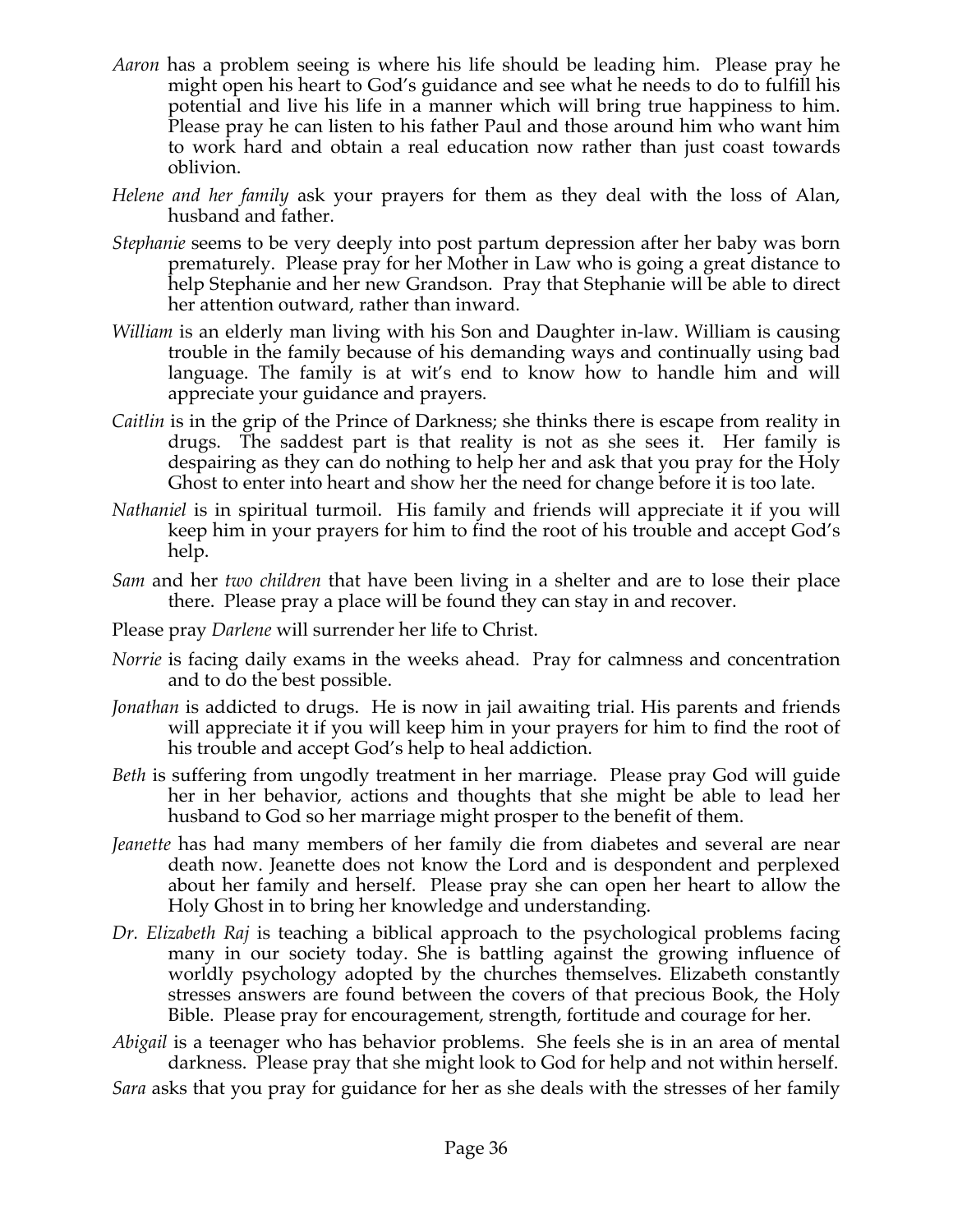and life. Pray that she can separate those things which she can affect from those things which she cannot and give her grace to accept that she cannot do everything and can only change those things within her control. She asks for God's help for her business so that she might remain gainfully employed while keeping up with the needs of her mother and husband and healing her own problems.

*Jacquie* to open her heart to God and accept His Love and Grace.

# *School Challenges*

Destiny, Blake and Janet

#### *Anglican Orthodox Church Kenya*

The Anglican Orthodox Church is making plans for establishment of a presence in *Kissi, Kenya.* There are six parishes, a total of 161 members, 68 adults, 93 children with two ministers. Please pray for the church there and guidance for the people involved.

# *Indonesia*

Please pray for the Lord's will regarding the establishment of an AOC church in Indonesia.

# *Pakistan*

The forces of evil are strong in Pakistan. The force of God stronger. Pray for our Christian family there.

> *Ernest Jacob* Presiding Bishop Pakistan

# *Serbia*

Rev. Igor Djurcik leader of Anglican Orthodox Church in Serbia asks us to pray for his students. He has excellent young people in Belgrade who are having services and classes on the Bible.

# *Philippines*

Please pray a *Minister* will be found who would like to serve in Tabuk, in the Philippine Islands. The Anglican Orthodox Church has an established Church there and in the surrounding areas and need a Shepherd to lead the flock*.*

# *Diocese of the Epiphany*

*Saint Paul's, Moberly, Missouri* would like your prayers that the Holy Ghost might enter more fully into their hearts so that they might be more effective in spreading the Word of God.

# *Atlanta*

*Bishop Jerry* was in Atlanta, preaching at a church who has in attendance many members of another church founded in 1887 that has closed. Many of those are older, in their late 70s and early 80s. Please pray they will see this is a parish where they can be one with other believers. Please pray the Holy Ghost might enter more fully into their hearts so that they might see their way to come together.

# *Diocese of Virginia*

*Saint Joseph of Arimathea Anglican Orthodox Church* is under a lot of stress. We all are, but they need even more prayer. Rev Roger Jessup, their wonderful minister, had to retire as he was so pressed by the duties of a primary care giver, in addition to all the worries of this world. Pray for trust in God for each member of the parish and for them to find economic relief.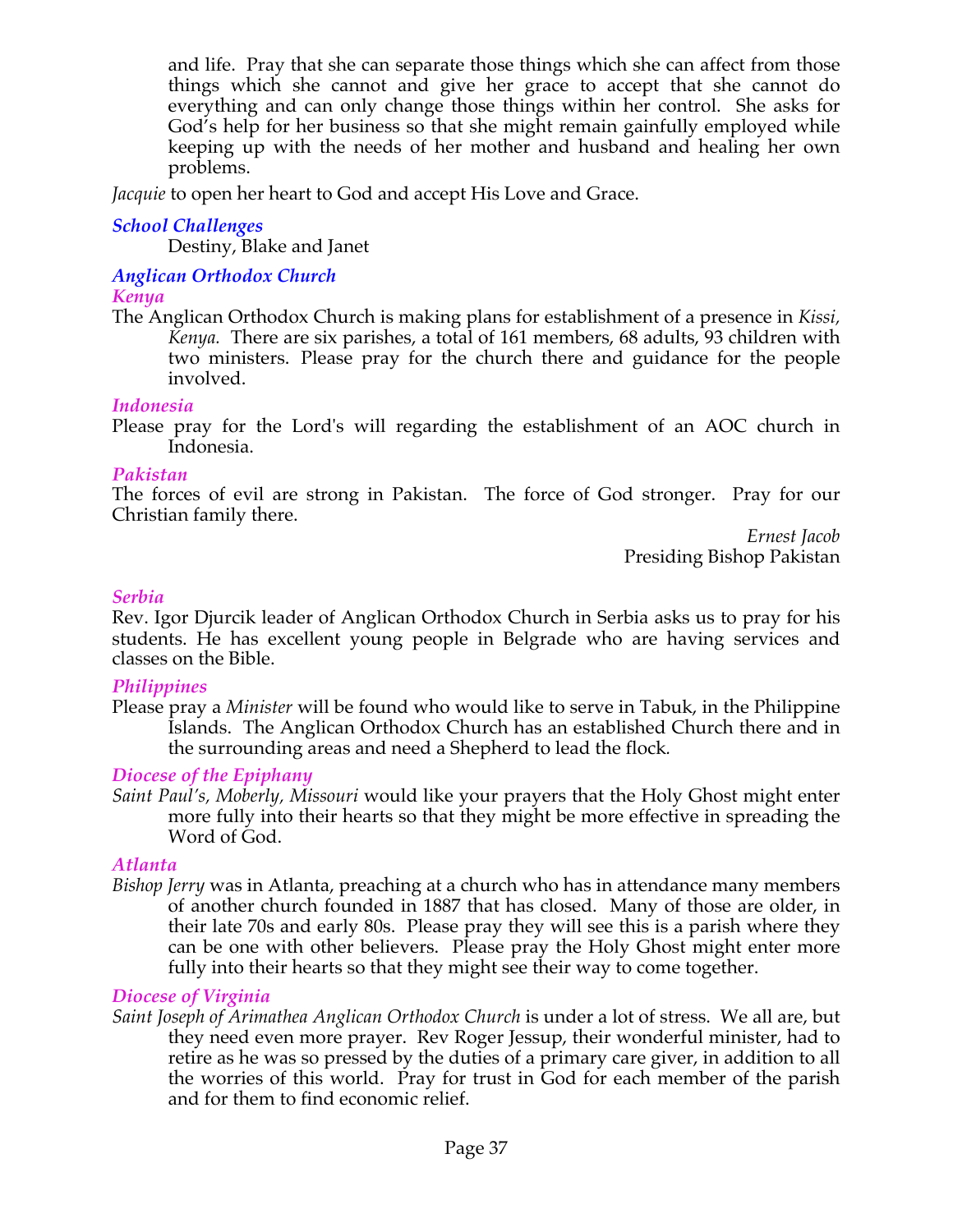# *Armed Forces & Contractors*

Dustin (USAF - Middle East), Kristyna Thomas (Army – Fort Lewis, Washington), Airman Donny Patton (USAF - Hulbert Field, Florida), Jordan Brown (USMC – Fleet Marine Force - Pacific), Trevor Jennings (USAF - KC-10 Boom Operator – New Jersey), Trevor Di Marco (USN – Whidbey Island, EF-18 Pilot), Kurt Thomas (USN – Camp Foster, Okinawa), Ethan (US Army Airborne – Southwest Asia)

*Dustin* - USAF and has been in Kuwait for the last six months and during this time he was promoted to SSgt. Dustin is now on his way home to the USA for a visit and he and his family thank you for your prayer and ask you to continue as he serves his country and Lord.

# *For Our Country*

Our country has lost its way. Over half the people that vote, voted for a government that promises them things it cannot deliver in return for their souls which it can, will and does take. Our foreign policy backs the rise of Islam, we turn our backs on those who would follow God and arm those who murder them. Pray God will raise up a leader from among the people who can turn the country's course 180° and attempt to come back to God. Pray the people will recognize that they are headed down a smooth wide road into the pit, a road that will get smoother and smoother, steeper and steeper until the only possible way is down. Down, into the depths of the pit. Pray people will recognize there is:

- One True and Triune God who is goodness in and of Himself
- All religions are not equal
- All ways of life are not equal;
- The Bible holds the Key to Life;
- All rights come from God, not the State;
- Good;
- Bad;
- Evil;
- Right;
- Wrong;
- Allah is the Devil;
- Abortion is no more than sacrifice of children to Baal.

Pray this recognition will not come too late. Pray we will, each of us, do our duty to God, Country and Family, putting His Honor above all.

# *Persecuted*

- The Islamist group (ISIS) took over Quaragosh, the biggest Christian city in Iraq; 164 men, women and children were beheaded. People ask where is God? The real question is where are the people to enforce God's will. Pray the people of the world will see Allah for who he is, the Devil. Pray for those who remain behind that they might find a way to safety.
- Around the world, Christians are under attack, not only in the Muslim world, but from Hindus and others in India. Also, they are under continual attack in the name of "Separation of Church and State" in the western world, as it becomes actively atheist or pro-devil buddy. Please pray for God's guidance and protection for all persecuted Christians and those around them.

# *Education*

*Thomas Dabney* is attending Delta State University in Cleveland, Mississippi, to finish